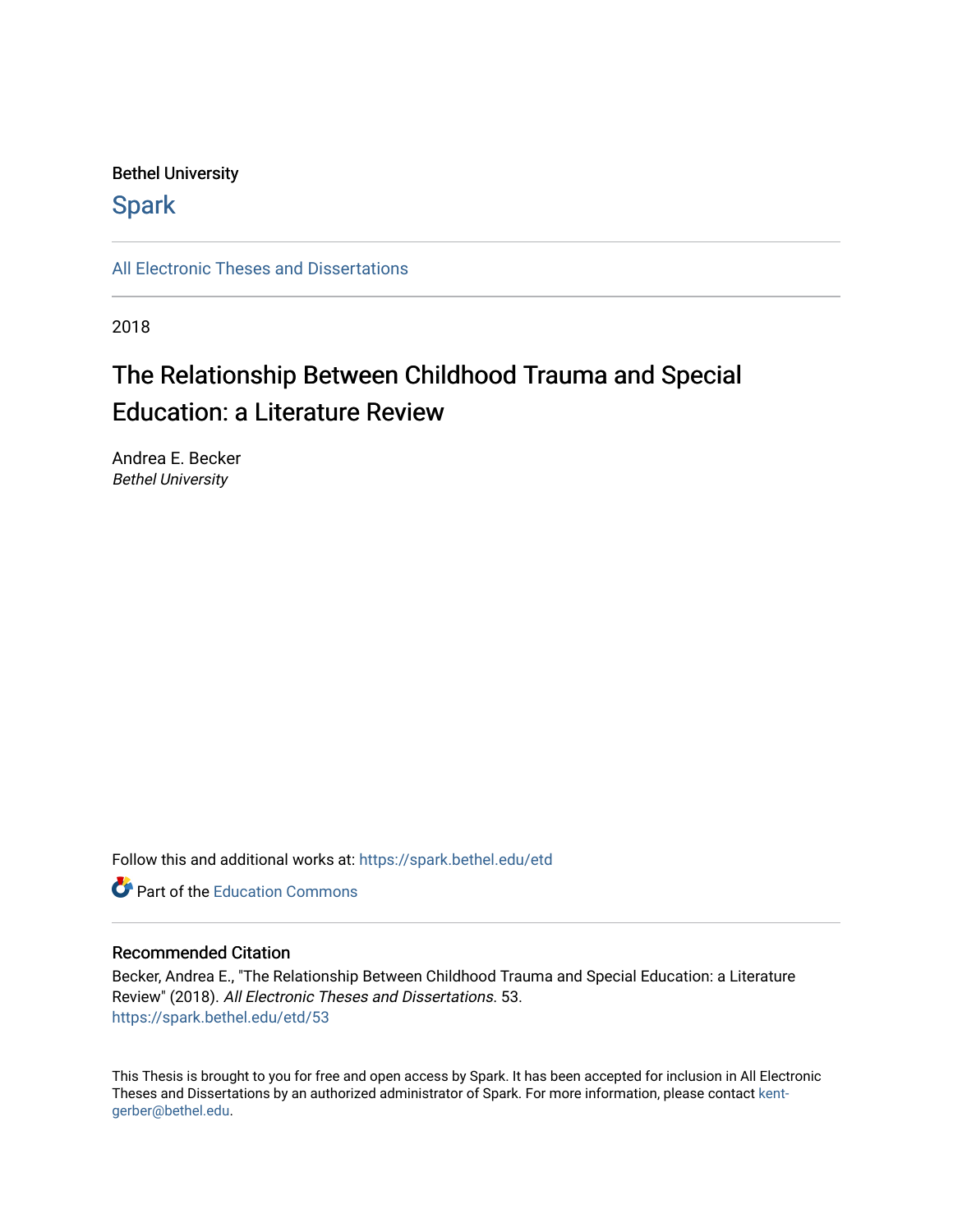# THE RELATIONSHIP BETWEEN CHILDHOOD TRAUMA

AND SPECIAL EDUCATION: A LITERATURE REVIEW

MASTERS THESIS

# SUBMITTED TO THE FACULTY OF

BETHEL UNIVERSITY

BY

ANDREA BECKER

IN PARTIAL FULFILLMENT OF THE REQUIREMENTS

FOR THE DEGREE OF

MASTER OF ARTS

AUGUST 2018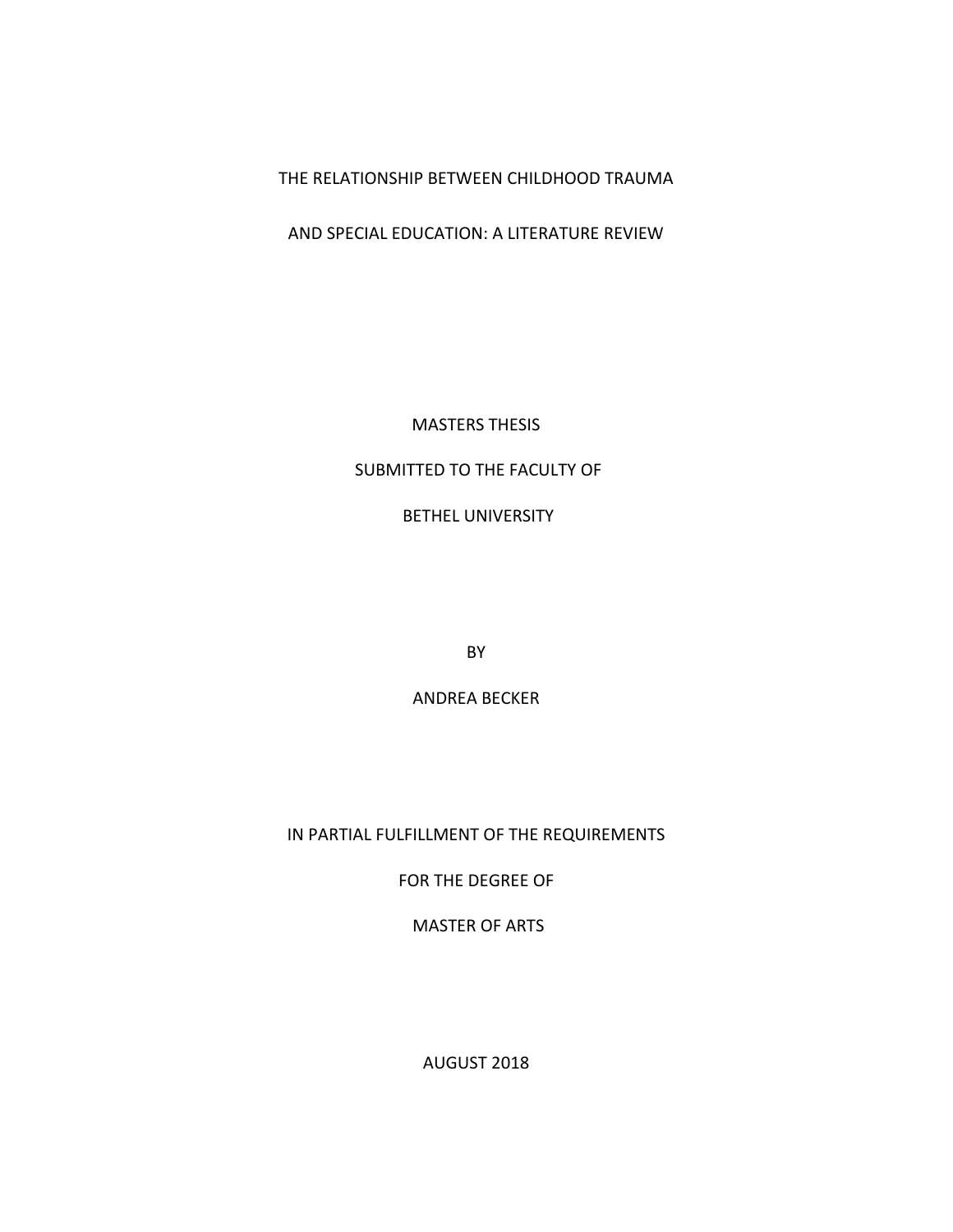BETHEL UNIVERSITY

# THE RELATIONSHIP BETWEEN CHILDHOOD TRAUMA AND SPECIAL EDUCATION: A LITERATURE REVIEW

BY

# ANDREA BECKER

AUGUST 2018

APPROVED

Thesis Advisor: Lisa Silmser, Ed.D.

Program Director: Jay Rasmussen, Ph. D.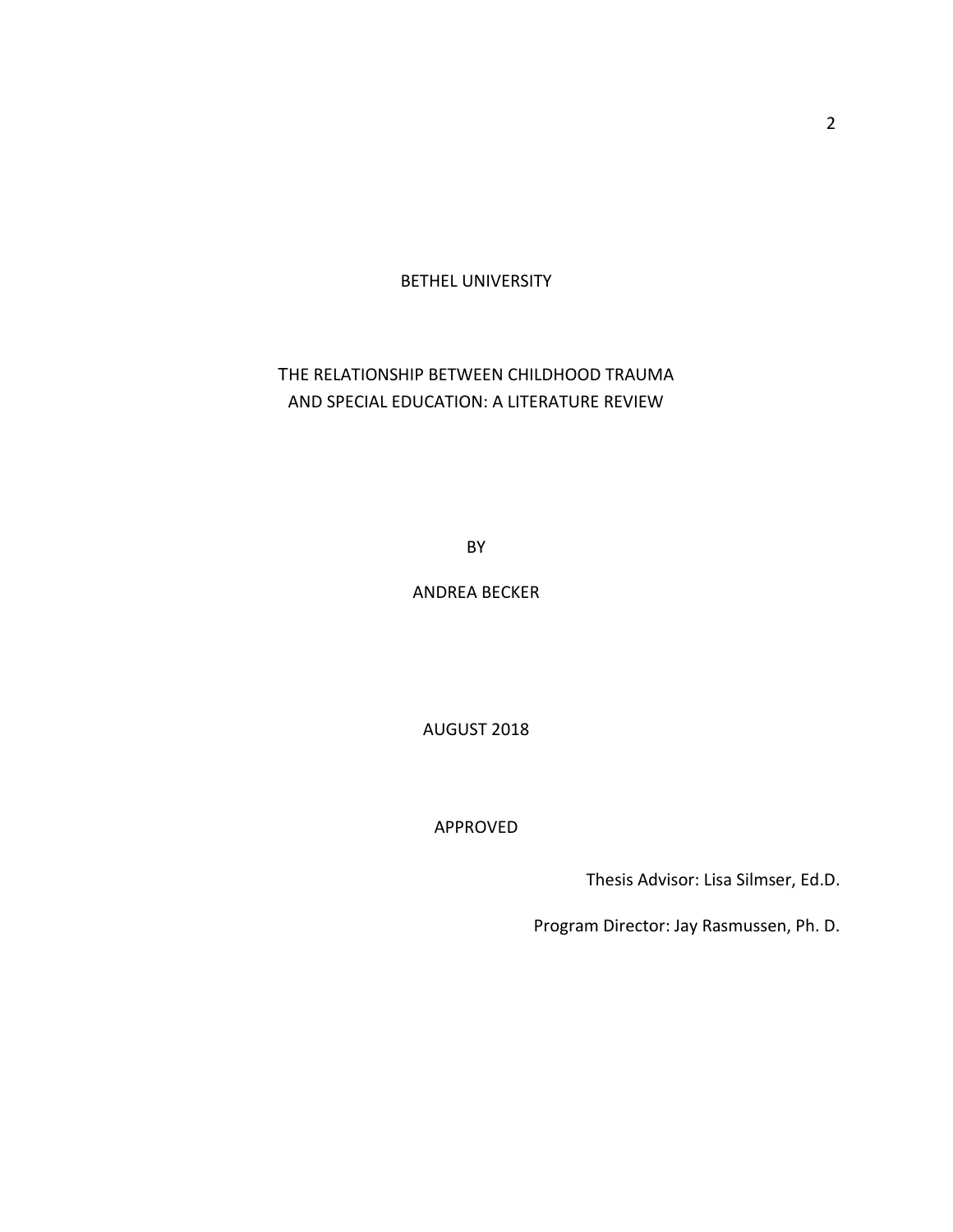#### **ABSTRACT**

Each year as many as ten million children witness or experience domestic violence in the United States (Winder, 2015) and have shown to experience greater struggles in school. This type of trauma has no boundaries, it can occur in all socioeconomic levels, across all ethnic groups, and all education levels. The National Child Traumatic Stress Network of the United States reports forty percent of students have experienced some form of adversity or trauma (Brunzell et al., 2015). Trauma can be a life shattering experience that can forever alter your biology and view of the world being a safe place (Brunzell et al., 2015). The effects of trauma hinder a child's ability to thrive and succeed. This transfers into the classroom every day and can manifest as attention deficit hyperactivity disorder, conduct disorder, oppositional defiant disorder, reactive attachment, disinhibited social engagement, acute stress disorders (Brunzell et al., 2015), and emotional behavior disorders (Buxton, 2018). Childhood trauma and adversity is a public health concern with an invisible, underlying neurobiology in which educators are on the front line.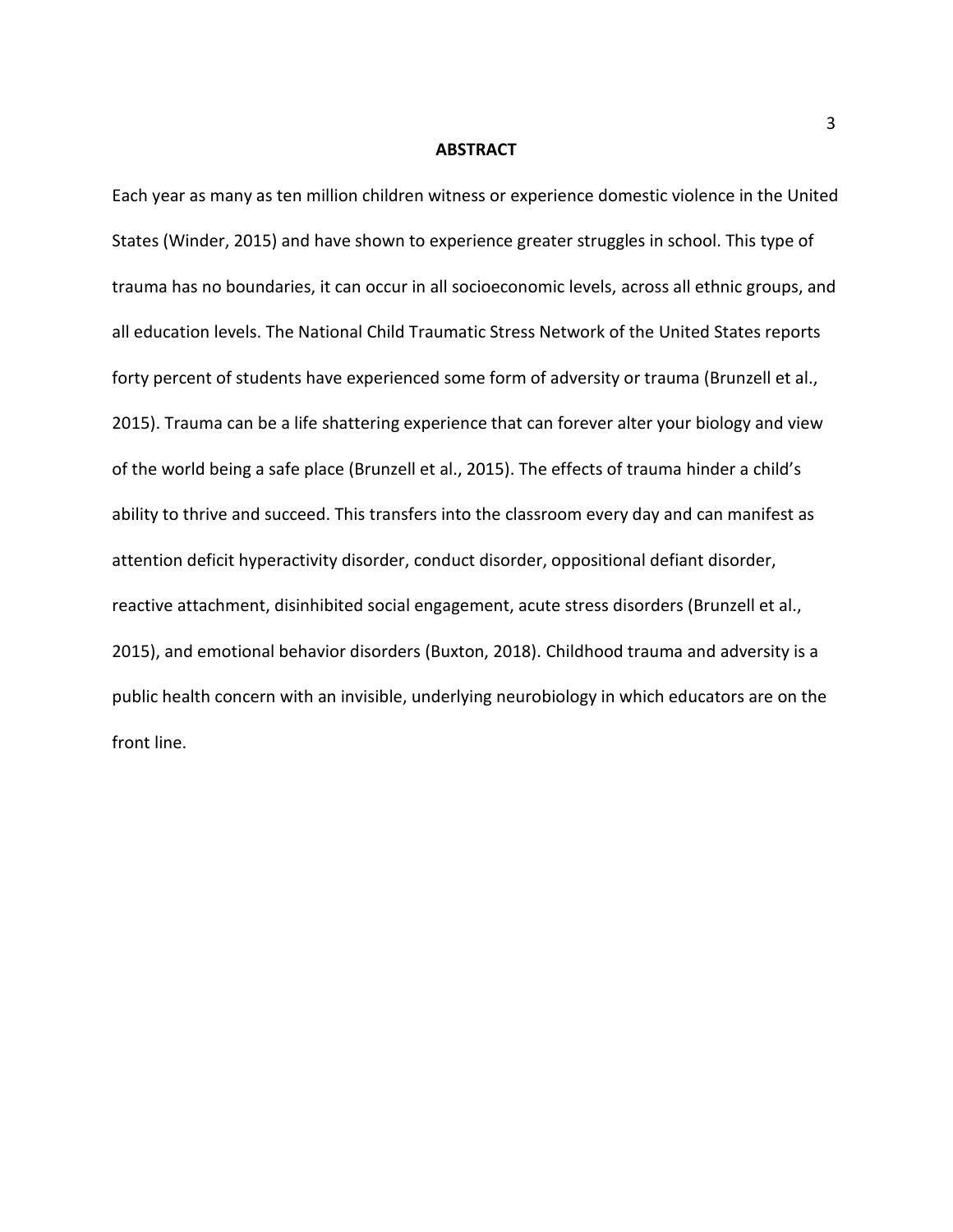# **TABLE OF CONTENTS**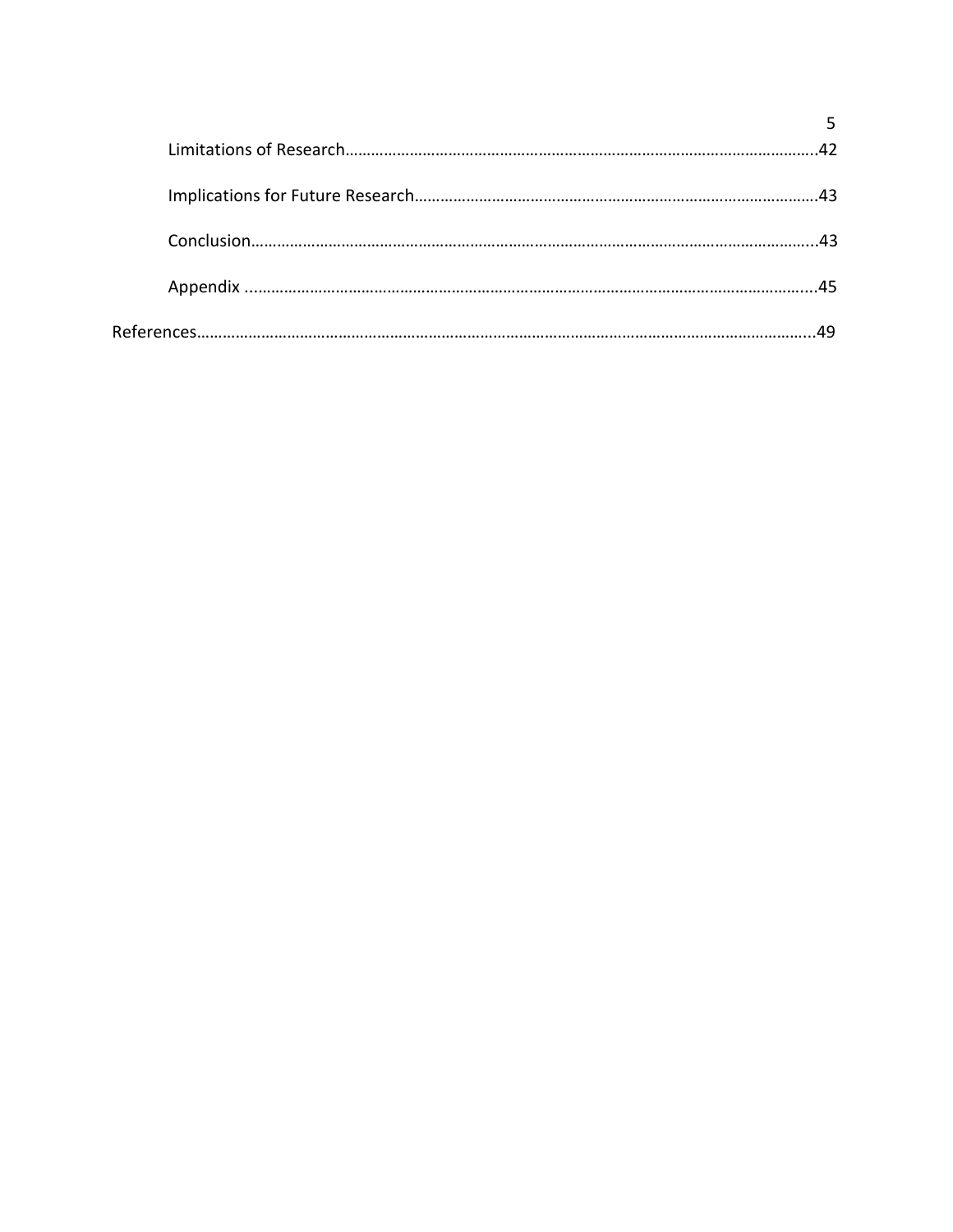#### **CHAPTER I**

#### **INTRODUCTION**

"Five US children kept locked in a dungeon," "Man, 63, arranged to meet 14-year-old girl for sex," "At least 17 dead in Florida school shooting" (*Child Abuse News Headlines*, 2018). Every day you open the newspaper or turn on the local news station to find headlines like these. Many American children live in the face of trauma. However, childhood trauma and adversity are not a new phenomenon, our awareness of its reach and lasting effects is beginning to come into full light. Daily, educators have conversations with students regarding incarcerated family members, violence, abuse, sexual assault. The place where these two worlds meet, in the classroom, is where educators can provide the most support. Every individual processes traumatic events differently and exhibit a wide variety of symptoms from developmental impediment to minimal transitional effects. Children who have consistent interventions and access to support systems can boost their resiliency and coping skills which determines how well they process their trauma (Frazier, 2015). There may be no fix to eliminating or preventing the exposure children have to traumatic events all together but interventions during childhood are showing to be the most effective way to reduce their impact (Turner et al., 2015).

According to a 2011 study conducted by the MN Behavioral Risk Factor Surveillance System (BRFSS), over half of reporting Minnesotans had experienced at least one of the following adverse childhood experiences (ACE); (1) physical abuse, (2) sexual abuse, (3) verbal abuse, (4) mental illness of a household member, (5) problematic drinking or alcoholism of a household member, (6) illegal street or prescription drug use by a household member, (7)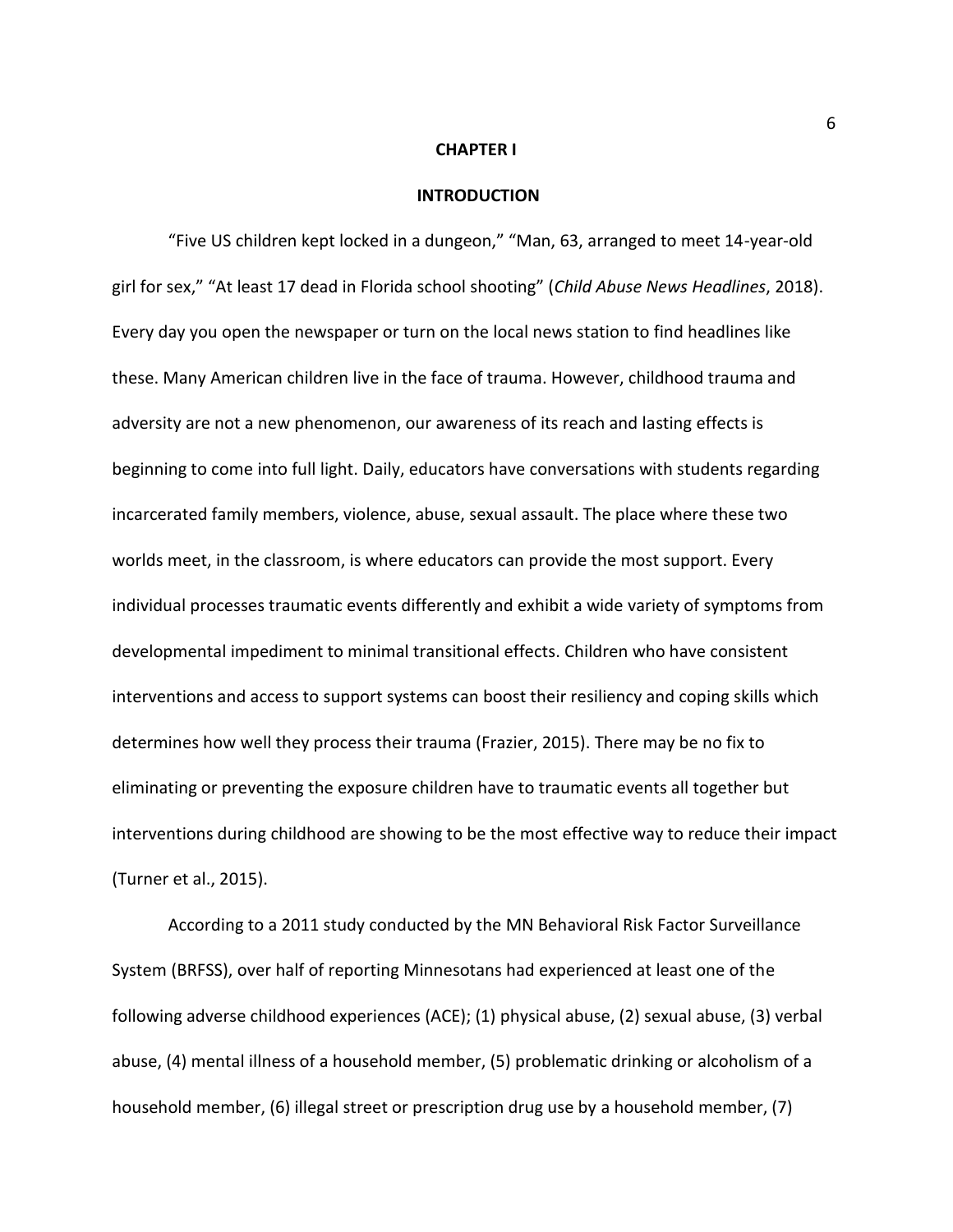divorce or separation of a parent, (8) domestic violence towards a parent, and (8) incarceration of a household member. The exposure to chronic or severe trauma early in childhood, has a maladaptive and negative impact on multiple biological systems: immune, metabolic, neurobiology, attention, and cognitive processes (Santiago, 2018; Hornor, 2015). The CDC and BRFSS (2016) report almost two-thirds of Americans have an ACE score of at least one. An ACE score is determined by the sum of the individuals Adverse Childhood Experiences prior to the age of 18. The terms adverse experience and trauma are interchangeable in this review in the sense that the outcome and effects are the same. However, Merriam-Webster Medical Dictionary (2018) distinguish a slight difference between the two terms. Trauma is defined as a *disordered psychic or behavioral state resulting from severe mental or emotional stress or physical injury*. An adverse experience (ACE) can relate to not only personal trauma but also those witnessed, such as witnessing the abuse of a parent or sibling.

According to the U.S. Department of Health and Human Services (2012) 678,810 children were exposed to trauma; 78% exposed to neglect; 18%, physical abuse; 9%, [sexual](https://www-sciencedirect-com.ezproxy.bethel.edu/topics/medicine-and-dentistry/sexual-abuse)  [abuse;](https://www-sciencedirect-com.ezproxy.bethel.edu/topics/medicine-and-dentistry/sexual-abuse) and 11%, other forms of maltreatment in a year. Ten million children witnessed domestic violence (U.S. Department of Health & Human Services, 2013). One in five children live in poverty (Hornor, 2015). Nearly every child in the United States has experienced some form of trauma and chronic exposure to trauma can lead to toxic stress (Hornor, 2015). Hornor (2015) defines toxic stress as extreme, chronic, or extended activation of the stress response that causes distress for the child and may lead to negative psychological and physical health outcomes.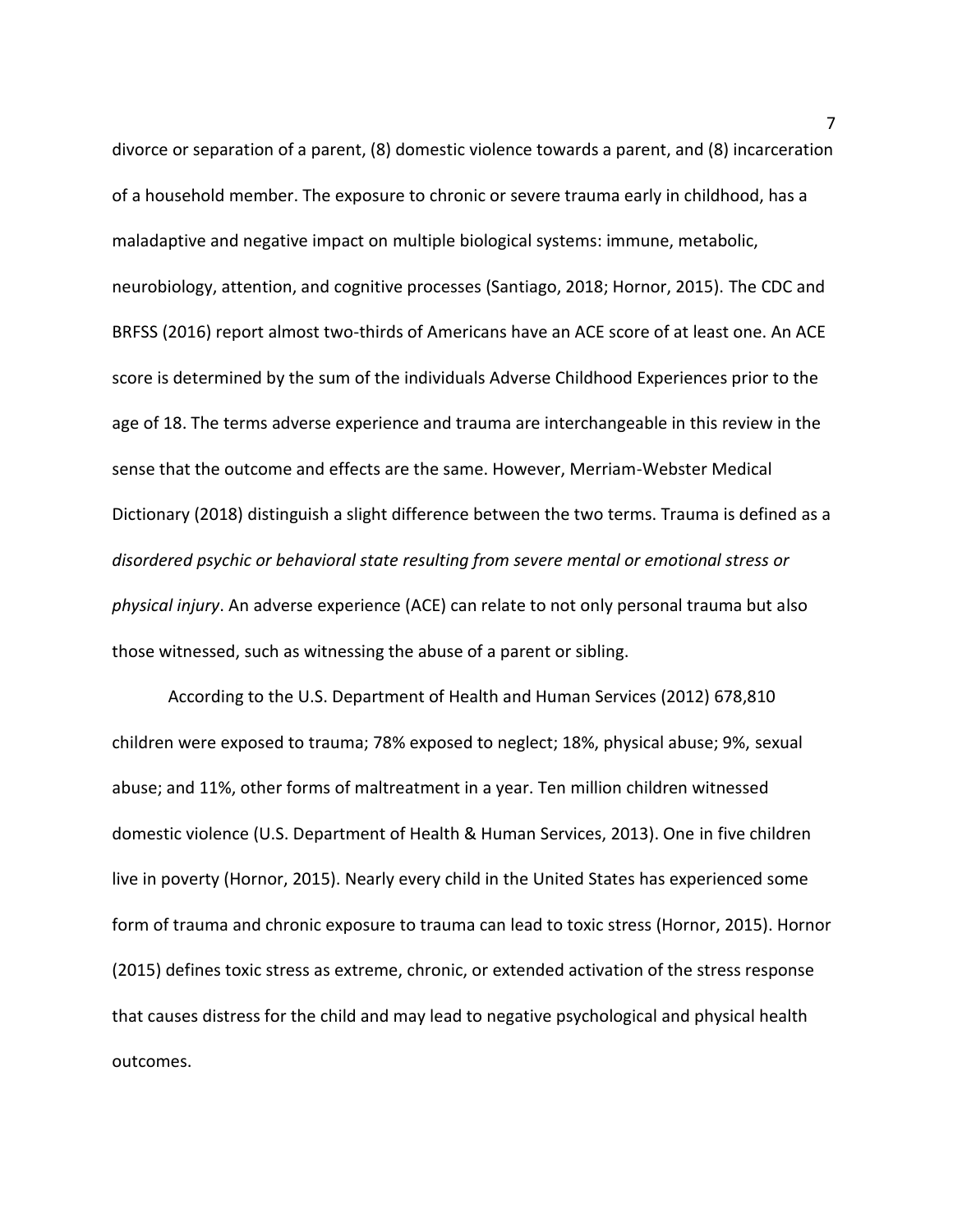Our brains activate several fight-flight-freeze or toxic stress processes that can contribute to physical changes in brain structure, hormone imbalance which manifest in memory deficits, learning, ability to regulate affect, social development, and processing impairments (Sinek, 2018). Trauma affects the way our brain communicates with the body through our neurons (neurotransmitter receptors, their synapses) and hormone interactions which are typically translated into maladaptive behaviors and negative coping strategies. Not only do experiences shape the physical development of the brain but several CDC reports expose the lasting negative marks trauma leaves on adult health and well-being. Violence and trauma at the personal, family or community level also have long-term effects on a child's ability to succeed in school and build healthy relationships (Brinamen & Page, 2012). This impact trauma can have on children manifests within the classroom as academic deficits, loss of instructional time and maladaptive behaviors-behaviors that are normal reactions to events that engulf and take over them (Stevens, 2014).

Children's emotional regulation and coping skills are hindered but there are other symptoms that can be misinterpreted and effect success within the classroom; loss of safety, loss of danger cues, loss of trust, shame, loss of intimacy, dissociation, loss of sense of self and self-worth (*The impact of trauma,* 2017). Since the original ACE study was introduced in 1998, childhood trauma awareness has increased and created a call to education systems to become more trauma-informed in order to meet the needs of this large population of children. Considering children spend eight hours a day sleeping, that leaves sixteen waking hours per day. On average, of those sixteen waking hours, half of them are spent within a classroom. Millions of children are walking into a classroom everyday affected by personal trauma and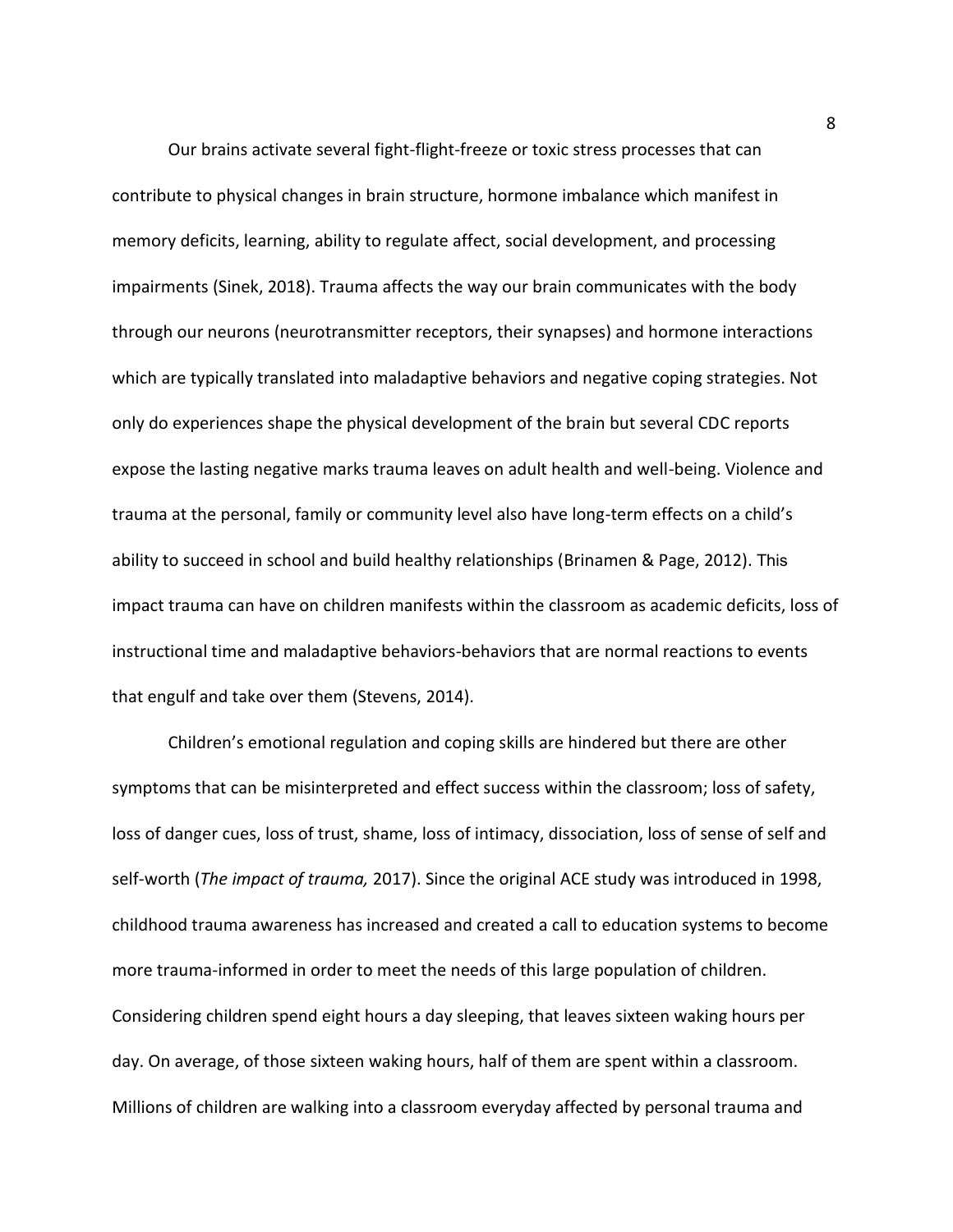requiring more than the traditional education system. Educators are not provided adequate knowledge, strategies, and tools to support these children. Area Health Education Center of Washington State University determined that children who experienced three or more traumatic life events or an ACE score of at least three, are three times as likely to struggle with academics, six times as likely to have behavioral problems, and five times as likely to have attendance problems (Blodgett, 2015). The most common federally recognized special education categorical label given to these students with behavioral/mental health concerns is Emotional Behavior Disorder-EBD (or Emotional Disturbance-ED) (Sullivan & Sadeh, 2014; Buxton, 2018). Childhood trauma and adversity have no boundaries and are a growing public health concern (Hornor, 2015). More research needs to be done not only on how to support our children and build resiliency but also how to bridge the gap between special education services and general education. Qualifying individuals with behaviors and symptoms relating to an adversity such as EBD (Emotional Behavior Disorder) or ADHD (Attention Deficit/Hyperactivity Disorder) should not be the only avenue for support. On December 10, 2015 President Obama signed the Every Student Succeeds Act (ESSA). This act provided grants and federal supporting for schools to provide school-based mental health services based on trauma-informed practices and evidence-based interventions. This act opens the door to a culture shift and a step towards national awareness of childhood trauma.

Nadine Burke Harris is the pioneer in linking Felitti's 1998 groundbreaking ACEs study to the development of systems for children affected by adversity. She is the recipient of the prestigious, individual achievement award Heinz Award in 2016. Through Dr. Harris' research a revolutionary paradigm shift is required to create awareness, provide early interventions, and

9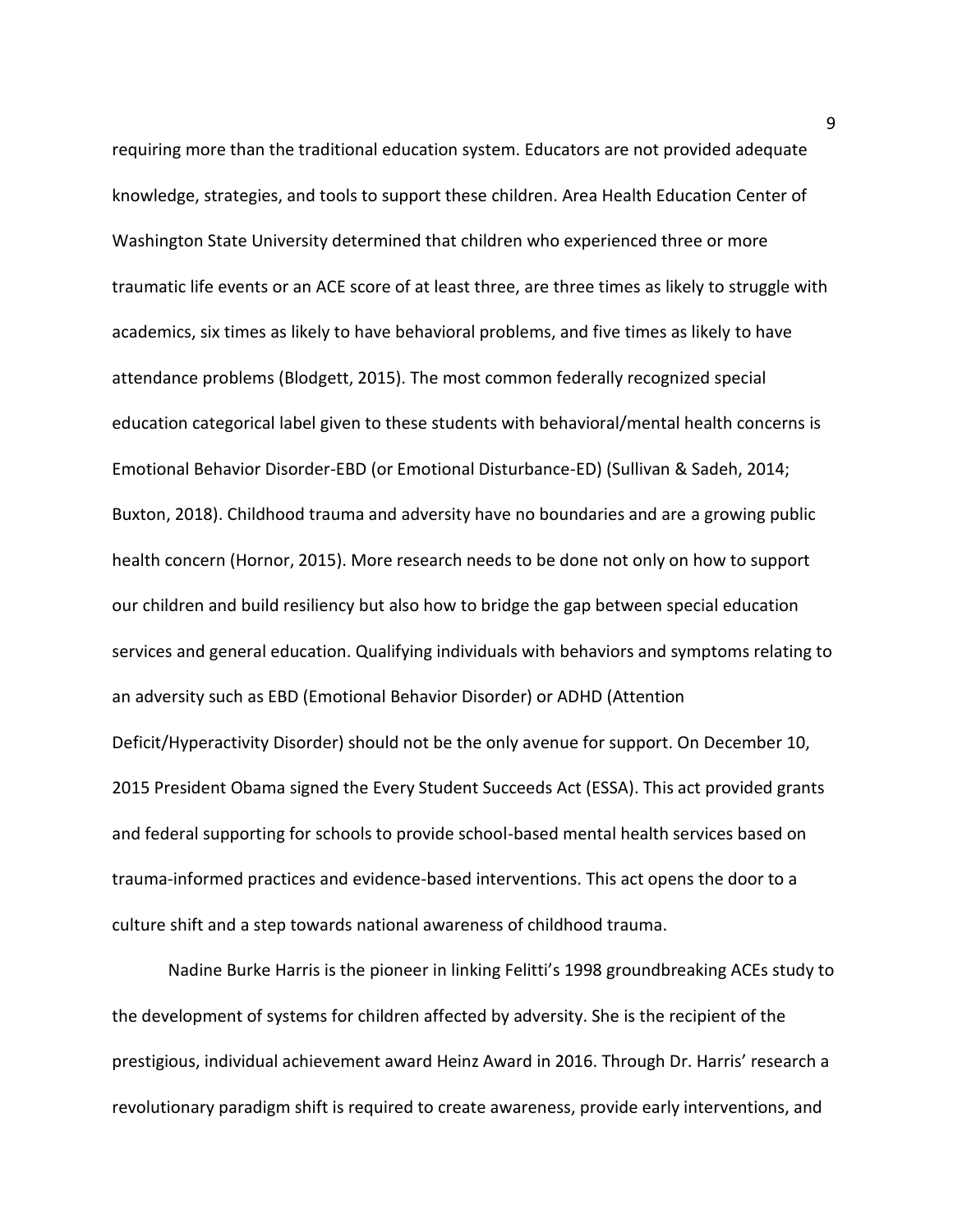create a better world for our future (Harris, 2018). Societies go through eras of change and revolutionary discoveries. Childhood adversity and the whole-body affects has developed "actionable theories and evidence-based interventions" (Shern et al., p. 9, 2016) to address this public health epidemic. Every individual, educators and children, would benefit from a traumainformed perspective. Being a trauma-informed classroom, school, or district is not a fixed set of procedures and policies to enact but rather a lens and a mindset educators embrace.

#### **Research Questions**

This literature review will review the neurological/biological effects of trauma. What is the current status of US educational practices (special education and general education) and successful, evidence-based strategies for a trauma-informed practice? What role does trauma play in the classroom, particularly the relationship between trauma and special education?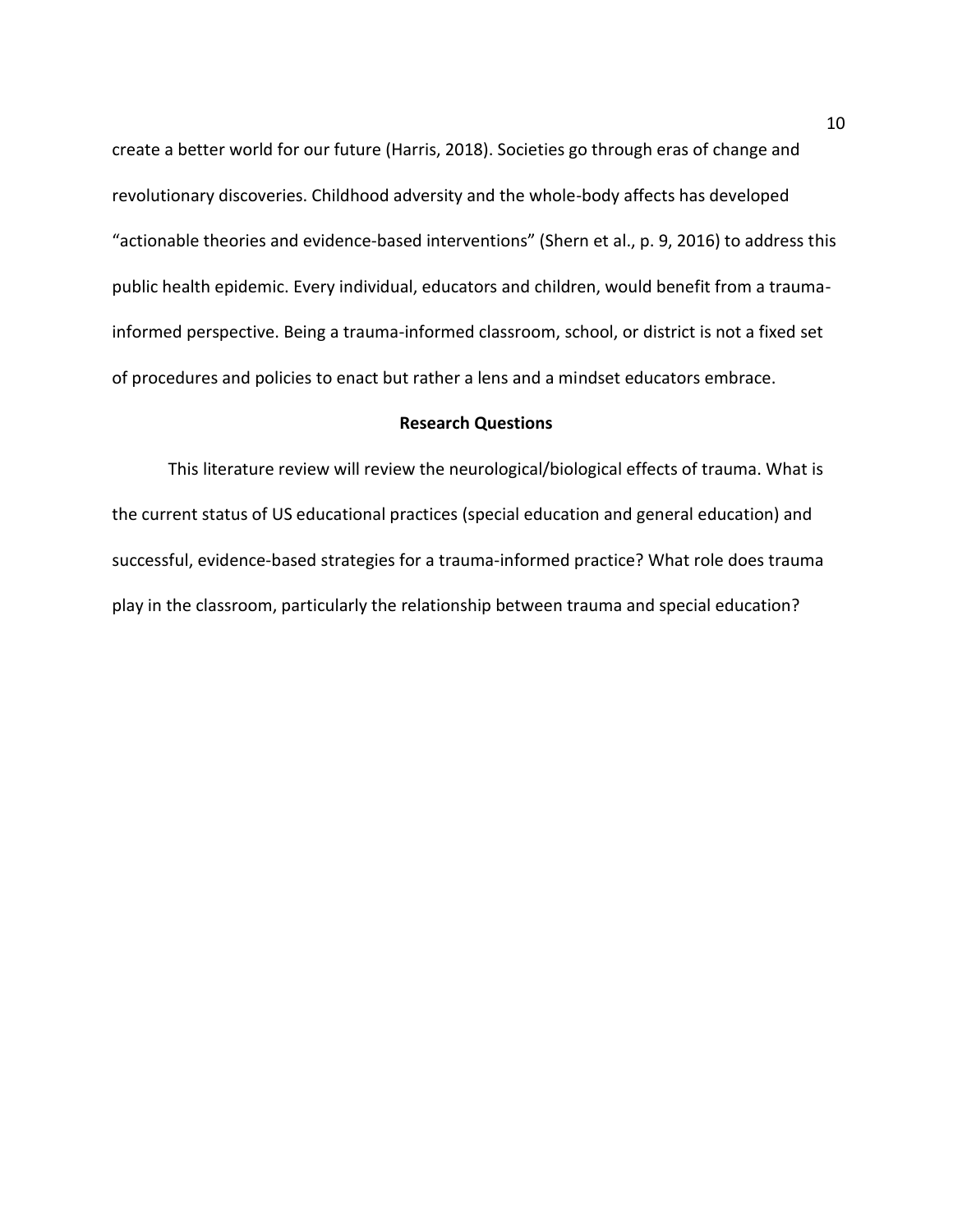#### **CHAPTER II**

#### **REVIEW OF LITERATURE**

Each year as many as ten million children witness or experience domestic violence in the United States (Winder, 2015) and have shown to experience greater struggles in school. In 2013, childhood abuse and neglect was reported over 679,000 time in the United States (Beltran et al., 2016).The United States is a widely diverse community and that cultural context effects traumatized individuals differently from how they perceive a traumatic event to the access to community supports ("Children and trauma," 2008).Trauma can take on many shapes from involving a family, community or entire nations (Cavanaugh, 2016) and can occur at the individual incident level or day-to-day life circumstance. Child abuse and neglect are the most common form of trauma (Type III-characterized as multiple traumatic experiences beginning at a young age) reported to child protection agencies (Winder, 2015) across the United States (Solomon & Heide, 2005). This type of trauma has no boundaries, it can occur in all socioeconomic levels, across all ethnic groups, and all education levels. The reach of trauma occurs at a basic human biological level and can happen anywhere to anyone (Harris, 2018). Researchers Van Wesel et al., (2011) trauma as a "broad and complex phenomenon" driven by experiences influencing emotions as well as behavior. Trauma is anything that hinders the optimal growth and development of a child. Childhood trauma and adversity is a public health concern with an invisible, underlying neurobiology in which educators are on the front line.

The National Child Traumatic Stress Network of the United States reports forty percent of students have experienced some form of adversity or trauma (Brunzell et al., 2015). Trauma can be a life shattering experience that can forever alter your biology and view of the world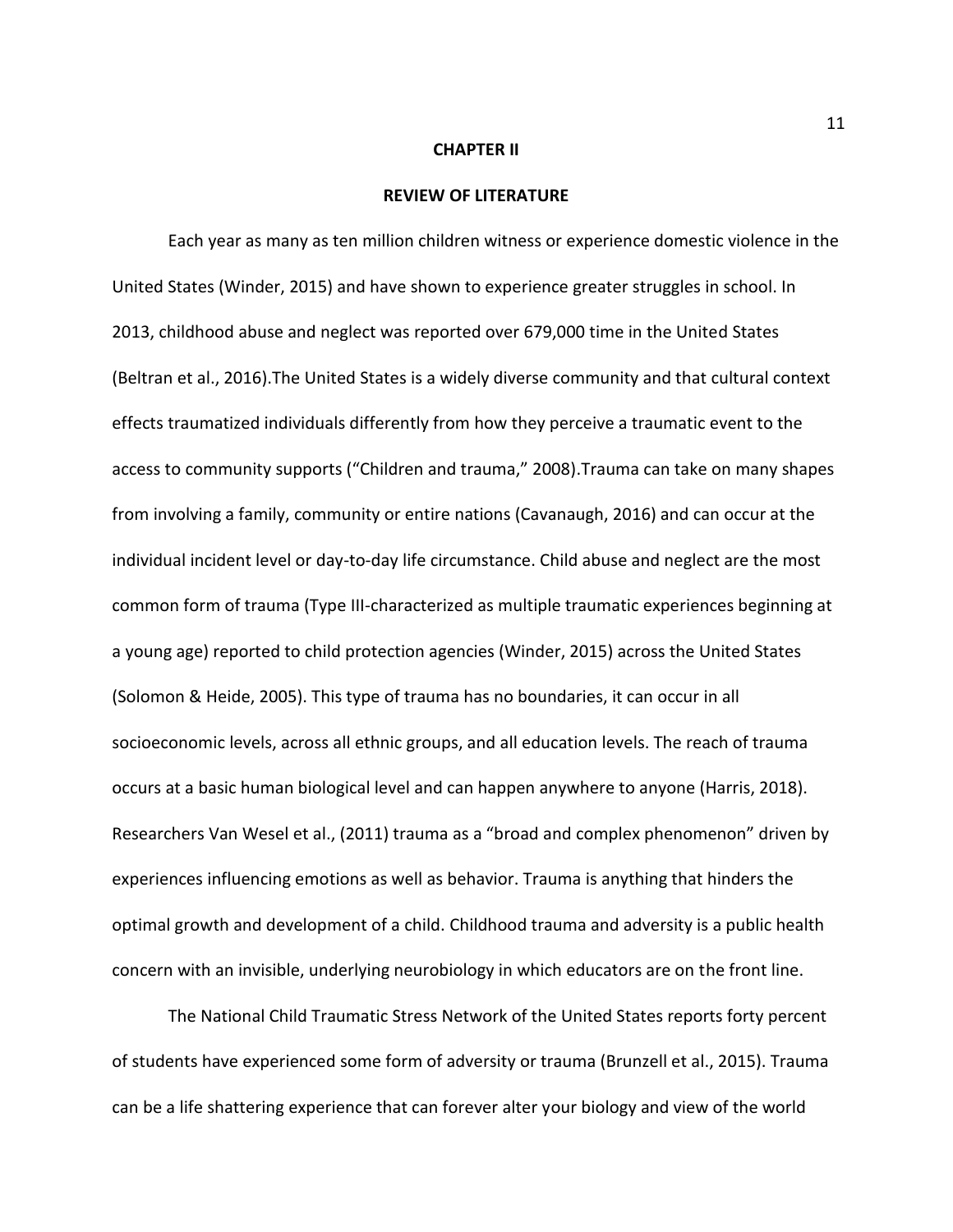being a safe place (Brunzell et al., 2015). The effects of trauma hinder a child's ability to thrive and succeed. This transfers into the classroom every day and can manifest as attention deficit hyperactivity disorder, conduct disorder, oppositional defiant disorder, reactive attachment, disinhibited social engagement, acute stress disorders (Brunzell et al., 2015), and emotional behavior disorders (Buxton, 2018). A child's classroom may be the most consistent and predictable place in their life placing classrooms at the pinnacle and powerful position to support trauma affected students, in both general and special education contexts (Brunzell et al., 2015).

Childhood experiences shape the developing brain and the impact trauma can have on children manifests within the classroom as academic deficits and behaviors. Trauma can affect brain chemistry creating changes in ability to pay attention, impulse control, or sleep problems (Winder, 2015). Trauma impacts the daily lives of children emotionally, often visible through maladaptive behaviors which have a negative impact on academic success. Children who were exposed to adverse experiences are at risk of developing significant emotional and behavioral deficits ranging from internalizing and externalizing symptoms. In a study of urban youth exposed to trauma, sixteen percent of the children met the criteria for posttraumatic stress disorder (PTSD) (Beltran et al., 2016). Within the education field, trauma and Adverse Childhood Experiences (ACE) score tend to be used simultaneously but are actually distinct in one criteria, who experiences the first-hand event. Direct, witnessed, or community is related to trauma and ACE can be associated with family member trauma (Blodgett & Lanigan, 2018). Where these two overlap are within the brains neurodevelopment.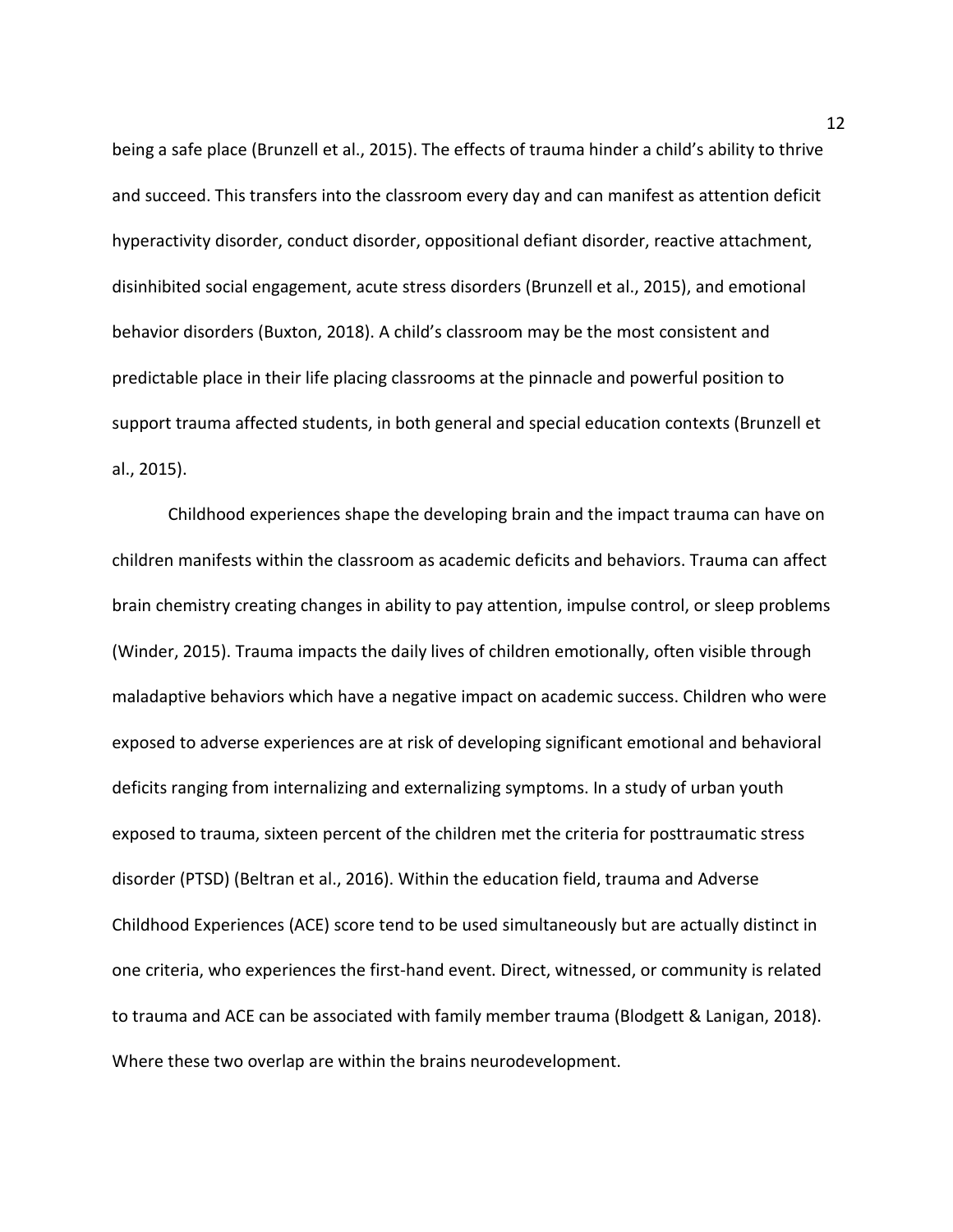#### **The Brain and Trauma**

Our brain is a miraculous structure and the source of "all human behavior, simultaneously controlling a myriad of unbelievably complex functions" (Wolf, 2010, p.22). The brain is processing a lot of information in every second and determining and interpreting the risk. In order for humans to survive they had to develop an "efficient way of processing information, and the stress-response system is one of them" (Harris, 2018, p.47). Neuroscience research provides evidence that neurochemical and physical brain structures are altered when trauma is experienced resulting in a significant impact on functioning and influence behavioral dysregulation (Hudspeth, 2015; O'Neill, Guenette & Kitchenham, 2010). "Traumatic experiences cause traumatic stress, which disrupts homeostasis" (Solomon & Heide, 2005, p.52). Trauma affects the neurotransmitter receptors, their synapses, and hormone interactions which is typically translated into maladaptive behaviors and coping strategies. People who have experienced trauma have effects ranging from physical changes in brain structure, hormone imbalance which manifest in memory deficits, learning, ability to regulate affect, social development, and processing impairments.

The release of the stress hormone cortisol activates our natural adaptation and coping response (Strelzyk et al., 2012). Cortisol is not intended to remain in our system for long periods of time. For human to thrive and survive cortisol is released when we sense danger and then disperse when we perceive the threat to be gone. When this natural ebb and flow do not occur and we live in a constant state of fear (whether the danger is real or imagined, the stress we feel is real) our internal system will become unbalanced and cause lasting effects to our body (Sinek, 2018).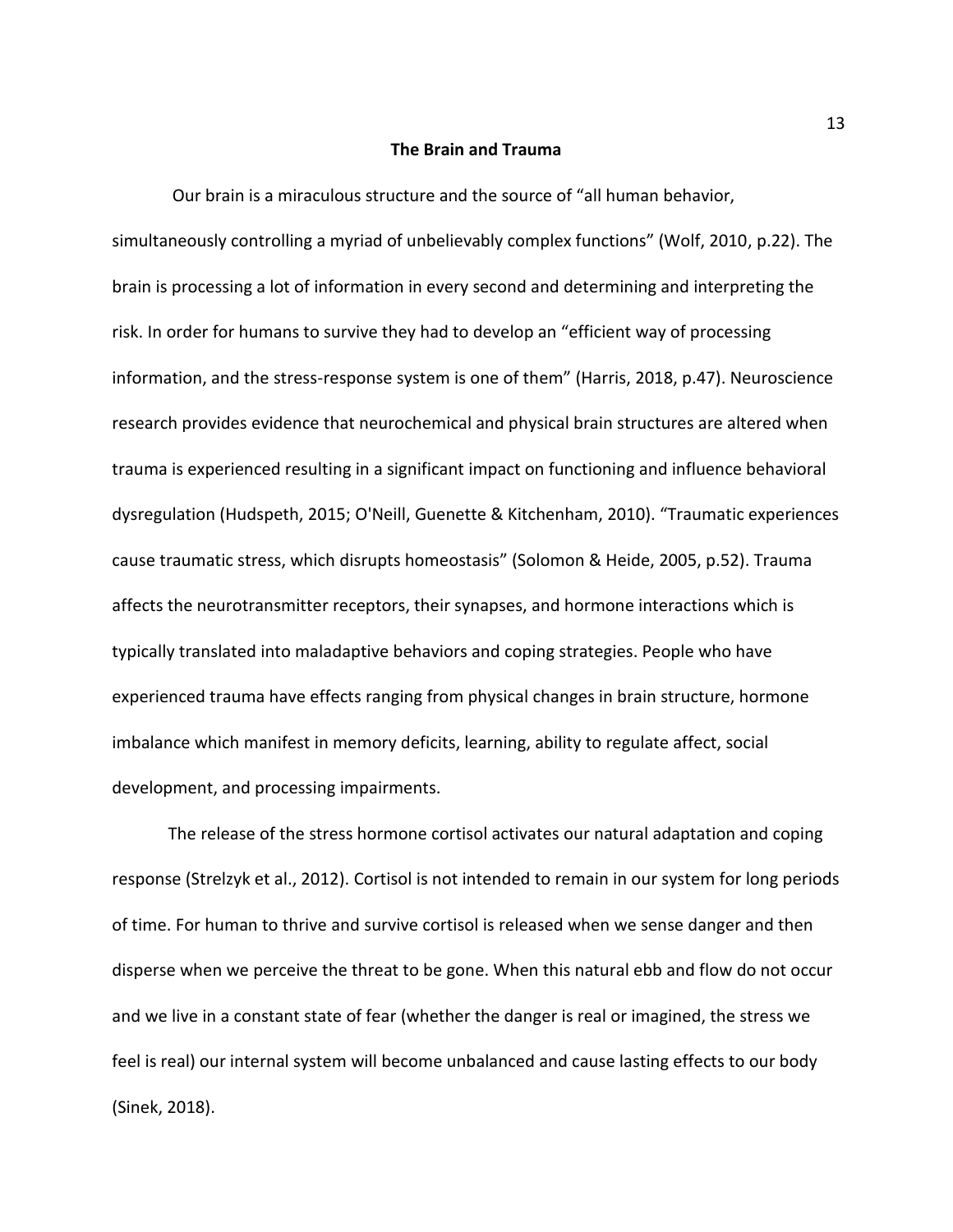A critical period in a child's neural development occurs when the "presence or absence of an experience results in irreversible changes" (Harris, p. 144, 2018). When a child experiences adversity during these times of growth they experience maximal neuroplasticity (the brain's ability to rewire and grow new neurons and synapsis). There are two types of neuroplasticity, cellular and synaptic. Cellular is changing the number of brain cells communicating and synaptic is changing the strength of the connection between cells. Experiences directly shape our brain (Harris, 2018).

Childhood adversity has a strong link between both child and adult affective psychopathology such as; anxiety disorders, posttraumatic stress, depression, impairment in cognitive functioning, declarative and working memory, and dysregulation of emotional responses. Brain development is an ongoing process that lasts into early adulthood. This process can be influenced by a variety of factors including childhood experiences and adversities leading to differentiation in the maturing brain structures and functions. Brain development occurs through the formation of new neurons, dendrites and synapses. Each formation is strengthened by myelination and selective pruning (building stronger connections and getting rid of unused ones). These processes are affected by hormones like cortisol and catecholamines, stress hormones (Rinne-Albers et al., 2013).

A literature review of 26 structural MRI studies of neuroimaging and trauma published between the year 1999-2012 revealed found abnormalities in several brain structures and functions in children and adults who have experienced childhood adversity; the hippocampus, corpus callosum, prefrontal cortex, cerebellum, and amygdala (Rinne-Albers et al., 2013). These structures play a significant role in many cognitive and emotional deficits (ADHD, autism,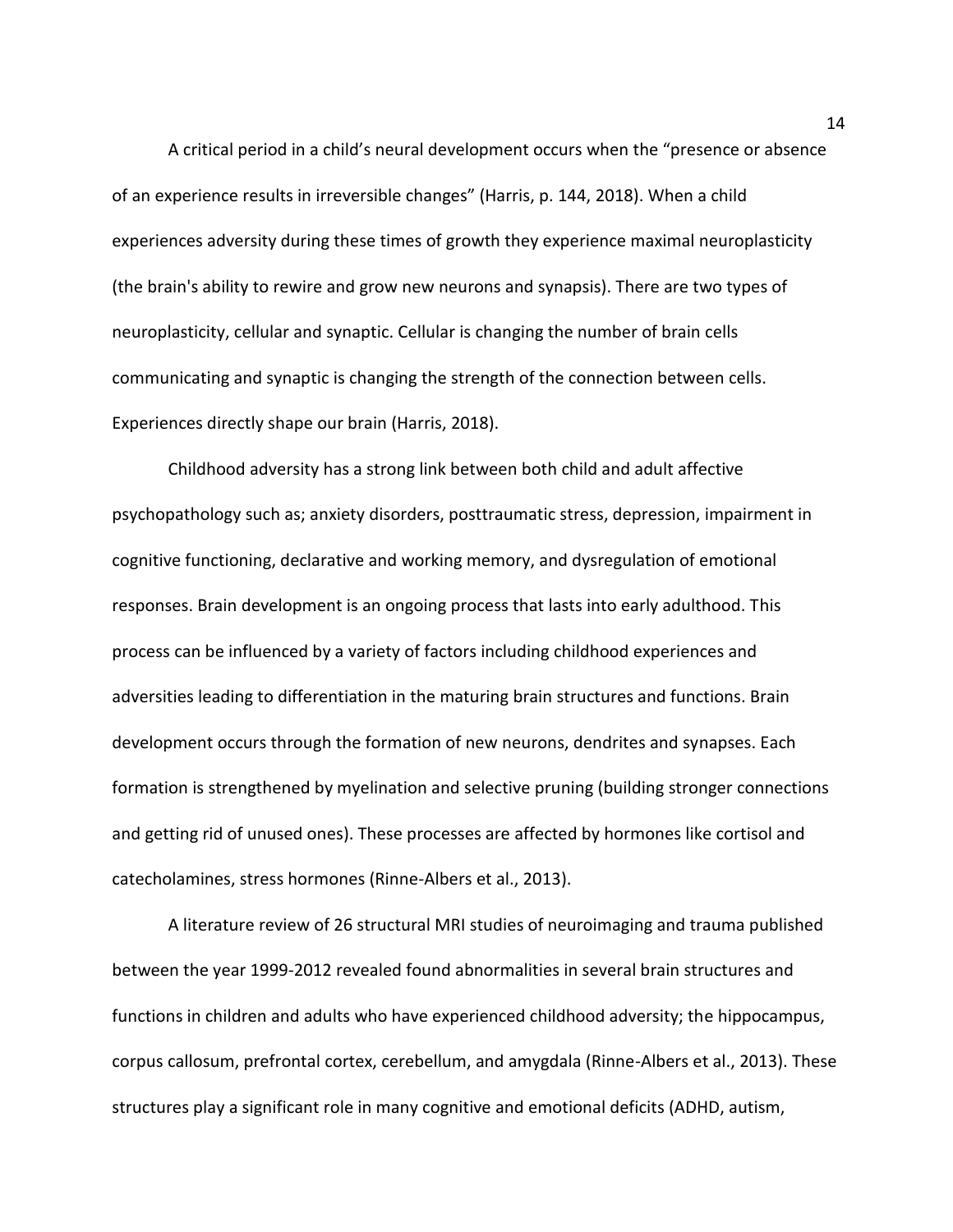schizophrenia, anorexia, addiction, emotional regulation). A 2017 meta-analysis of MRI (magnetic resonance imaging) studies, consisting of fifteen papers and 1,781 participants, found an association between childhood adversity, self-reported, and lower hippocampus volumes (Calem et al., 2017). This neuroanatomical reduction in the hippocampus decrease our brain's memory bank and regulation of emotions (Rinne-Albers et al., 2013).

Without understanding the brain and behavior principles we cannot create and implement successful interventions (Brendtro, 2015) and understand how they relate to children and trauma. The amygdala is our brain's security system and processes emotional reactions. When a child is exposed to continual or severe trauma the amygdala is compromised and either stays on high alert at all times or tune out all emotions (Brendtro, 2015). In order for children to learn and sustain attention in academic subjects in school they must engage their prefrontal cortex which means the amygdala (alarm center) needs to be disengaged (Harris, 2018). Developmental trauma, multiple adverse events in early childhood, including physical, emotional, and educational neglect and maltreatment (Brendtro, 2015). This type of trauma leads to children who cannot regulate emotions and exhibit fight, flight, or freeze behaviors, which "high-jacks logical thinking" (Brendtro, 2015, p.43).

Children with a history of adversity (chronic, unpredictable, and stress-inducing events) and lack of positive, consistent adult support are more likely to develop mood disorders, have poor executive functioning and decision-making skills (Nakazawa, 2016). Scientists have found that a developing brain exposed to chronic stress hormones shrinks the size of the hippocampus, the area of the brain responsible for emotions, memory, and managing stress (Nakazawa, 2016).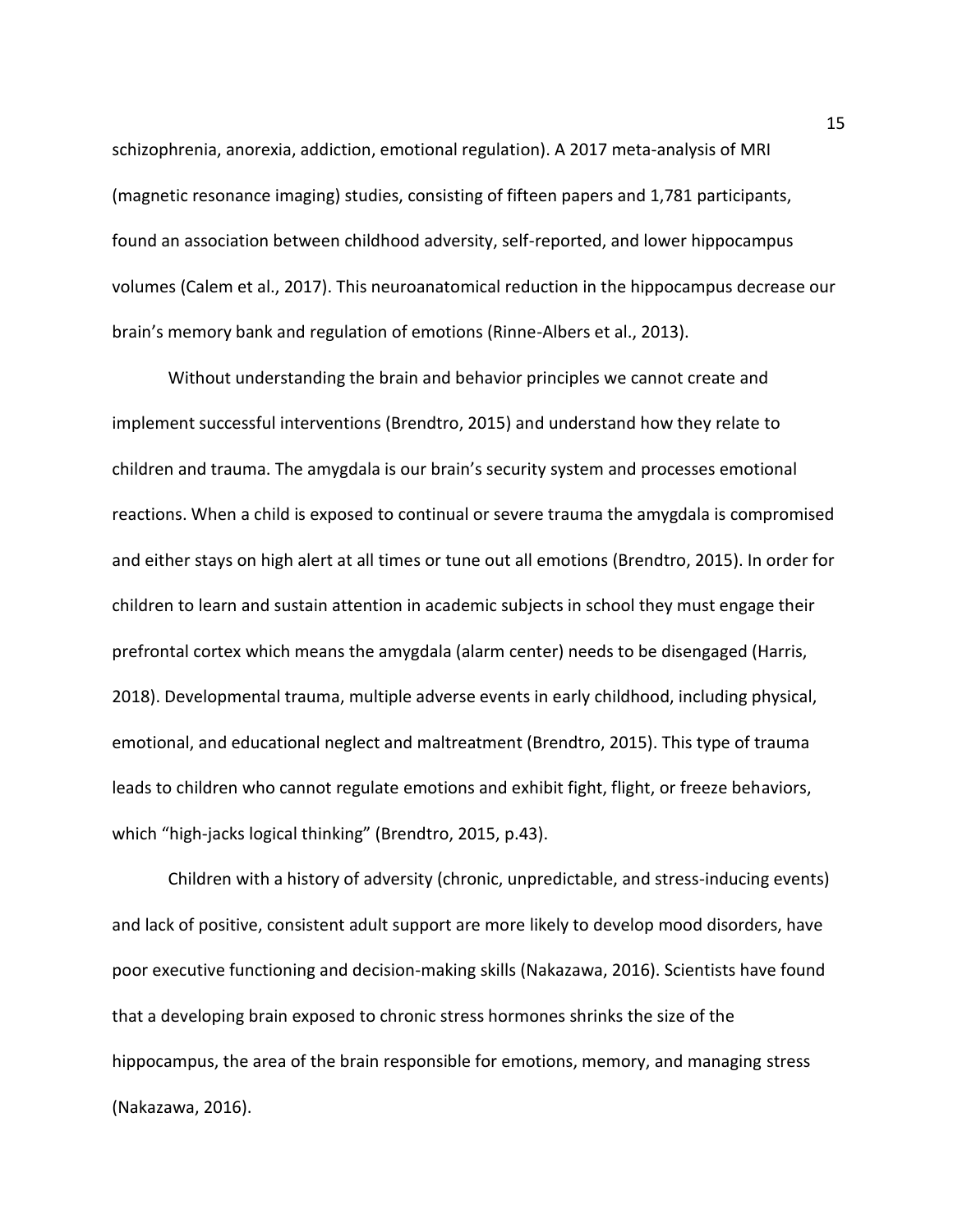# **Adverse Childhood Experiences (ACE) and Trauma**

The original ACE study conducted by Dr. Vincent Felitti, and Dr. Robert Anda in 1998,

was conducted in a middle-class population, seventy percent college educated. They developed

a questionnaire revolving around seven categories of adverse childhood experiences, some

personal and some relating to family members ("Got Your ACE Score", 2018) For every question

you answer 'yes' you would get a point, resulting in your overall ACE score (1-10) (see table 1).

Table 1

# *Determining Adverse Childhood Event (ACE) score*

| <b>ACE question</b>                                                                                                                                                                                                                                                         | Yes | <b>No</b> |
|-----------------------------------------------------------------------------------------------------------------------------------------------------------------------------------------------------------------------------------------------------------------------------|-----|-----------|
| Did a parent or other adult in the household often or very often Swear at<br>you, insult you, put you down, or humiliate you? or Act in a way that made<br>you afraid that you might be physically hurt?                                                                    |     |           |
| Did a parent or other adult in the household often or very often Push, grab,<br>slap, or throw something at you? or Ever hit you so hard that you had marks<br>or were injured?                                                                                             |     |           |
| Did an adult or person at least 5 years older than you ever Touch or fondle<br>you or have you touch their body in a sexual way? or Attempt or actually<br>have oral, anal, or vaginal intercourse with you?                                                                |     |           |
| Did you often or very often feel that  No one in your family loved you or<br>thought you were important or special? or Your family didn't look out for<br>each other, feel close to each other, or support each other?                                                      |     |           |
| Did you often or very often feel that  You didn't have enough to eat, had to<br>wear dirty clothes, and had no one to protect you? or Your parents were too<br>drunk or high to take care of you or take you to the doctor if you needed it?                                |     |           |
| Were your parents ever separated or divorced?                                                                                                                                                                                                                               |     |           |
| Was your mother or stepmother:<br>Often or very often pushed, grabbed, slapped, or had something thrown at<br>her? or Sometimes, often, or very often kicked, bitten, hit with a fist, or hit<br>with something hard? or Ever repeatedly hit over at least a few minutes or |     |           |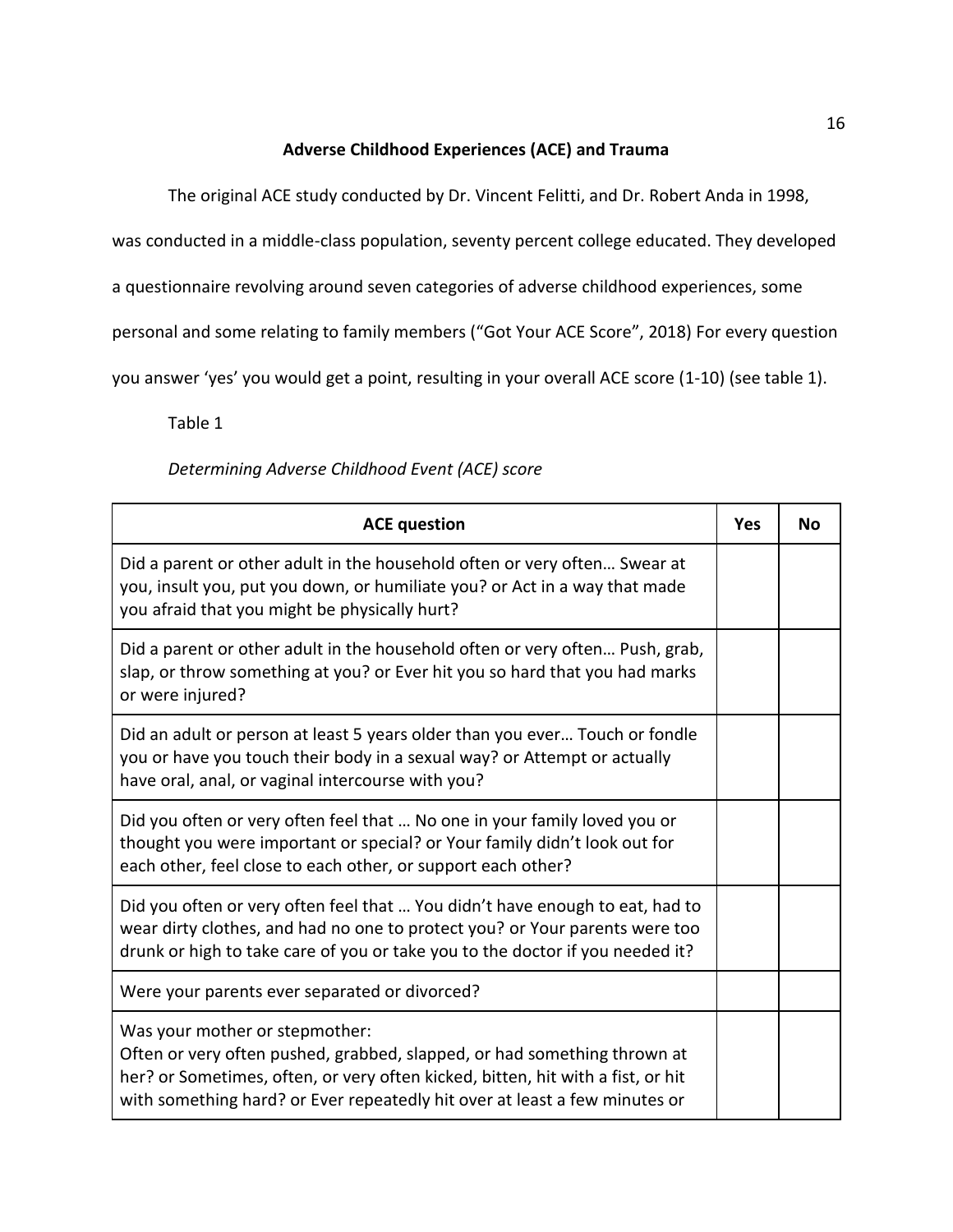| threatened with a gun or knife?                                                                 |  |
|-------------------------------------------------------------------------------------------------|--|
| Did you live with anyone who was a problem drinker or alcoholic, or who<br>used street drugs?   |  |
| Was a household member depressed or mentally ill, or did a household<br>member attempt suicide? |  |
| Did a household member go to prison?                                                            |  |

*Adapted from "Got Your ACE Score?" (2018, July 10). Copyright 2018 by https://acestoohigh.com/got-your-ace-score/.*

Participants of Felitti's (1998) study were adults who had recently completed a standardized medical evaluation at a local HMO (health maintenance organization) firm (Felitti et al., 1998). Adverse childhood experiences in of themselves "are a risk factor for many of the most common and serious diseases in the United States (and worldwide), regardless of income or race" (Harris, 2018, p. 39). A questionnaire about adverse childhood experiences (psychological, physical, or sexual abuse; violence against mother; or living with household members who were substance abusers, mentally ill or suicidal, or even imprisoned) was given to 13,494, 70.5% responded (9,508). Over half of those who responded reported at least one adverse childhood experience, and one fourth reported more than two. The study revealed that the higher amount of adverse experiences you had as a child (under the age of 18) the more likely you are to have multiple health complications as an adult (Felitti et al., 1998). Adverse childhood experiences correlated with the presence of adult diseases; ischemic heart disease, cancer, chronic lung disease, skeletal fractures, and liver disease. The foundational ACE study and scores use 10 types of adverse childhood experiences however, White, suggests other subsequent types; racism, witnessing violence outside home, bullying, losing a parent to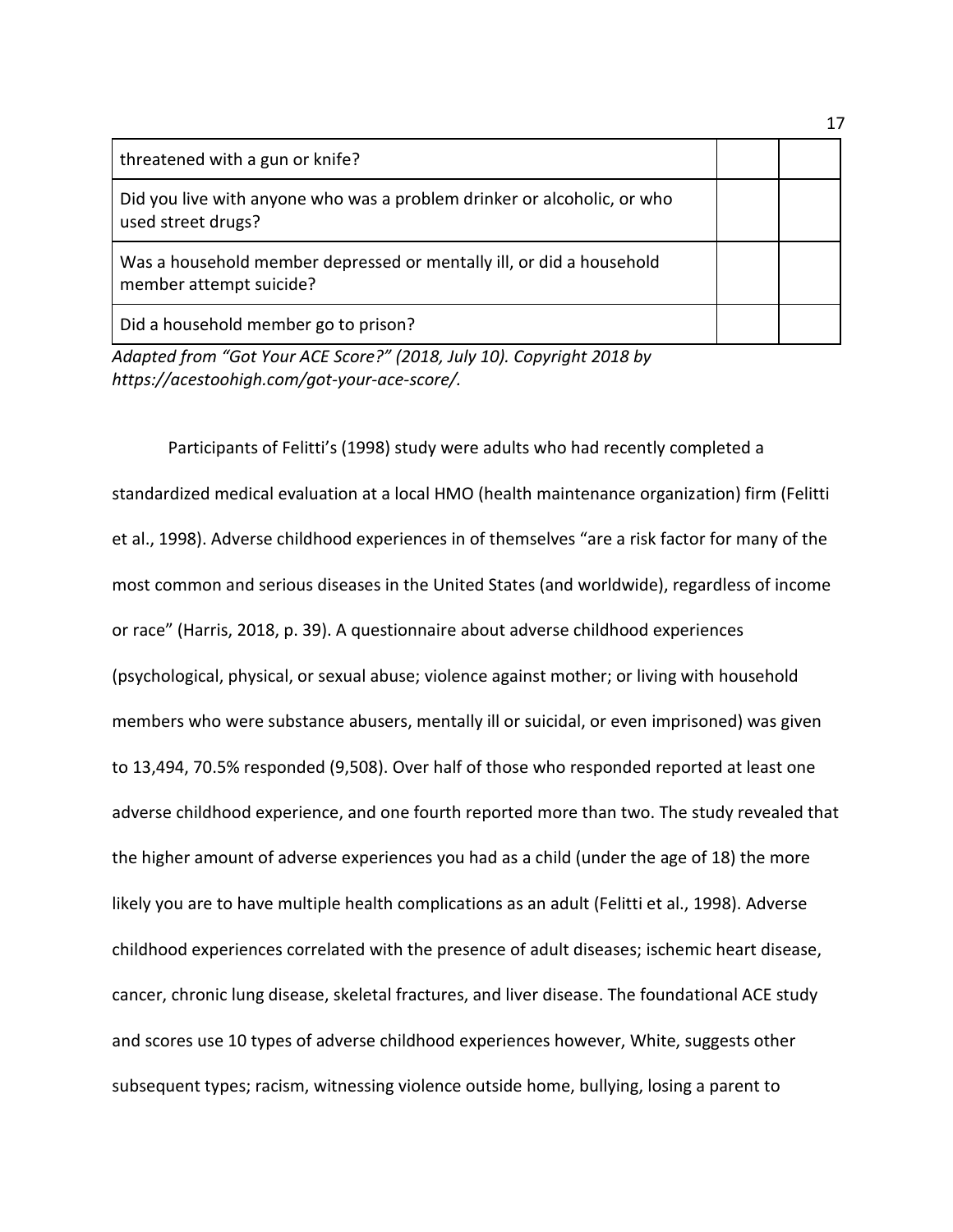deportation, living in an unsafe neighborhood, foster care, being homeless, living in a war zone, being an immigrant, moving multiple times, witnessing sibling being abused, involvement with criminal justice system, and attending a zero- tolerance school. It does not matter the combination or types of ACEs, there were the same "statistical health consequences" (White, 2017, p. 2).

Preliminary data shows that stressors at the household level have greater effect on a child's well-being than stressors at the community level. Household level would be traditional ACEs criteria where community level can range from community violence, homelessness, discrimination, bullying, school shootings, 9/11, etc. (Harris, 2018). For example, if a child grows up with a stressful community level environment but has a supportive buffer caregiver they are more likely to remain in tolerable, normal stress zones (Harris, 2018).

Childhood adversity and ACE scores are common amongst Americans, sixty-seven percent have experienced at least one category and 12.6 percent had four or more categories. Two- thirds of the United States population has experienced some form of childhood adversity (Harris, 2018). The higher the ACE score the higher the health risk. A person with an ACE score of four or more is twice as likely to develop heart disease and cancer and 3.5 percent more likely to develop chronic obstructive pulmonary disease (COPD) as a person with a zero ACE score (Harris, 2018).

Harris describes three different types of stress responses; positive stress, tolerable stress, and toxic stress. The first two types of stress are healthy and temporary as long as a child has consistent, positive support network is in place (Harris, 2018). Toxic stress response occurs when there is a prolonged "activation of the stress-response system" (Harris, 2018, p. 55)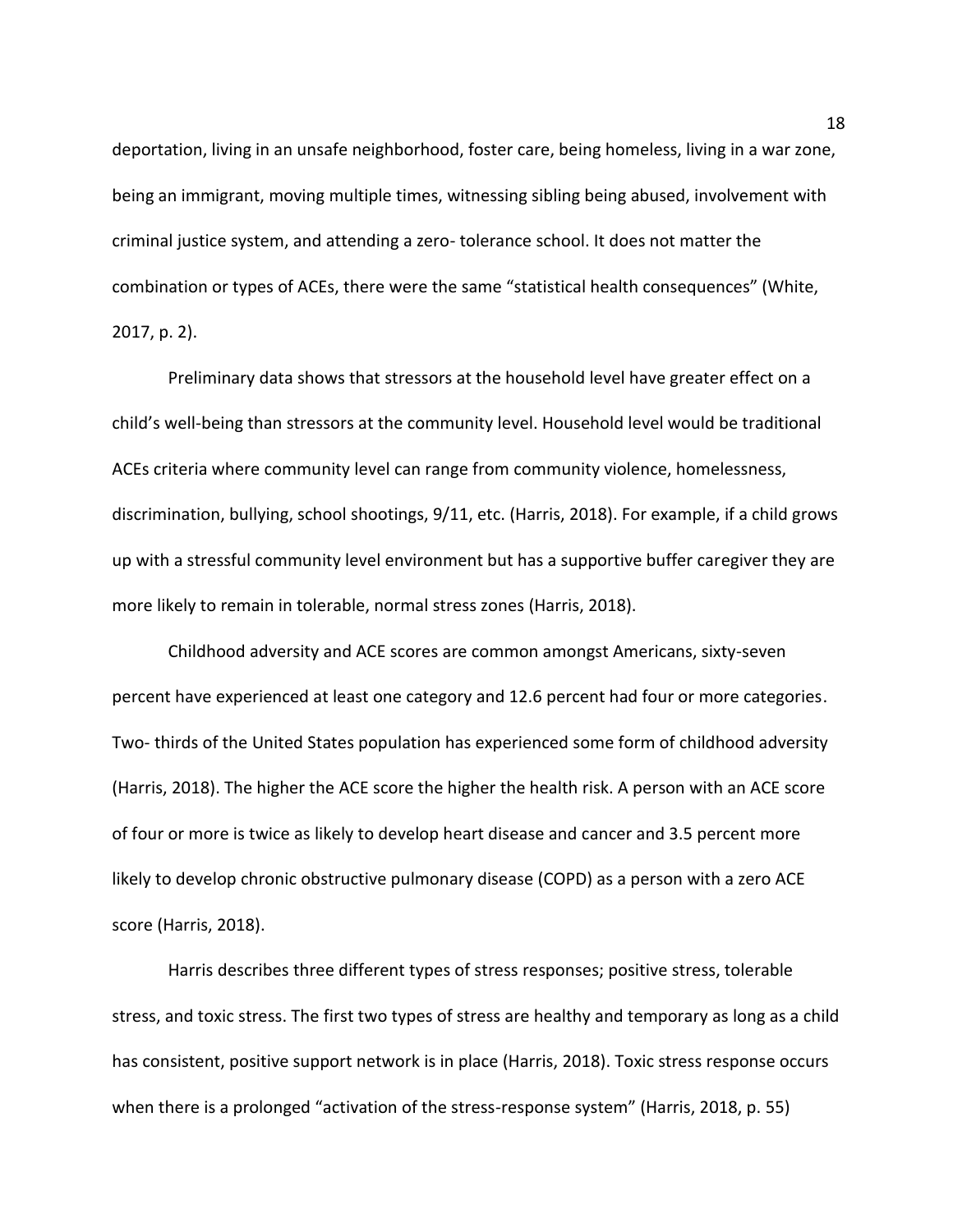without a support network. Children with toxic stress have prolonged levels of noradrenaline (the brain chemical released to prepare the body to fight, flight, or freeze) which dysregulates other areas in the brain (prefrontal cortex, locus coeruleus, and amygdala) resulting in an inability to concentrate and complex problem solving, but in others it externalizes as impulsive behavior and aggression (Harris, 2018). Traumatic school events such as Columbine and Sandy Hook tend to catch national media attention and flood the systems with supports for the affected children. However, there are children in classrooms each day affected by toxic stress and trauma- adverse childhood experiences (Walkley & Cox, 2013). Childhood stress is on a continuum. On one end you have normative, typically developing stressors (waiting in line, having to choose between activities.) that build resilience and coping skills. On the other end of the continuum is traumatic or toxic stress which is unpredictable, chronic and has costly effects on brain development, "these experiences actually alter brain structure" (Walkley & Cox, 2013, p. 123). Young children are the most at risk for adversity but they are also the most accepting for healing when interventions start early (Harris, 2018).

Since adverse childhood experiences (ACE) are common in the United States and have a strong correlation to life-long maladaptive effects Felitti recommends prevention strategies as being the primary support. This however, "has proven difficult and will ultimately require societal changes that improve the quality of family and household environments during childhood" (Felitti et al., 1998, p. 225). Difficult, but these strategies are possible with increased recognition of occurrence and understanding of behavioral coping strategies that can be taught to reduce the emotional impact.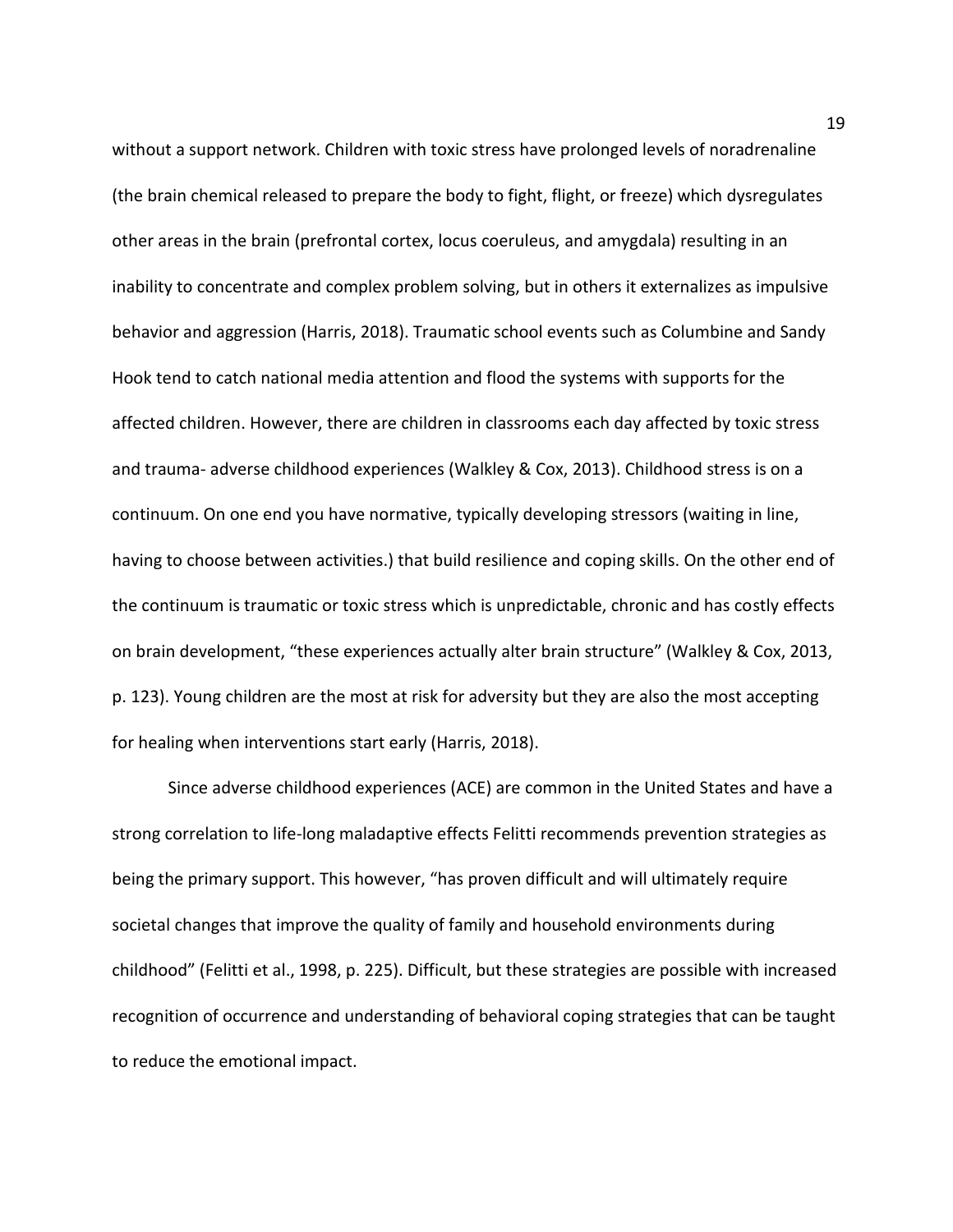In addition to Felitti's preventive strategies, the Kaiser Health Plan, in San Diego California, created a Healthy Steps Program designed to address preventative care. They develop a close relationship with children and their families from birth to three years through office visits, home visits, and an advice hotline for parents. Providing a family-based prevention approach that can be replicated and implemented may increase the long-term benefits and quality in adult health (Felitti et al., 1998).

#### **The Classroom and Trauma**

Childhood adversity is associated with many observable conditions as early as infancy. Exposure to ACEs is associated with growth delay, cognitive delay, learning difficulties and behavioral problems (Harris, 2018). High ACE scores are closely related to many school challenges with social, emotional, and cognitive impairment, engaging in high risk behaviors, disability, and social problems (Cavanaugh, 2016). In the classroom teachers might observe indicators beyond learning deficits including fear, hyperactivity (unable to control energy) or hypoactive (unable to generate energy to interact) (Keels, 2018), aggression, somatic problems, depression, and self-harm. These observations often result in an outside diagnosis of attention deficit/ hyperactivity disorder (ADHD), mood disorders, or anxiety (O'Neill, Guenette & Kitchenham, 2010). However, children presenting learning deficits and behavioral problems often have underlying, hidden diagnosis of complex trauma. The traumatic experiences predates special education services and determining a disability carrying with them behavioral, emotional, social and academic deficits into the classroom.

In a 2018 case study of 2,101 randomly selected, deidentified K-6 children students deemed at risk for academic, behavioral, and attendance concerns. Thirty-four percent were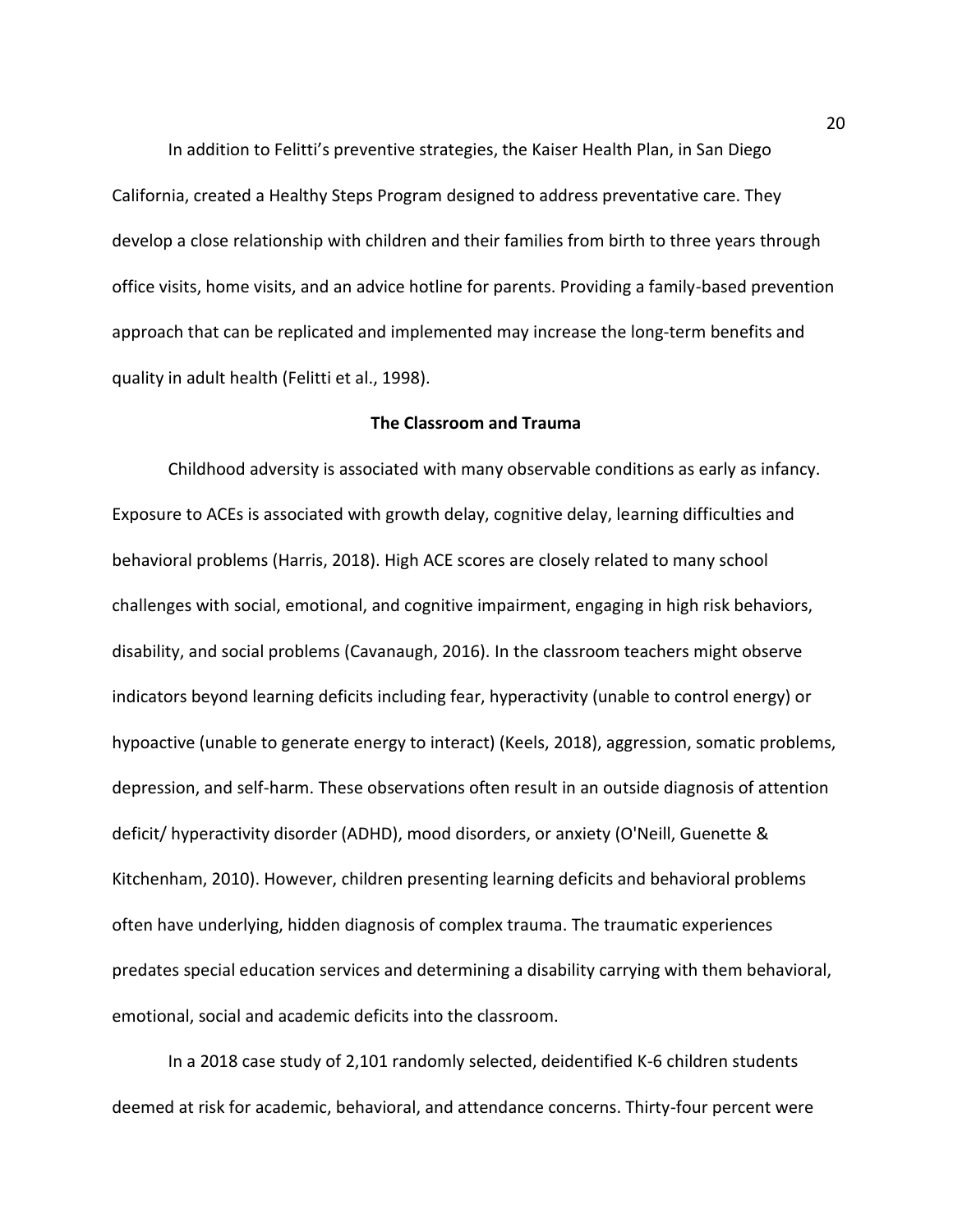failing to meet grade level standards in one of the core areas (reading, writing, and math) (Blodgett & Lanigan, 2018). Students attendance concerns were more prevalent in higher ACE scores. Twenty-eight percent were reported to have extreme behavior concerns in schools (Blodgett & Lanigan, 2018). The correlation between higher ACE scores and school attendance, academic discrepancies and behavioral deficits has strong relationship. A higher ACE score is associated with retention, absenteeism, failure to achieve academic standards, behavior problems in classrooms, and special education enrollment (Blodgett & Lanigan, 2018).

A 2018 retrospective record review (RRR) study was conducted in Connecticut. Three districts that volunteered to be a part of the study, submitted twelve IEPs (Individual Education Plans) of children with behavior needs between the ages of 12-18 for the school year 2015/2016. Buxton's study used four core domains which trauma manifests within a school setting; (a) academics, (b) relationships, (c) self-regulation, and (d) physical functioning. Eightythree percent of the IEPs contained responses that exhibited three out of the four domains (Buxton, 2018). One-hundred percent had academic deficits (written expression, math calculation, reading comprehension, and fluency), seventy-five percent had relationships deficits (lack of prosocial skills, withdrawal/isolation, limited empathy, etc.), and ninety-two percent had self-regulation deficits (hostile, disruptive, destructive, etc.). There was no evidence of any physical functioning impairments (Buxton, 2018).

"Since trauma has a significant impact on a child's ability to function successfully in school settings, it is important to view the behavioral responses among children from a traumainformed perspective" (Buxton, 2018, p.31). Toxic stress changes the brain and children live in a constant world of danger. Much of their behavior is out of their control and choice, they are in

21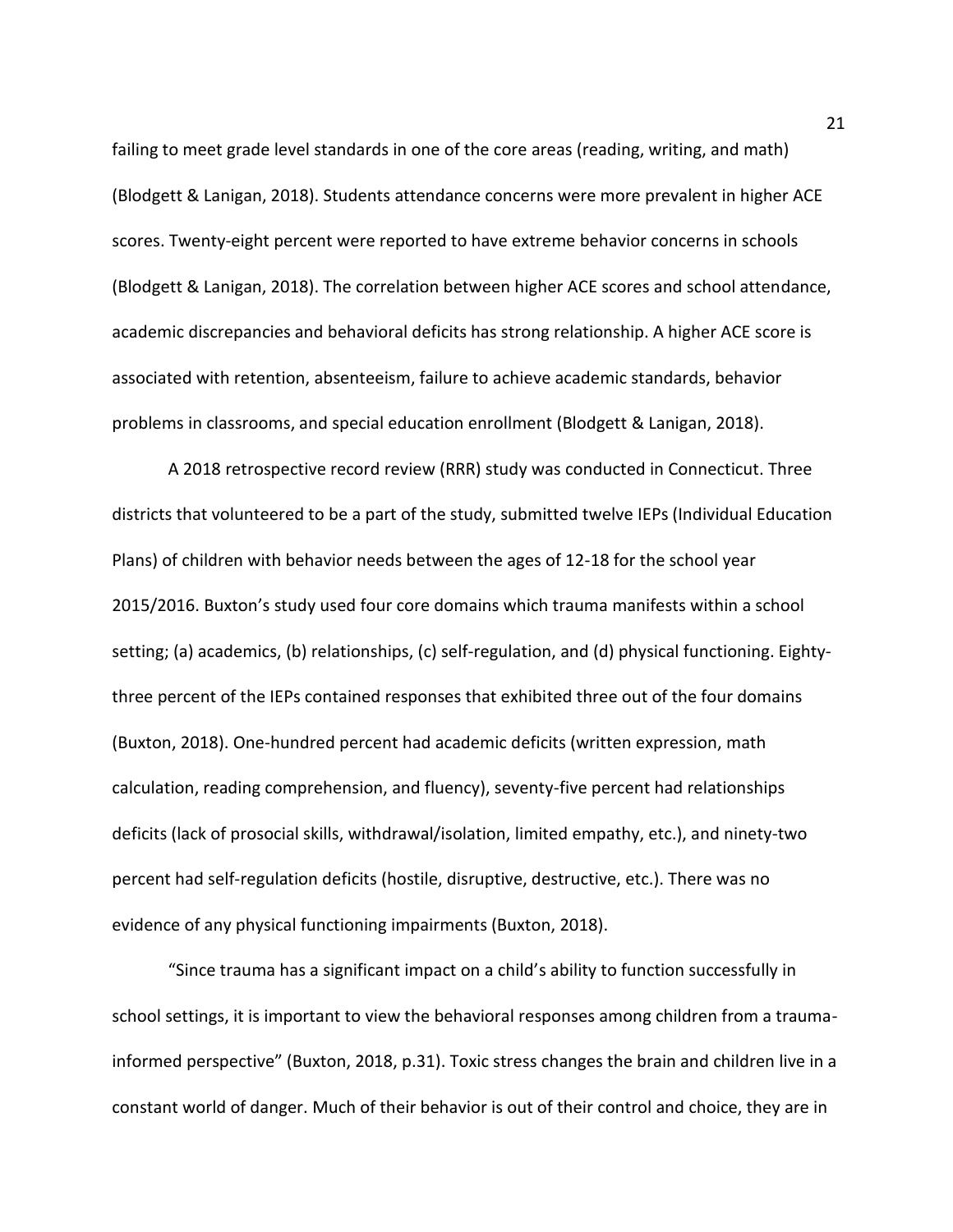survival mode, which "trumps everything else" (Stevens, 2012, p.6). Special education professionals are encouraged to work together with trauma-informed professionals to create better opportunities for these children to learn (Buxton, 2018).

Trauma related to attachment (emotional abuse and the inadequate consistent adult support) has a significant impact on a child's ability to navigate developmental crisis, regulation of emotional experiences, and problem solving (O'Neill et al., 2010). A school's goal is to educate however traumatized children require basic survival and relational needs to be met before they can profit from learning. Providing a child with a consistent, trusting relationship and a safe environment is essential to student learning for children who view their world in a negative light due to their experiences (O'Neill et al., 2010). Children who experienced trauma live in the moment and need specific interventions to be successful. Teacher's must know the individual and how their trauma effects their world. There are several interventions that have shown to assist traumatized children such as PACE (playfulness, acceptance, curiosity, and empathy), EMDR (Eye Movement Desensitization and Reprocessing), TF-CBT (trauma focusedcognitive behavioral therapy) and teacher awareness around childhood trauma and what types of behaviors children can and cannot control (O'Neill et al., 2010).

In 2013, the first replication and extension of the school-based intervention for elementary students exposed to trauma was Bounce Back (an elementary trauma intervention). It is developmentally adapted from the successful evidence based Cognitive Behavioral Intervention for Trauma in Schools (CBITS), which is designed for upper level grades 5th-12th. This intervention consists of ten sessions of skills building groups focusing on teaching students psychoeducation around trauma and learning "affect identification, relaxation techniques,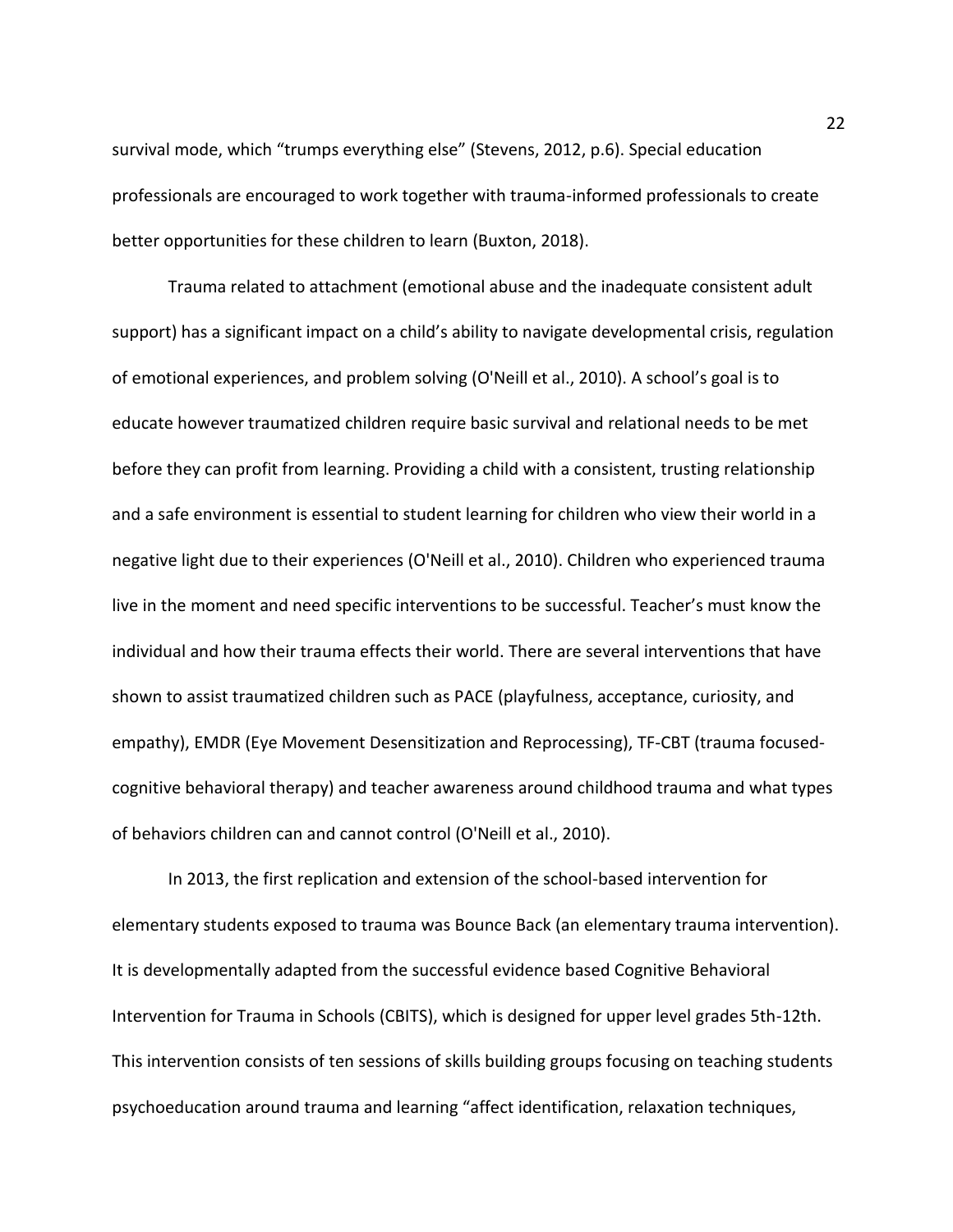cognitive coping, social support, and problem solving" (Santiago DeCarlo et al., 2018, p.4). Participants included fifty-two 1st through 4th graders from an urban school district in Illinois from 2013 to 2016. Children selected were based on student, parent, and teaching staff assessments and were determined to have experienced trauma and PTSD symptoms. Students were placed in one of two groups; delayed intervention group- waitlist, or immediate intervention group. The immediate treatment group showed greater reduction in PTSD and improvement in coping compared to the control group (Santiago DeCarlo et al., 2018). These findings help support Bounce Back as an effective trauma intervention and reduces the PTSD symptoms and improves coping skills. However, Bounce Back needs more replications across a variety of populations and trauma to be considered evidence based.

Researchers Cummings, Addante, Swindell and Meadan (2017) conducted qualitative interviews of fourteen community-based professionals on their experiences with children and trauma as well as how teachers can be positive influences. Post-traumatic stress disorder (PTSD) is the most common diagnosis for persons who experienced a traumatic event. Four beneficial assumptions and practices that would be helpful for teachers working with children who experienced trauma; (a) realize the impact of trauma, (b) recognizing the signs of trauma, (c) respond by integrating knowledge about trauma within the environment, and (d) actively resist re-traumatization (Cummings et al., 2017).These four themes require a range of skills and knowledge that most teachers receive limited training on. Seventy-nine percent of participants in this study report children they work with have behavior problems at school and many of these approaches can be implemented at the classroom level. The impact trauma has on children interrupt typical functioning and display an array of maladaptive behaviors. Behavioral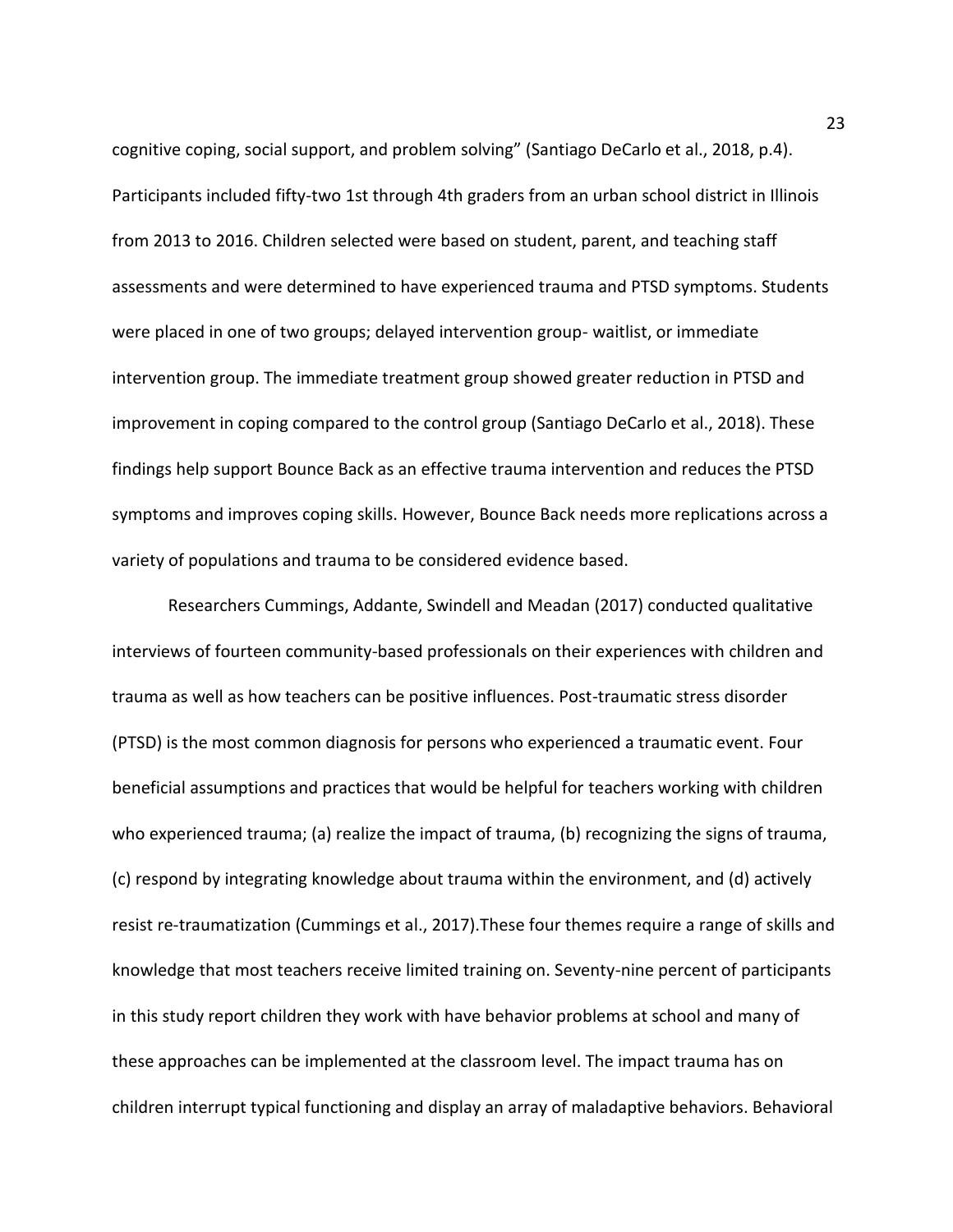and emotional patterns appear differently across individuals based upon individual characteristics, context, and the traumatic event experienced (Cummings et al., 2013). Seventynine percent of participants agreed that children who have experienced trauma might display signs of biological developmental trajectories and might need more support than their sameage pers in order to demonstrate various social and emotional competencies (Cummings et al., 2013).

There are three classroom strategies suggested when responding to trauma and PTSD (a) be attuned and understand while anticipating the needs of children and their families and then responding accordingly, (b) convey positive intentions, and (c) collaboration with parents and other professionals (Cummings et al., 2013). Teachers should be aware of different aspects of a students environment (social, temporal, physical/sensory) that may re-traumatize a child. The classroom might be the only safe, secure setting a child encounters in a day.

According to a 2008 American Psychological Association report on posttraumatic stress disorder and trauma in children and adolescents, a vast majority (more than two thirds) of children in America are exposed to traumatic experiences. In 2006, 7.9 million children received medical treatment for unintentional injuries (car crash, dog bites, near drowning, fires, etc.). More than 400,000 for injuries due to violence ("Children and trauma," 2008).

Traumatized children experience a disruption of daily life and a wide array of impact other than the usual known PTSD symptoms professionals working with children are educated on (Van Wesel, Boeije & Allisic, 2011). Cummings et al. (2013) suggest an additional subtype of PTSD; the pre-school subtype characterized by (a) exposure to a traumatic event, (b) re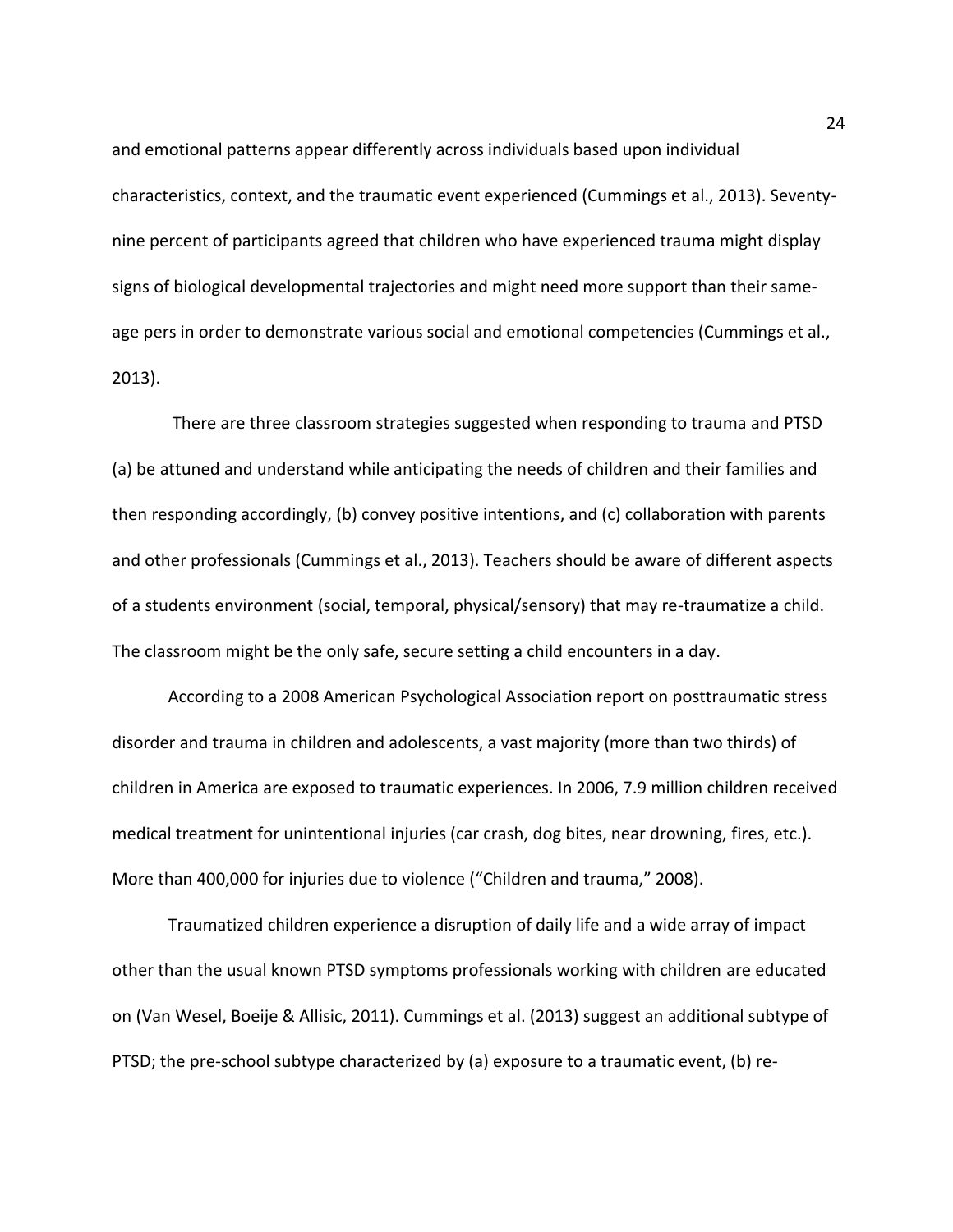experiencing, (c) avoidance or negative alteration in mood or cognition, (d) hyperarousal, (e) one-month duration, and (f) impairment in functioning.

#### **Special Education Relationship to Trauma**

Schools are the primary service provider for students with mental health needs (Sullivan & Sadeh, 2014). The most common federally recognized label given to these students with behavioral/mental health concerns is Emotional Behavior Disorder-EBD (or Emotional Disturbance-ED) (Sullivan & Sadeh, 2014; Buxton, 2018). With 1.03%, Minnesota has almost double the prevalence of ED than the national mean (Sullivan & Sadeh, 2014).

The most frequently qualifying categorical label used for children who experience trauma is Emotional Behavioral Disorder (EBD). However, EBD criteria is too vague to properly address the needs of children who have faced trauma- Winder (2015) suggests creating a subcategory of trauma within EBD to better identify children thus creating more trauma sensitive schools and encouraging an educational paradigm shift. This lack of clarity is leaving schools without guidance and unequipped to serve this population of students (Winder, 2015).

With a large majority of educational research being done around trauma-informed classrooms and how to best support traumatized children there seems to be lacking research in the relationship between special education Emotional Behavior Disorders behavior manifestation and that of trauma responses (Buxton, 2018). Children with a four or more ACE score is "thirty-two times as likely to have been diagnosed with learning and behavior problems" (Harris, 2018, p. 61). Congress enacted the Education for All Handicapped Children, now Individuals with Disabilities Education Act (IDEA), in 1975 to provide access to free appropriate public education (FAPE) to all children (Sullivan & Sadeh, 2014).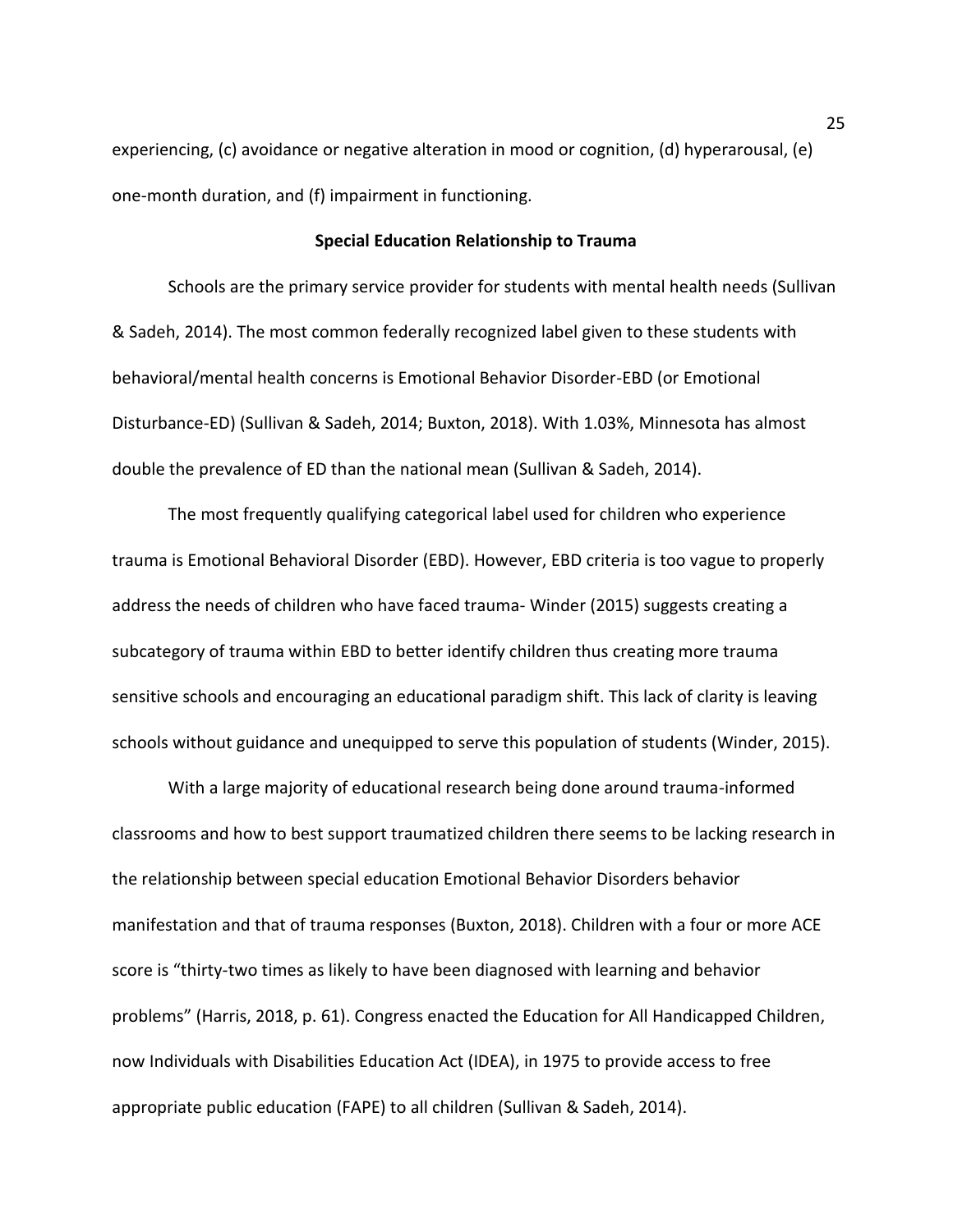However, there has been much scholarly debate over the definitions of EBD and other related socially maladjusted behaviors. There is no federal definition of the variances and qualification of each but rather is left up to the individual states to interpret (Sullivan & Sadeh, 2014). Historically, it has proven difficult to define differences leaving many states to elect to omitted a clause in their special education statutes differentiating between the two, including Minnesota (Sullivan & Sadeh, 2014).

Children who demonstrate a pattern of antisocial, defiance, or aggressive behaviors that impair their functioning are commonly initially identified and supported within the school system (Forness et al., 1993). When a child is formally found to qualify for special education services they are assured specialized and individualized interventions and supports. Special education labels are broad administrative categories placed on individuals to ensure access to services (Sullivan & Sadeh, 2014). However, as much as seven percent of children with maladaptive behaviors may qualify for special education services and often go unidentified (Forness et al., 1993). For these unidentified students who remain in classroom with their emotional and behavioral needs going unsupported their risk for academic failure and referral to mental health facilities increase dramatically (Forness et al., 1993).

Currently, the state of Minnesota, Department of Education and Children with Disabilities Act (Emotional or Behavioral Disorders, 2007) determines eligibility for special education services under the categorical label of emotional or behavioral disorder (EBD) (see appendix for full criteria). In a National Institute of Child Health and Development (NICHD) study of early child care and special education 1,700 children, under the age of seven, currently enrolled in special education services, only sixteen percent were identified prior to the age of

26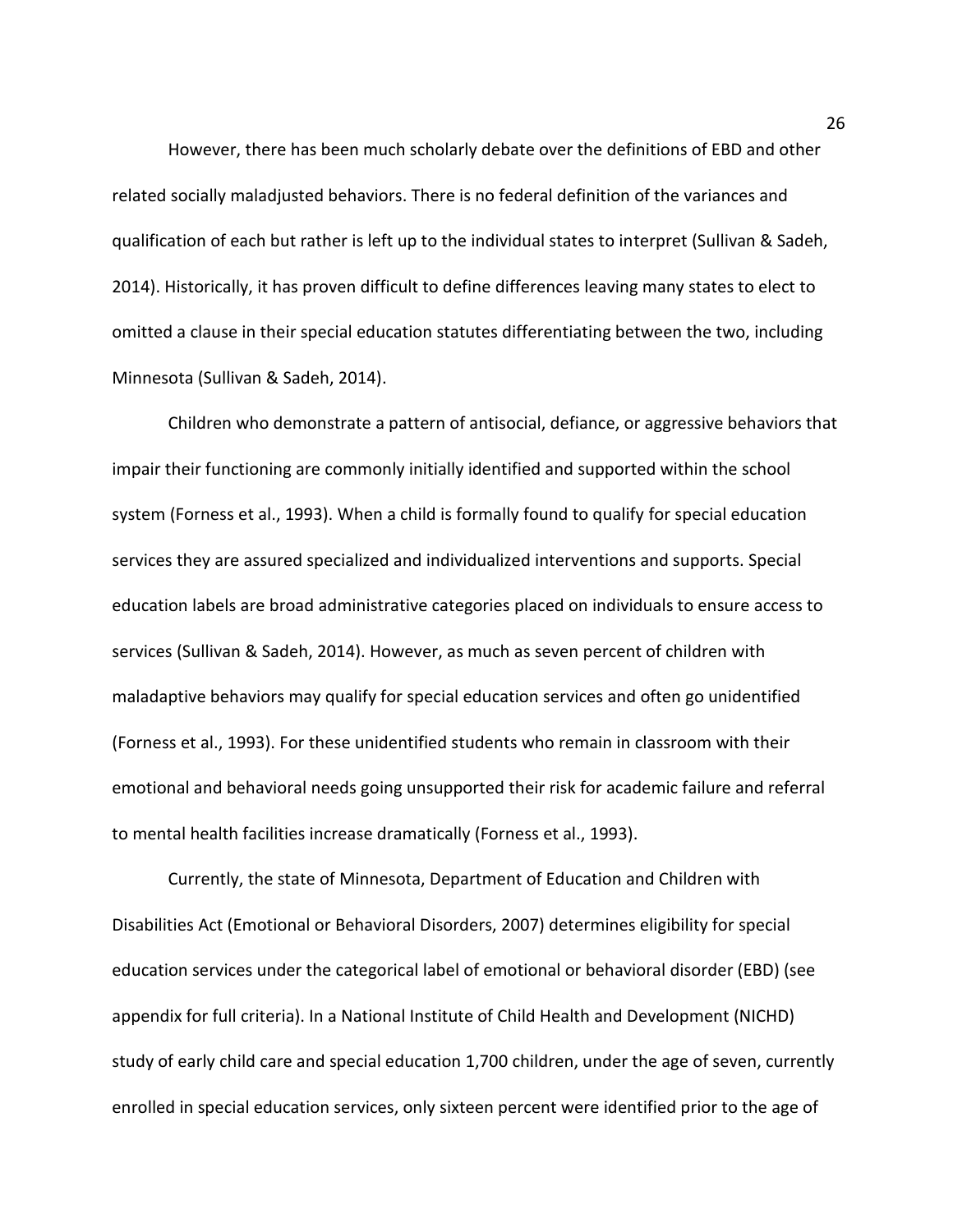three and twenty-nine percent were identified prior to the age of five (La Paro, Olsen, & Pianta, 2002). Identification and early intervention for children who may benefit from special education services is a challenge within the special education field (La Paro et al., 2002). However, early intervention services have significantly increased positive outcomes for children. Children were more likely to be identified by a clinical professional for special education services by the age three when high levels of behavior (particularly destructive behavior) and health problems were reported by parents (La Paro et al., 2002).

It is so important for school staff to be aware and understand the effects trauma can have on children. Children are often mislabeled of having attention deficit disorder (ADHD), oppositional-defiant disorder (ODD), conduct disorder, and other diagnoses that can inhibit effective interventions (Walkley & Cox, 2013). Emotional, physical, and sexual adversities in children is common. Sixty-eight percent of children have experienced at least some form of a traumatic event. These children range in post-traumatic effects. The most common factor presented in children with maltreatment was being diagnosed with an emotional and behavioral disorder (EBD) (Cavanaugh, 2016). Thirty percent of children with EBD have experienced trauma and exhibit PTSD symptoms. (Cavanaugh, 2016). According to 2001 federal child count data students who qualify for emotional and behavioral disorder (EBD) account for eight percent (472,932 children ranging from 6-21) of students receiving special education services (Billingsley, Fall, & Williams, 2006).

However, with the high prevalence of traumatized students receiving special education serviced under the categorical label of EBD there are still students who have experienced trauma and may not be receiving support. Trauma-informed practices must be a multitiered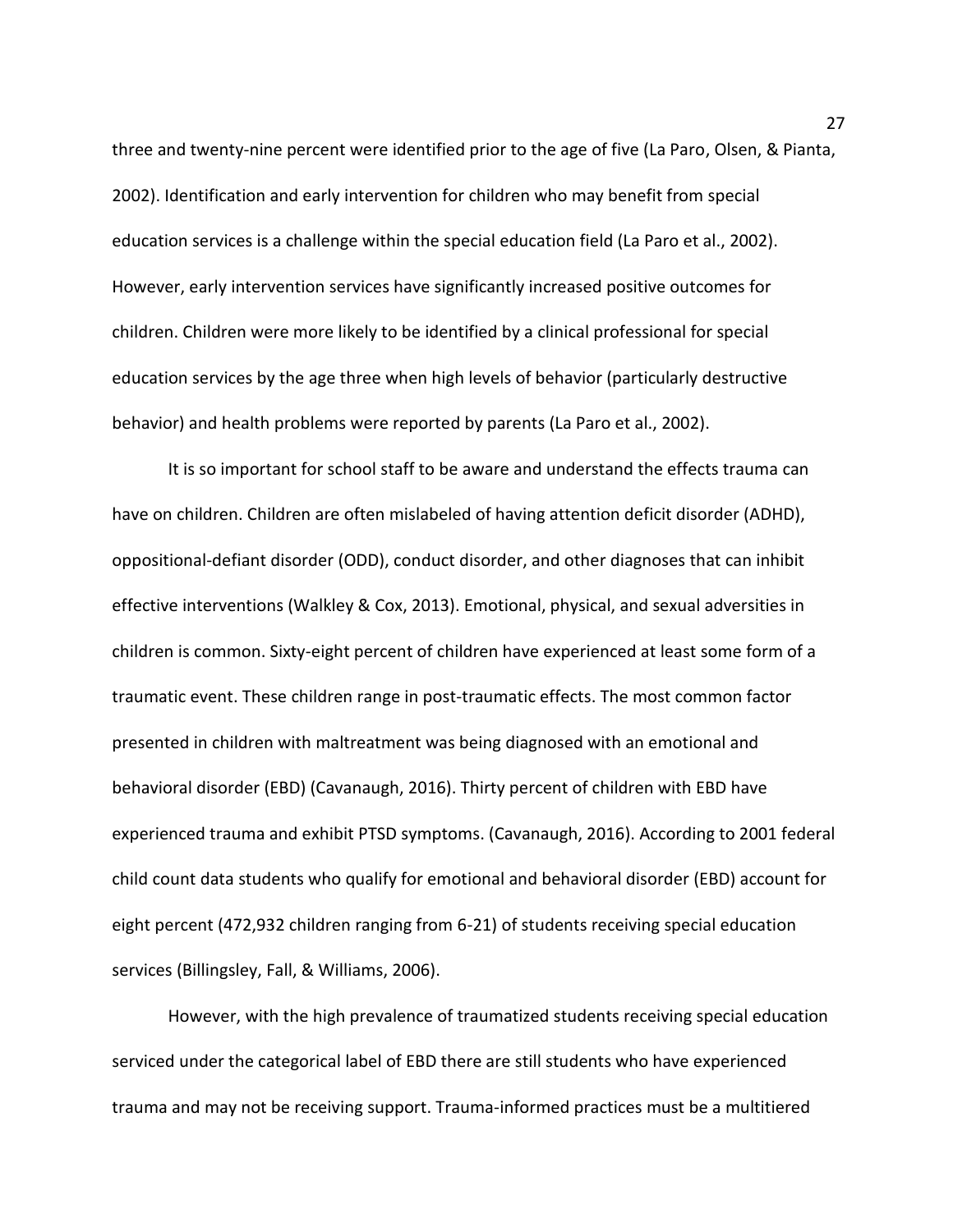schoolwide system of support (MTSS) (Cavanaugh, 2016). Traumatized students exhibit a number of challenging behaviors which allow access to specialized individual behavior support (Cavanaugh, 2016). It is critical that teachers of EBD students be aware of the impact trauma has and effective interventions to address their academic and social/emotional needs.

## **Trauma-informed Practices**

Children walk into classrooms every day with a range of educational, physical, and social/emotional needs that today's educators require supports, awareness, and knowledge of applicable trauma informed practices (TIPs) (RB-Banks & Meyer, 2017). Trauma Informed Practices are specific interventions that help individuals cope with traumatic and adverse events they have experienced (RB-Banks & Meyer, 2017). Being able to address the unseen scars behind behaviors within children who have faced trauma is an undertaking without specific practices (RB-Banks & Meyer, 2017).

## **Early Identification and Screening**

Harris (2018) believes that raising awareness and public education on childhood adversity can prevent maladaptive outcomes. There are a lot of "folks day-to-day who don't understand, how dramatically early adversity affects health and wellbeing across a lifetime" (Loudenback, 2016). We need to support the infrastructure for early identification and intervention, and we need to put resources and manpower into advancing the research on ACEs (Loudenback, 2016) and childhood trauma.

Life experiences, negative and positive, shape children and their future ("Children and trauma", 2008). With early screening and identification, ACEs do not need to be written into your DNA for the rest of your life (Harris, 2018). Early and universally screening children leaves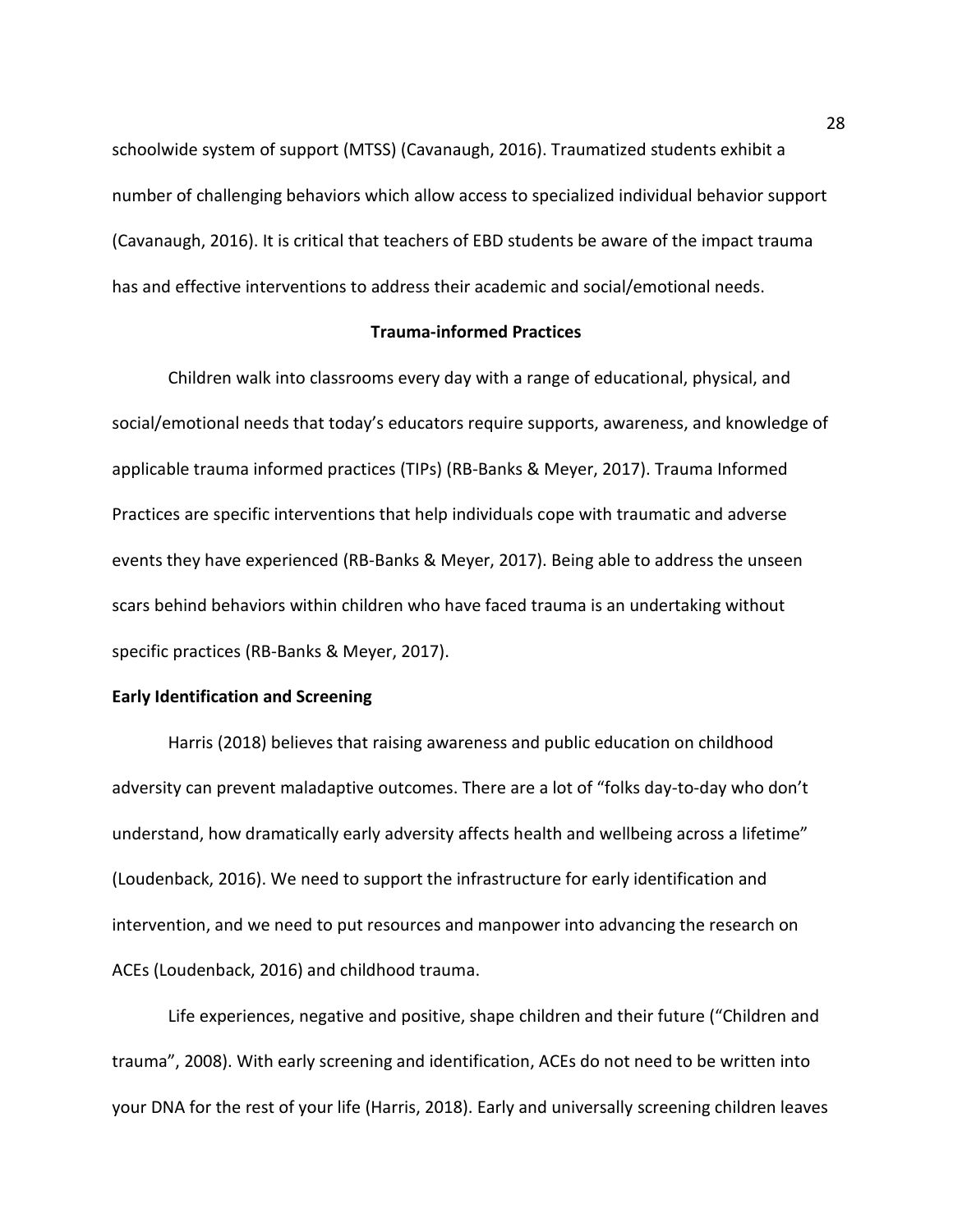less up to chance, the chance that the doctor will ask the right questions or know about ACE scores or that the child would exhibit behaviors in school to even warrant a diagnosis (if even the correct diagnosis) (Harris, 2018). Traumatized children often have reactions of distress or behavioral changes (new fears, anxiety, nightmares, sadness, reduced concentration, decline in school, anger, somatic symptoms, and irritability) ("Children and trauma," 2008). Children exposed to chronic or multiple traumas are at higher risk of posttraumatic stress symptoms which often interfere with daily functioning and require clinical support. However, children who do seek or are referred for mental health or clinical support their trauma exposure may never be known or addressed ("Children and trauma," 2008). Behavior problems are typically noticed by adults and schools which initiate clinical support. This leaves many PTSD symptoms, diagnosis, and interventions to fall short and go untreated. Large scale, routine screenings for children and their exposure to adversity is recommended to ensure appropriate identification and supports are addressed ("Children and trauma," 2008).

### **Multi-layered Interventions**

Harris (2018) recommends six key interventions to combat toxic stress and ACEs; sleep, exercise, nutrition, mindfulness, mental health, and healthy relationships. These strategies specifically target a dysregulated stress response system.

## **Sleep, exercise, and nutrition.**

In 2018 a cross-sectional study on toddlers enrolled in a Head Start program living in socioeconomic adversity a negative correlation to sleep duration and poor sleep to that of cortisol or toxic stress levels was found (Ordway et al., 2018). Since lingering stress responses in children prove to determine a decrease in adult health outcome, future studies should explore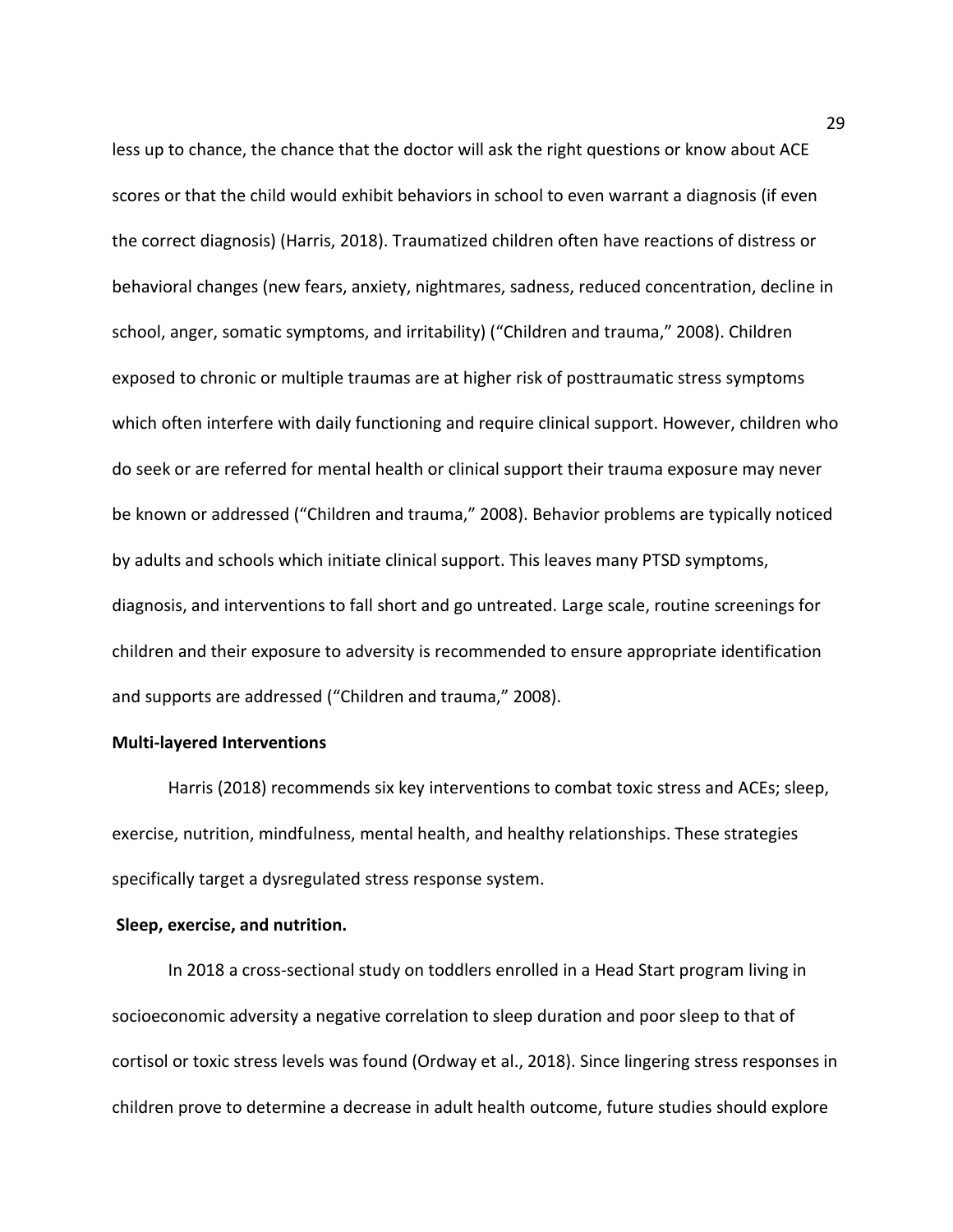quality sleep practices as one component in a multi-tiered intervention process in children (Ordway et al., 2018).

An analysis of sleep and its important relationship between stress, across multiple populations, found that our body requires sufficient amounts of sleep and healthy sleep habits in order to effectively cope with stressful events (Mullan, 2014). Individuals who experienced poor sleep habits had an increase of well over seventeen percent of predictable physical symptoms (Mullan, 2014). Although, this analysis was not targeted specifically towards children under the age of 18, it highlights the importance of interventions to improve sleep and the relationship between sleep and childhood adversity.

Regular exercise releases BDNF (brain-derived neurotrophic factor) proteins that help boost brain and nerve cell growth. Exercise also helps regulate the stress response and reduce inflammatory cytokines which are chemical alarms that tell your body to fight (Harris, 2018).

#### **Mindfulness.**

Within a 2015 comprehensive review of school-based trauma-informed models researchers determined two key components to supporting students affected by trauma; healing the dysregulated stress response system and healthy relationships (Brunzell et al., 2015). Self- regulation strategies play off of the body's natural regulatory strengths through rhythm, repetition, and somatosensory interventions such as; mindfulness, meditation, breathing, visualization, yoga, musical activities like drumming (Brunzell et al., 2015). These practices can be implemented when children are experiencing difficulty regulating their body as well as proactive strategies to support their strengths (Brunzell et al., 2015).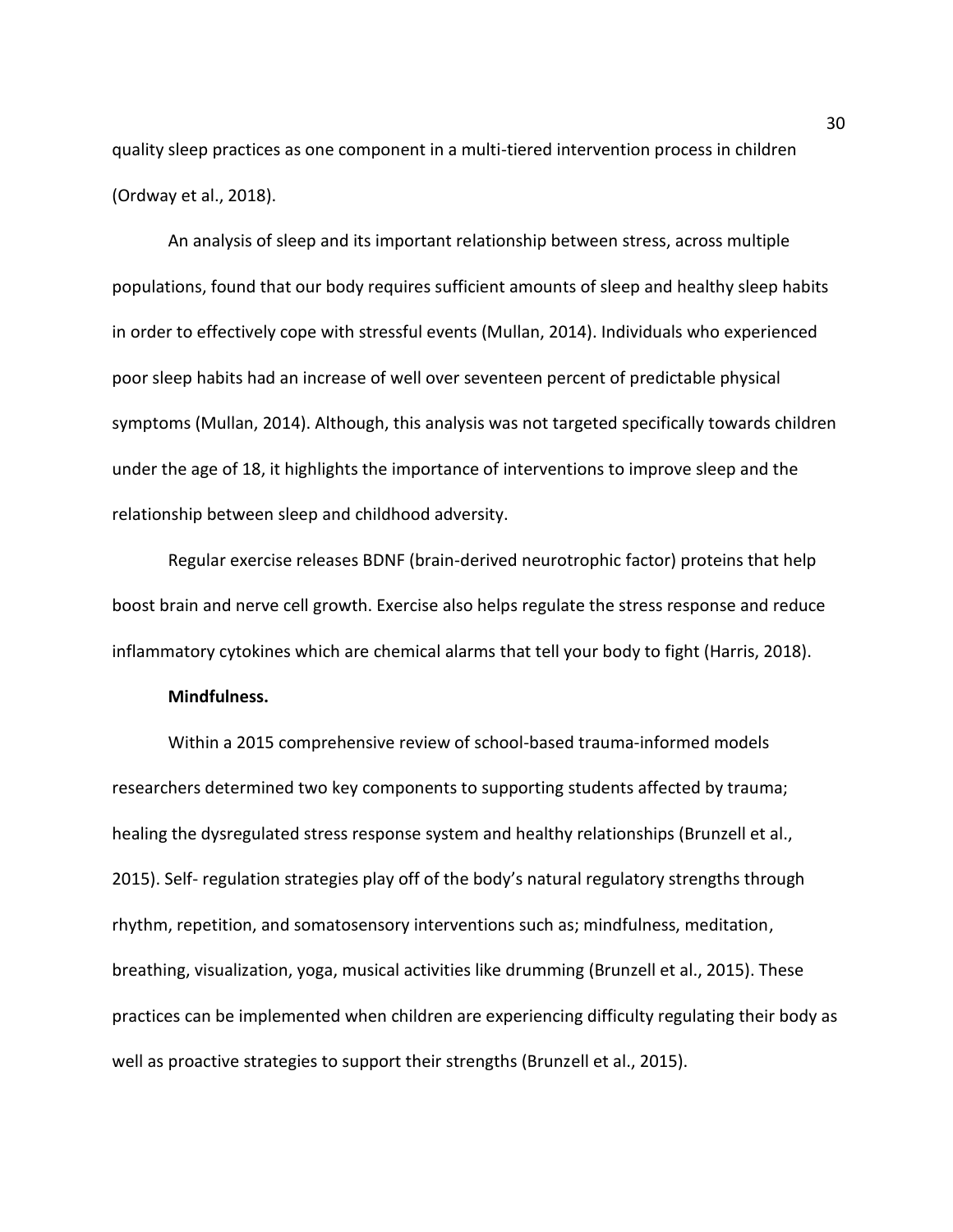Stress can induce your flight- fright-freeze response (sympathetic nervous system) while meditation or mental health can activate your rest and digest response (parasympathetic nervous system) (Harris, 2018). A 2013 preliminary study of urban boys, between the ages of 8- 12, who have experienced trauma a positive correlation was found when using a mixed method approach of psychotherapy and Yoga as an effective intervention (Beltran et al., 2016). Yoga promotes body-brain regulation and can counter the effects of exposure to chronic stress and trauma (Beltran et al., 2016).

A 2015 pilot program (ML2) launch in Altadena, California's high population of extreme behavior students in Five Acres School (a district co-op with contracts with 22 school districts in Los Angeles County) revealed a positive correlation between mindfulness practices and behavior reduction. Maladaptive behavior outbursts decreased by forty-five percent within the first semester of implementation (Loudenback, 2016). When students employ mindfulness techniques they ameliorate and cope with psychological issues from past adverse experiences. Student's at Five Acres School use meditation to become more aware of their emotions, thoughts and reactions (Loudenback, 2016). Although this pilot program has found success in its infancy further research and data needs to be completed to ensure validity across multiple settings.

**Mental health.** A vast majority of research focuses on prevention, awareness or reduction of adversity in children. However, many individuals lack the supports and strategies until much later in life (Korotana et al., 2016). There are three common themes which can be developed into any theoretical model and the impact of trauma; Individual, Family, and Community. Cognitive-behavior therapy (CBT) techniques have been proven most successful in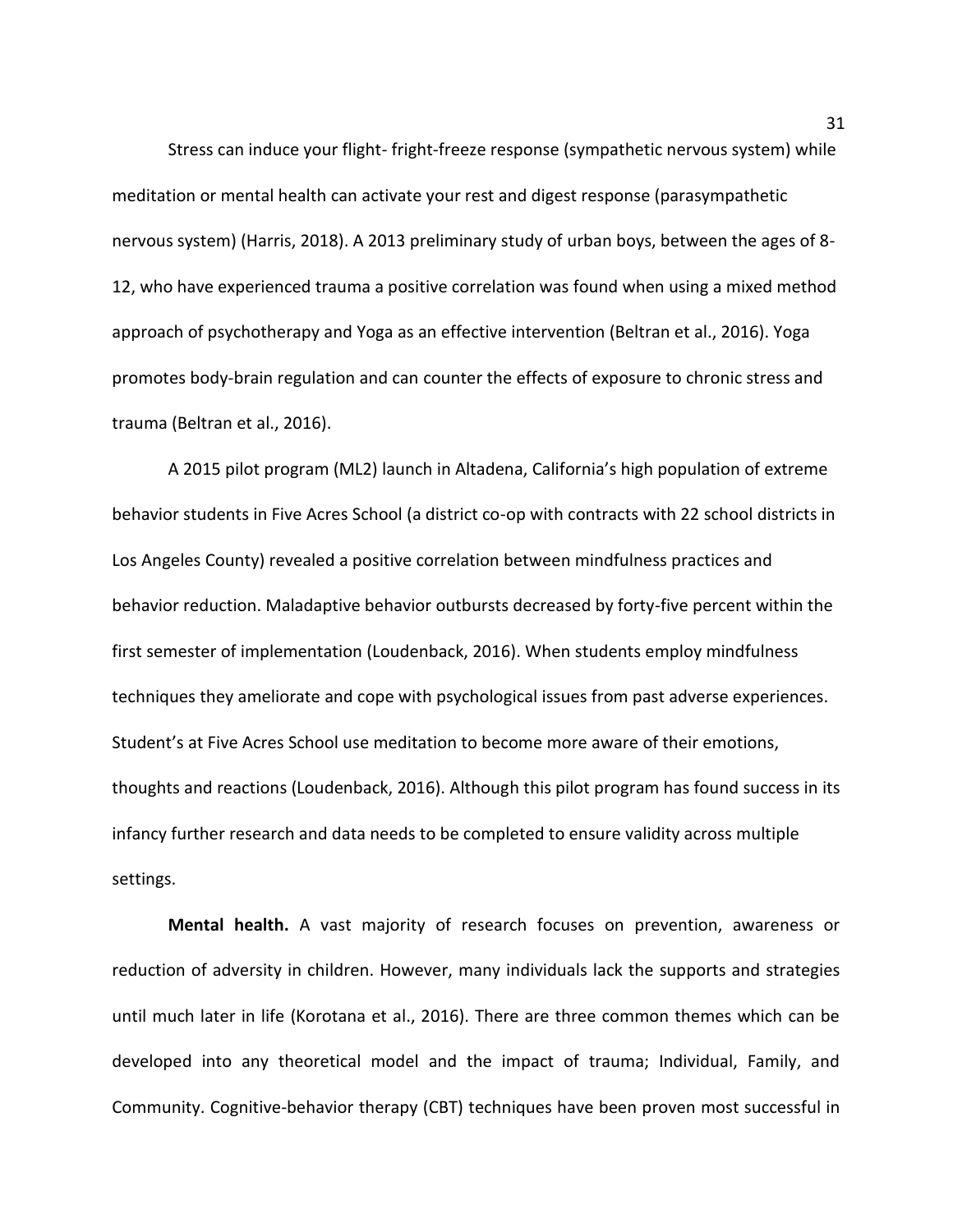treating children exposed to chronic trauma. A systematic review of 99 peer-reviewed studies related to psychosocial interventions in adults with high ACE scores revealed cognitive-behavior therapies (CBT) to have the strongest positive correlation to overall health and mental improvement (Korotana et al., 2016). CBT analysis traumatic events, emotions, behaviors, and thoughts and alters the individual's perspective (Korotana et al., 2016). CBT reduces trauma reactions, PTSD symptoms, and behavioral problems through building secure, consistent relationships between therapist, family and individual. Providing a safe, secure, and trusting support system builds resilience and coping skills necessary for dealing with the exposure and returning to normalcy ("Children and trauma," 2008).

Therapeutic trauma interventions should take an integrative approach, neuropsychological functions or biological mechanisms as well as the behaviors we characterize as trauma defense mechanisms or functions of a trauma (Vasile, 2014). Although Vasile (2013) meta-analysis on psychological interventions in trauma, particularly PTSD, does not explicitly entail students with a special education label, the research does focus on effective strategies for children who have experienced trauma and this may have transferable information for special education students and classroom applications. Vaslie (2013) discovered three interventions psychologist employed most often; trauma focused cognitive-behavior therapy (CBT), eye movement desensitization and reprocessing (EMDR), and stress management strategies.

A combination of trauma-focused psychological treatment and CBT (TF-CBT) is the firstline intervention (Korotana et al., 2016). Trauma focused cognitive-behavior therapy (CBT) combines exposure, cognitive restructuring, and teaching specific coping skills. Exposure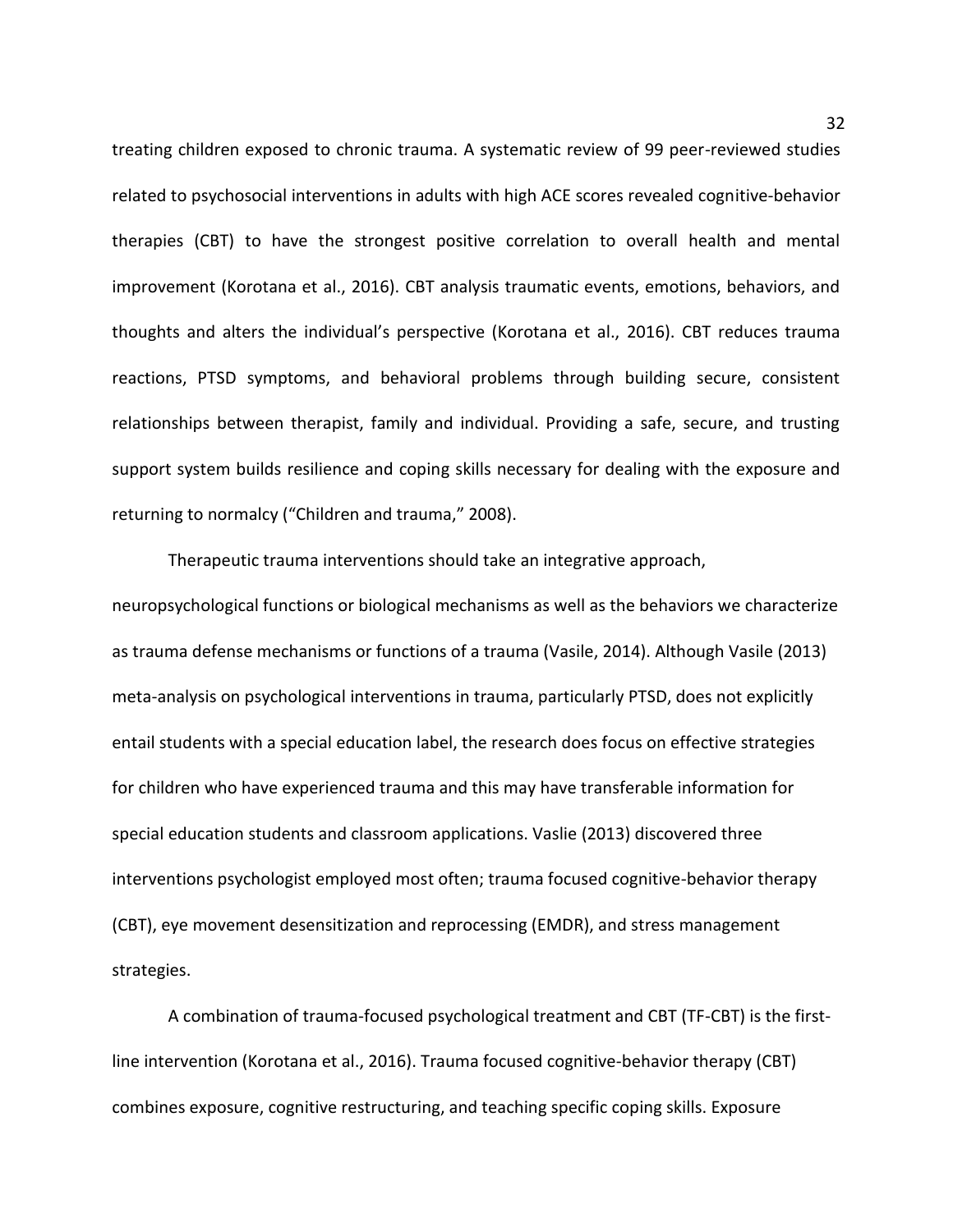therapy places the individual in a safe mental imagery of the traumatic event over time decreasing the fear and stress initially experienced (Vasile, 2014). Cognitive restructuring increases personal awareness of the trauma then replace maladaptive characteristics and thoughts with adaptive ones (Vasile, 2014).

A 2017 meta-analysis concluded eye Movement Desensitization and Reprocessing (EMDR) showed similar successful results as TF-CBT interventions (Korotana et al., 2016). Solomon and Heide (2005) and Vasile (2013) suggest EMDR as a successful biological informed therapy to help process traumatic experiences and best support. EMDR is a combination of body-focused and cognitive-behavioral treatment developed by Francine Shapiro in the 1990's. EMDR is a visual, tactile, or auditory stimuli shifting from left to right sides of the brain and forcing attention across midline (Solomon & Heide, 2005) while simultaneously being asked to recall a traumatic event or memory (Korotana et al., 2016). This rhythmic eye movement reprograms the brain function and lessens the impact of the emotional impact of the traumatic event (Velise,2013). Little research is done on the neurophysiological basis of EMDR and further studies would benefit this brain-based application.

**Healthy relationships.** A consistent caregiver acts as a buffer between the child and their stress response system (Harris, 2018). According to a cross-sectional survey review of the Maternal and Child Health Bureau (between the years of 2011 and 2012) of 1,856 children under the age of eighteen who have experienced an adverse event, children who established a healthy relationship were more likely to possess resilience and recover from trauma (Kasehagen et al., 2018). Children are not born with resilience, it is fostered through supportive relationships, skill building, and positive experiences (Kasehagen et al., 2018).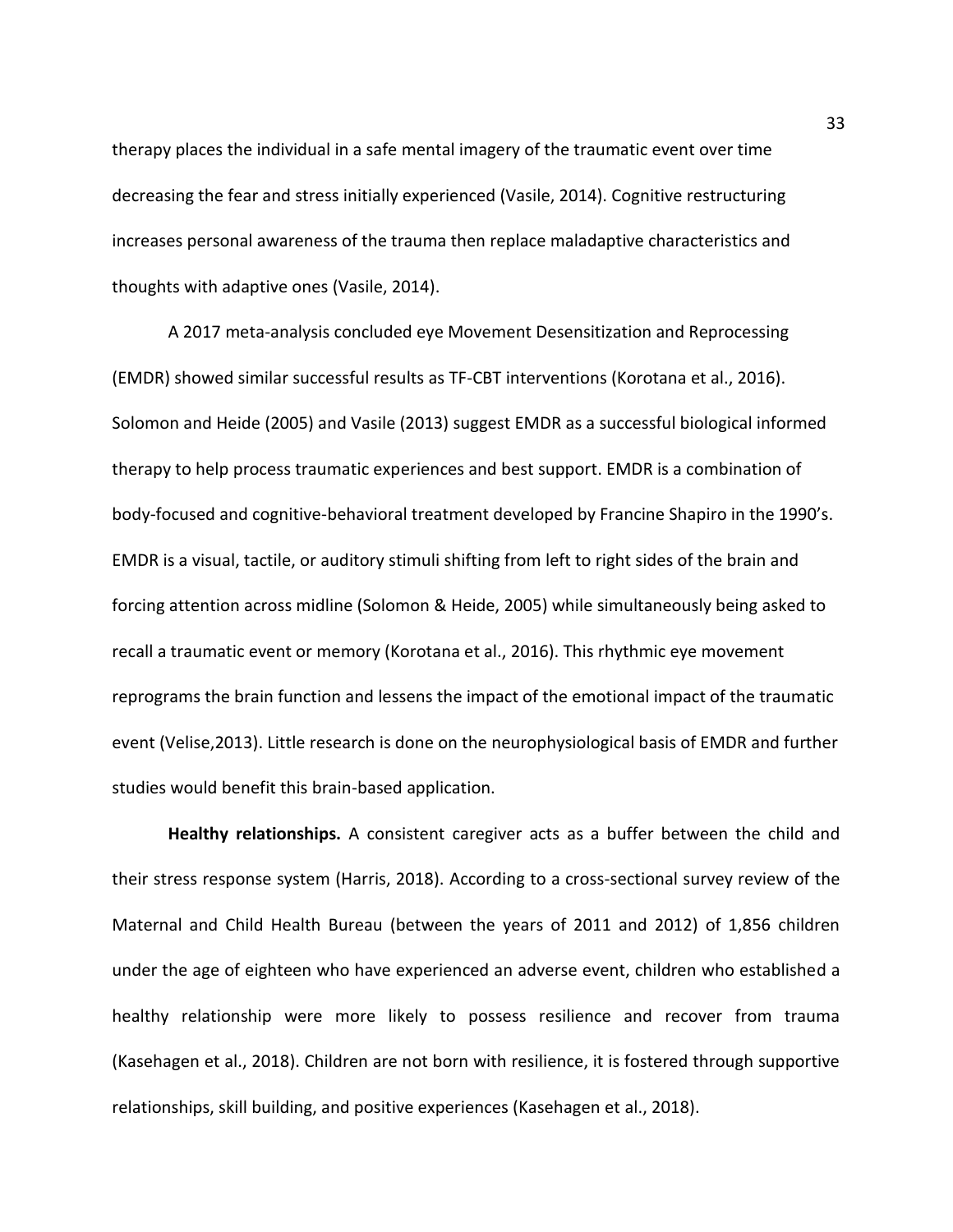Children who experience inconsistent or unstable adult relationships require a sense of safety and belonging in order to heal. Classroom teachers who create an environment based on valuing students regardless of their actions, build a solid foundation of empathy, trust, validity, and grace (Brunzell et al., 2015). These healthy relationships develop safety, trusting bonds, and self-control in children who have been neglected and traumatized. These children have a boost in oxytocin levels, the feel-good hormone, and are more likely to have a decrease in aggressive behaviors (Brendtro, 2015) and are essential to recovery from trauma and emotional well-being (Mullan, 2014).

Visitacion Valley Therapeutic Nursery, in San Francisco, California, developed a successful relationship- based program for traumatized children across multi sites over the span of a decade Each classroom had a small student to teacher ratio (ranging from 1:3- 1:6) to foster a consistent healthy adult relationship each day (Brinamen & Page, 2012). For children who lacked a buffering adult, someone who will help lead them through adversity, having a predictable, consistent and caring person there for them can foster growth in all aspects (Brinamen & Page, 2012).

#### **Trauma- informed Lens**

States across the US have increased their awareness to the correlation between a positive school environment that is welcoming, supportive, and responsive to individual children's needs and providing interventions to combat the effects of adverse childhood events and trauma (Kasehagen et al., 2018). With such high rates of students who experienced adverse life events teachers are on the *front-line* and need to be equipped with trauma-informed strategies to support every student's needs (Brunzell et al., 2015). Stevens (2012) describes a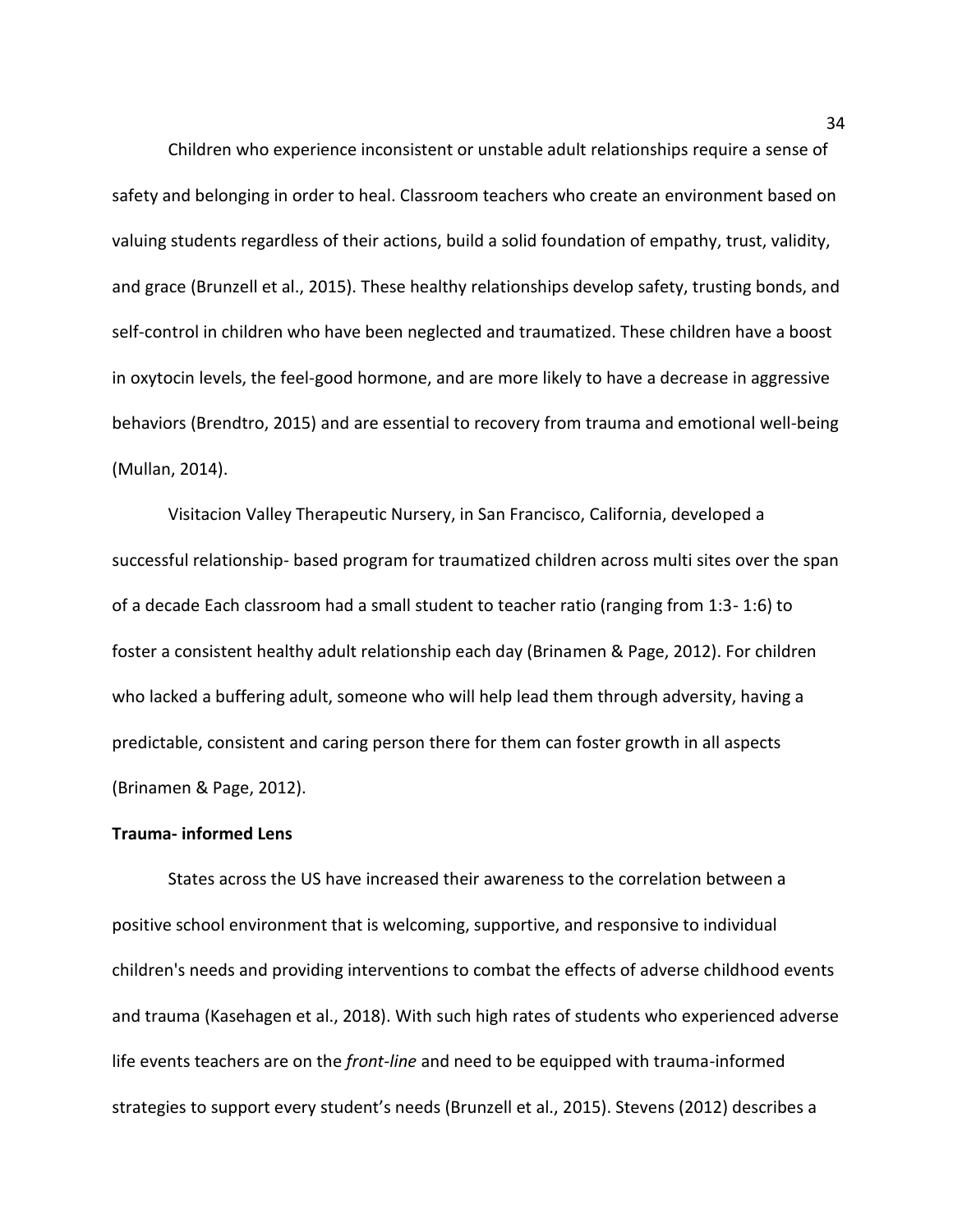necessity for a paradigm shift, one such success in a trauma-informed high school in Walla Walla Washington-Lincoln High School, in which the average ACE score is 4.5. Lincoln High School has reduced suspension rates by 85% over five years of implementing a school wide trauma-informed lens and focusing on the whole child's needs. Ninety percent of previous out of school suspensions were due to "disruptive behaviors" (Stevens, 2012). Lincoln High discovered that punishing these maladaptive behaviors is re-traumatizing students. "Severe and chronic trauma causes toxic stress in kids. Toxic stress damages kids' brains. When trauma launches kids into fight, flight, or fright mode, they cannot learn. It is physiologically impossible" (Stevens, 2012, p.3). Lincoln high staff embrace two key concepts; toxic stress inhibits children's ability to learn and moving from a punitive to a supportive approach changes lives and behavior (Stevens, 2012).

The way you view children will become your inner voice and guide your actions and reactions with them (Greene, 2008). When children experience adversities, they can no longer meet life's demands and respond appropriately. Traumatized children respond maladaptively at a much higher rate and more frequently than those who have not experienced trauma (Greene, 2008). Behind every challenging behavior is a functional adaptation to an unsolved challenge (Greene, 2008). Following these behaviors adult reactions or consequences typically impose peculiar or illogical punishments. Children are restricted from recess, placed in a time out or sent home (Greene, 2008). "Children who haven't responded to natural consequences do not need more consequences" (Greene, 2008, p.167). They need consistent adults who have knowledge of their skills and unsolved challenges. When supportive adults understand their needs, they can teach the skills to cope in a positive, adaptive way. (Greene, 2008).

35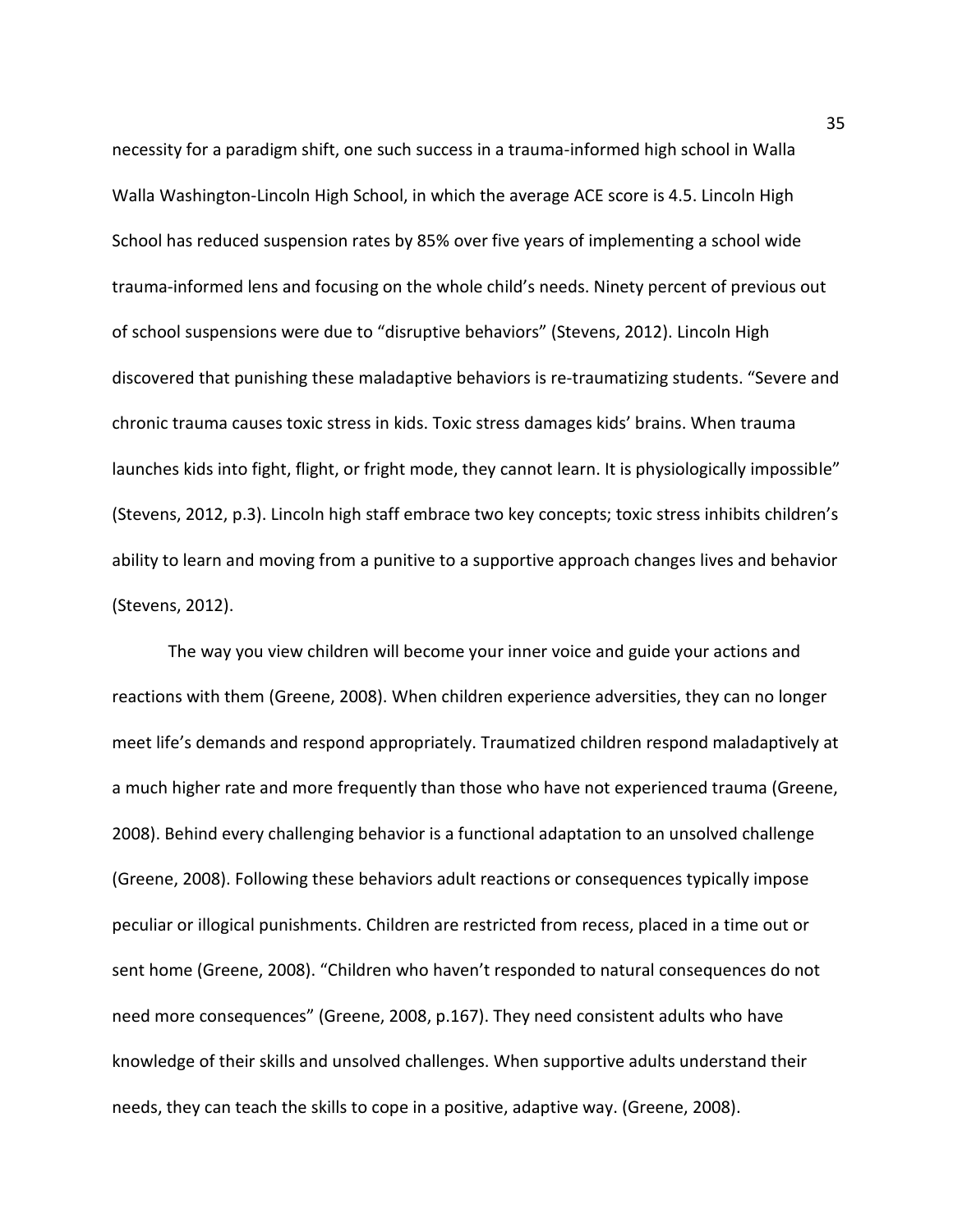Current school discipline procedures attempt to address the challenge of finding a balance between community safety and individual needs. Most policies are reactive and punitive resulting in students losing classroom time (Harris, 2018). Children's trauma induced maladaptive behaviors end up being suspended, expelled, or referred to special education. During the 2010-2011 school year 150,349 out of 3,042,670 California elementary school students were suspended or expelled (Stevens, 2014). El Dorado Elementary School, in the Visitacion Valley neighborhood of San Francisco, received a grant to pilot a trauma-informed, restorative practice into their school- HEARTS (Healthy Environments and Response to Trauma in Schools). El Dorado Elementary School is a kindergarten through fifth grade high-needs (one of the poorest and most violent neighborhoods in San Francisco) school composed of mostly African-American and Latino families (Stevens, 2014).

In 2008-2009 school year (the year before HEARTS was introduced), there were 674 referrals to the principal's. During 2012-2013 school year, there was a 74% drop (175 referrals) and 2013-2014 school year it continued to decrease to 50 (Stevens, 2014). There were 80 suspensions in 2008-2009 and over the course of four years there was a decrease of 96% (Stevens, 2014).

El Dorado's trauma-informed practices included the implementation of restorative practices; however, they are not as effective in isolation. Restorative practices utilize strategies that hold students accountable for their actions, teach empathy and cultivate healthy relationships (Stevens, 2014). Creating a safe and supportive environment for students allowed them to cope with the adversities they faced and gain control over some aspects of their life (Stevens, 2014).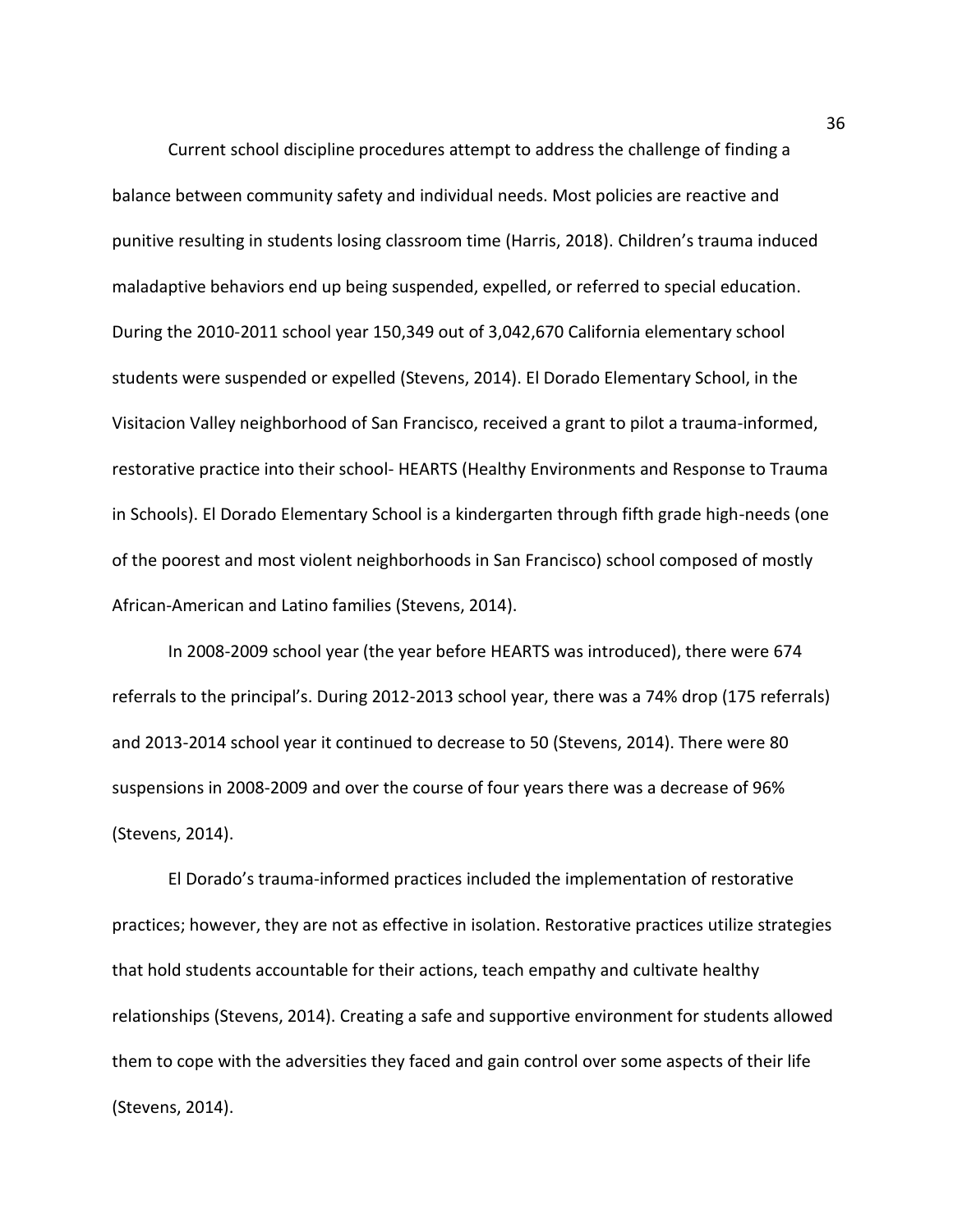# **Behavior De-escalation**

Many educators in districts where there is high occurrence of chronic community adversities have limited access to supports until student behavior hits a severe level resulting in extreme disciplinary or special education determination (Keels, 2018). According to Keels (2018), the most highly requested support system schools are craving are de-escalation strategies and training. These strategies are preventative approaches to aid in students to control behavior and calm down prior to out of control outbursts (Keel, 2018).

Based on Walkley and Cox's (2013) research, a Neurosequential model of Therapeutics and a trauma-informed training initiative, Multiplying Connections, a helpful mnemonic was created to foster trauma-informed staff interactions- CAPPD:

- Calm; keeping children and adults in a relaxed, focused state of mind and environment.
- Attuned; creating awareness of individual children's nonverbal and sensory signals.
- Present; be in the moment, focus on the current children in front of you and their needs.
- Predictable; provide traumatized children with structure and a routine. This will help them feel safe and secure.
- Don't let children's emotions escalate your own; remain in control of your reactions/emotions and stay calm.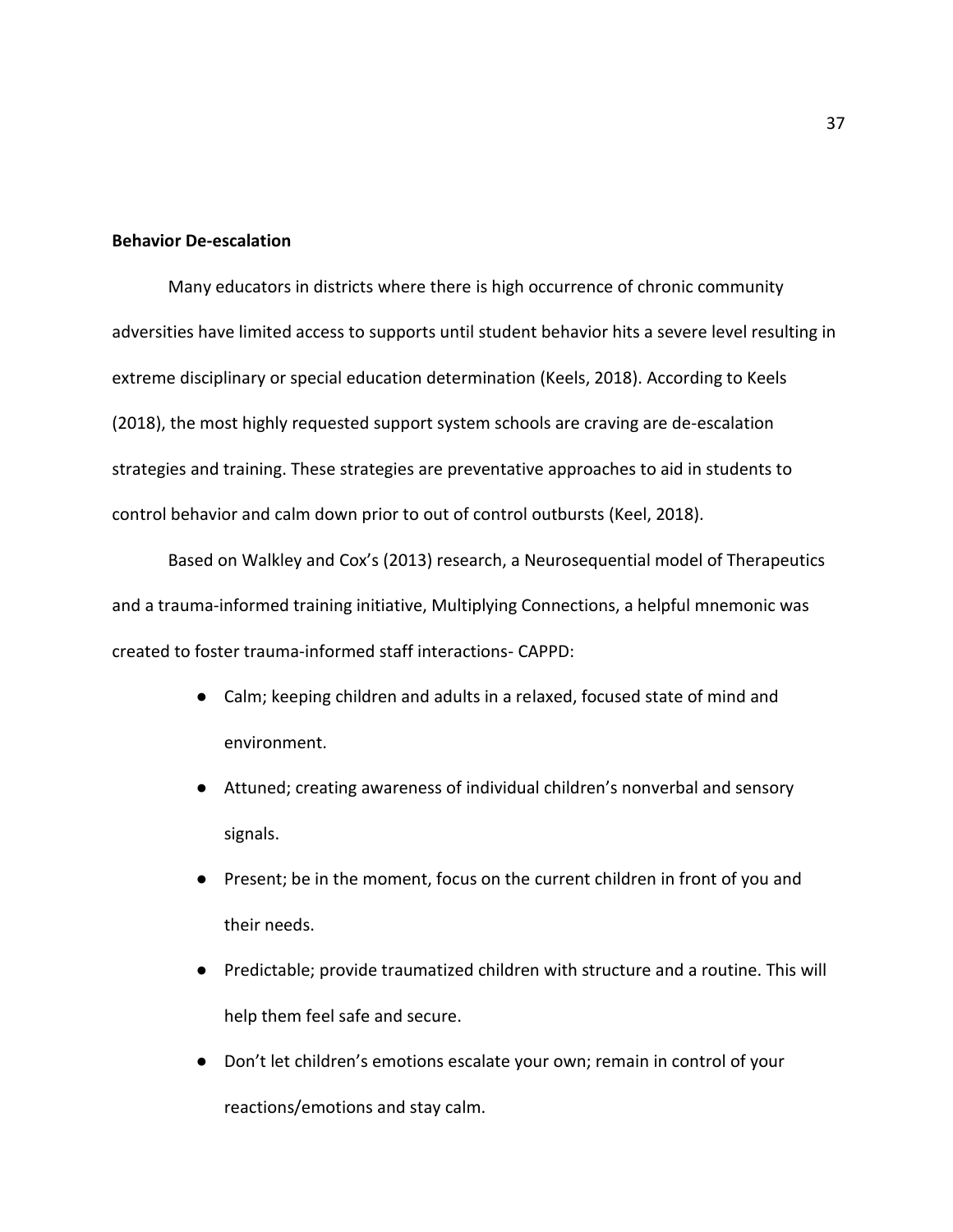Keel (2018) has created the Trauma Responsive Educational Practices (TREP) Project to help educators develop strategies and practices to support students who are experiencing high levels of toxic stress. Students who experience trauma do not respond to punitive consequences and require a more trauma informed approach (Keel,2018). Acting out behaviors move through distinct phases; calm, trigger, agitation, acceleration, peak, acting out, deescalation, and recovery (Keel, 2018). Being able to recognize, respond, and support students through the Acting Out Cycle early on can be focused on preventive rather than reactive.

Keel (2018) describe preventative and in-the-moment de-escalation strategies to consider. Preventive strategies help educators to recognize individual triggers and signs of agitation and be proactive to establish a safe environment and support minor behaviors before they escalate or even begin (Keel, 2018). Even the best preventative strategies can not eliminate every escalated behavior it is important to utilize in-the-moment de-escalation strategies. There are two objectives with these strategies, keep students safe and to help escalated student return to a calm state (Keel, 2018). Knowing the students you are working with and how their trauma affects them will create a more proactive, supportive relationship rather than a punitive relationship creating a safe, trauma informed approach for all students (Keel, 2018).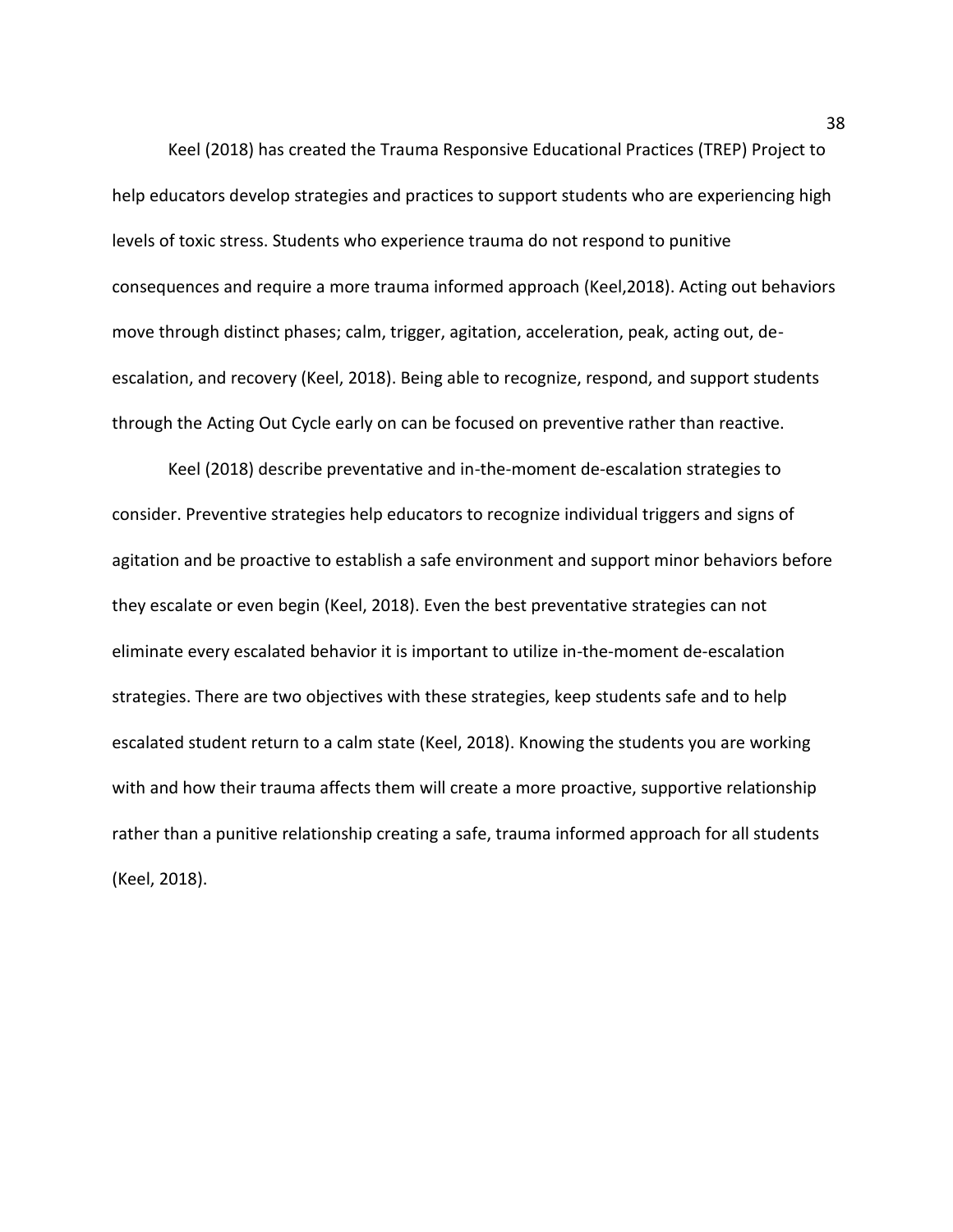#### **CHAPTER III**

#### **DISCUSSION AND CONCLUSION**

Trauma has no limits or boundaries and effects nearly all individuals in some fashion. The United States has found success in supporting children with awareness of the neurological/biological effects of trauma, educational practices (special education and general education), and evidence-based strategies for trauma-informed practices. Every individual processes traumatic events differently and exhibit a wide variety of symptoms from developmental impediment to minimal transitional effects. Exposure to toxic stress in childhood is associated with physiologic dysregulation across multiple biological systems including the immune, metabolic, and nervous systems (Hornor, 2015). Interventions during childhood are the most effective way to reduce the impact of trauma (Turner et al., 2015). Dr. Harris calls for a revolutionary paradigm shift to create awareness, provide early interventions, create a better world for our future and address this public health epidemic (Harris, 2018). Children spend almost half of their waking day in a classroom, this is a crucial setting that puts educators on the front line for supporting childhood adversity. Being a trauma-informed classroom, school, or district is not a fixed set of procedures and policies to enact but rather a lens and a mindset educators embrace.

#### **Summary**

Chronic stress and trauma can induce and drain all bodily systems and is involved in all emotional and behavioral disorders (Brendtro, 2015). Neuroscience research provides evidence that neurochemical and physical brain structures are altered when trauma is experienced resulting in a significant impact on functioning and influence behavioral dysregulation

39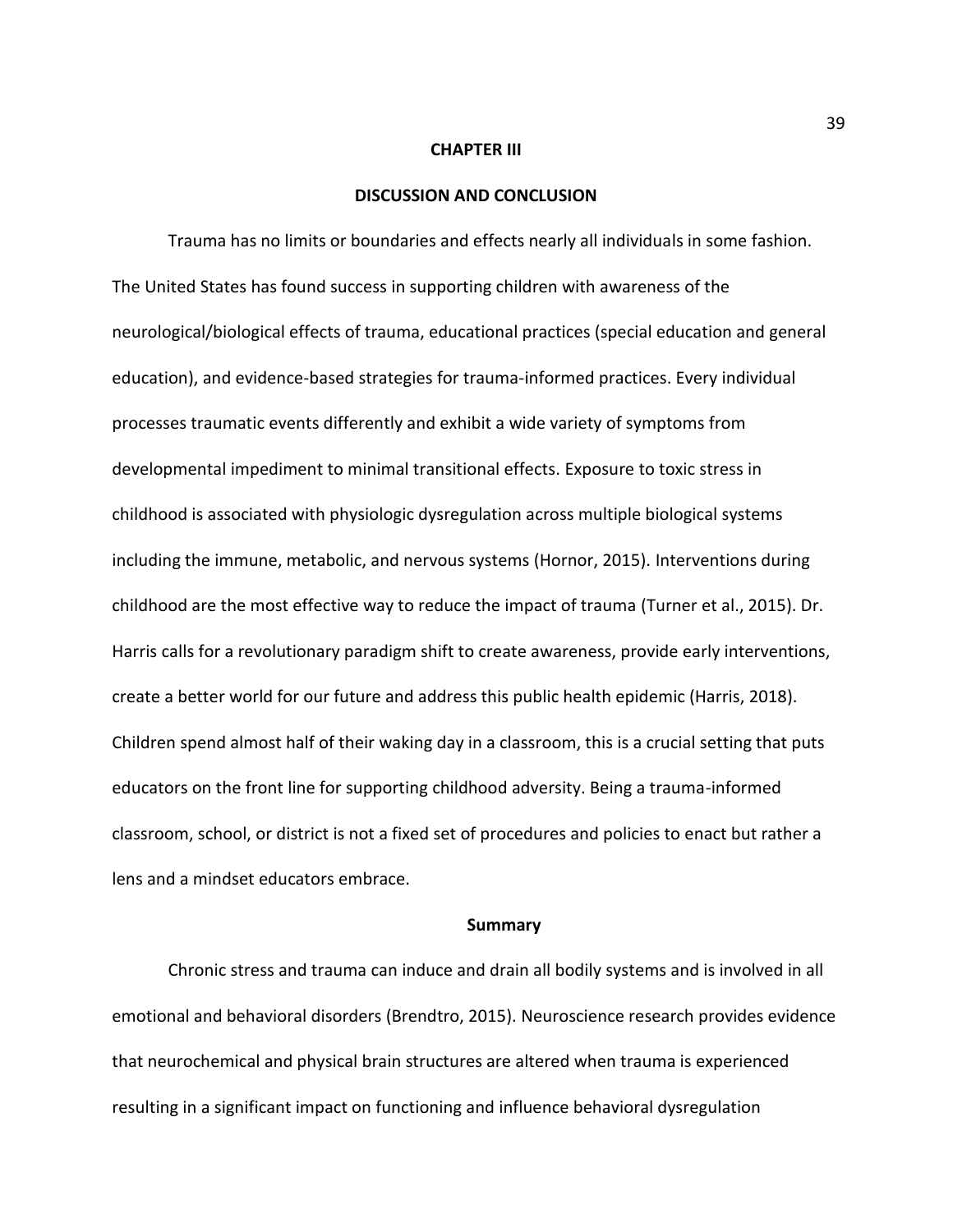(Hudspeth, 2015; O'Neill et al., 2010). Trauma and adversity can literally alter brain and body functions and result in academic, behavior/coping, and executive functioning deficits.

Schools are the primary service provider for students with mental health needs (Sullivan & Sadeh, 2014). The most common federally recognized label given to these students with behavioral/mental health concerns is Emotional Behavior Disorder-EBD (or Emotional Disturbance-ED) (Sullivan & Sadeh, 2014; Buxton, 2018). With 1.03%, Minnesota has almost double the prevalence of ED than the national mean (Sullivan & Sadeh, 2014). Thirty percent of children with EBD have experienced trauma and exhibit PTSD symptoms (Cavanaugh, 2016). According to 2001 federal child count data, students who qualify for emotional and behavioral disorder (EBD) account for eight percent (472,932 children ranging from 6-21) of students receiving special education services (Billingsley et al., 2006).

Trauma Informed Practices and a trauma lens are specific interventions geared to supporting individuals in coping with traumatic and adverse events (RB-Banks & Meyer, 2017). Being able to address the unseen scars behind behaviors within children who have faced trauma is an undertaking without specific practices (RB-Banks & Meyer, 2017). Every behavior, regardless of maladaptivity, serves a purpose for that individual. Life experiences, negative and positive, shape children and their future ("Children and trauma", 2008). With early screening and identification, ACEs do not need to be written into your DNA for the rest of your life (Harris, 2018) and interventions can mitigate the maladaptive effects. Harris (2018) recommends six key interventions to combat toxic stress and ACEs; sleep, exercise, nutrition, mindfulness, mental health, and healthy relationships. Creating a trauma informed relationship and being able to recognize, respond, and support students through a behavior Acting Out Cycle early on

40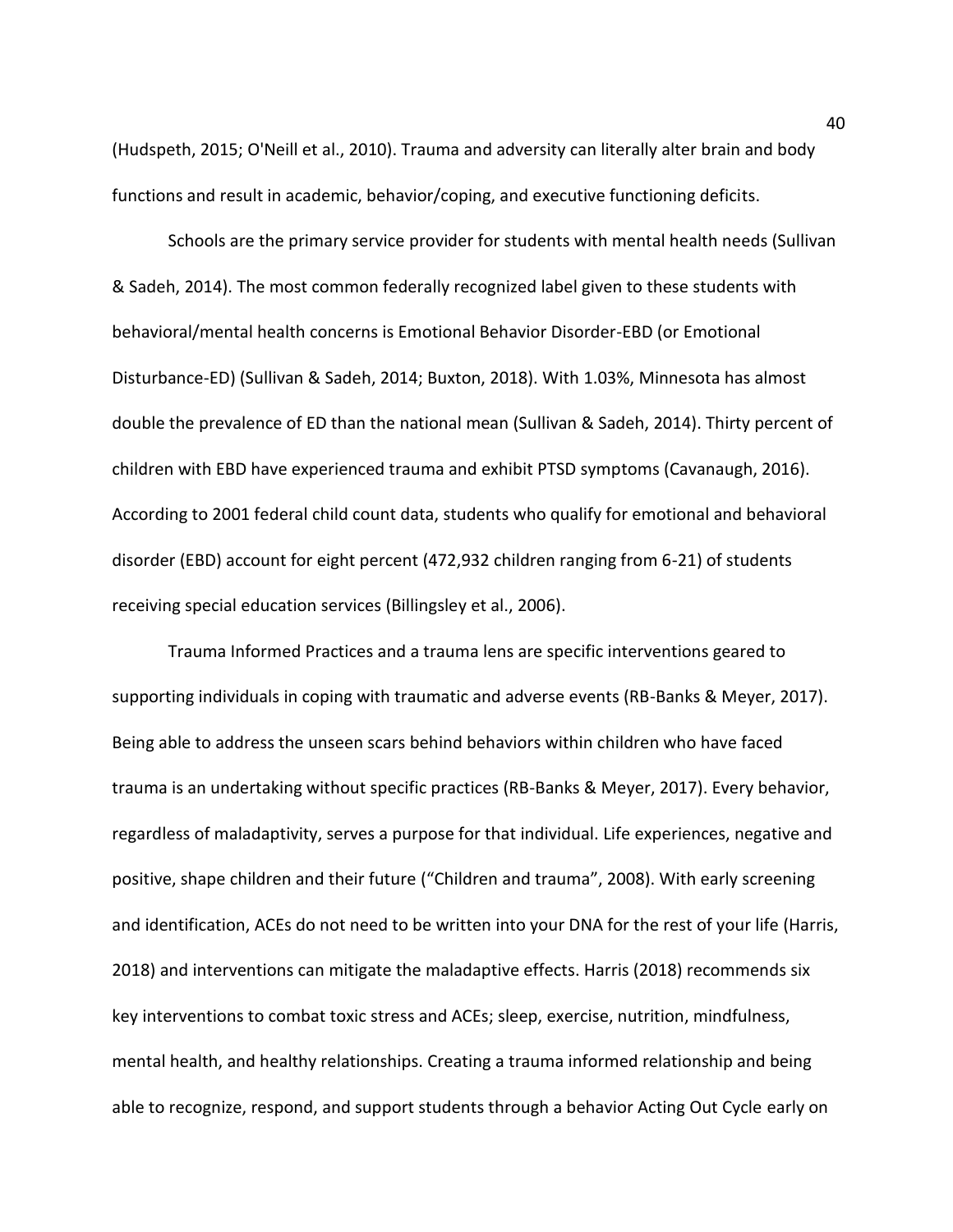can be focused on preventive rather than reactive options. Knowing the students you are working with and how their trauma affects them will create a more proactive, supportive relationship rather than a punitive relationship creating a safe, trauma informed approach for all students (Keel, 2018). These strategies and awareness specifically target the dysregulated stress response system.

#### **Professional Application**

Each year as many as ten million children witness or experience domestic violence in the United States (Winder, 2015) and have shown to experience greater struggles in school. The effects of trauma and childhood adversity is a public health epidemic that is growing in awareness. Educators are in a unique position to support children and alleviate the maladaptive outcomes through awareness, early interventions, trauma informed mindset as buffering adults. This is an emerging paradigm shift in education and all levels of educators (general ed, special ed, administration) require access to and professional development in how to provide these interventions. When trauma-informed practices are brought into everyday classrooms all children benefit. Every educator should begin with the awareness ACEs and trauma have on individuals. Every child can benefit from a teacher who is trauma- informed.

With September on the horizon and a new school year beginning I am rejuvenated and eager to spread my trauma-informed lens, knowledge, and strategies with colleagues and most importantly children. I am going to start with every individual in my school and creating awareness of trauma, how prevalent it is, that if literally changes our brains and how we respond to the environment around us. If every child has an adult that is aware of trauma we can begin to make that shift towards educating the whole child. As educators we are placed in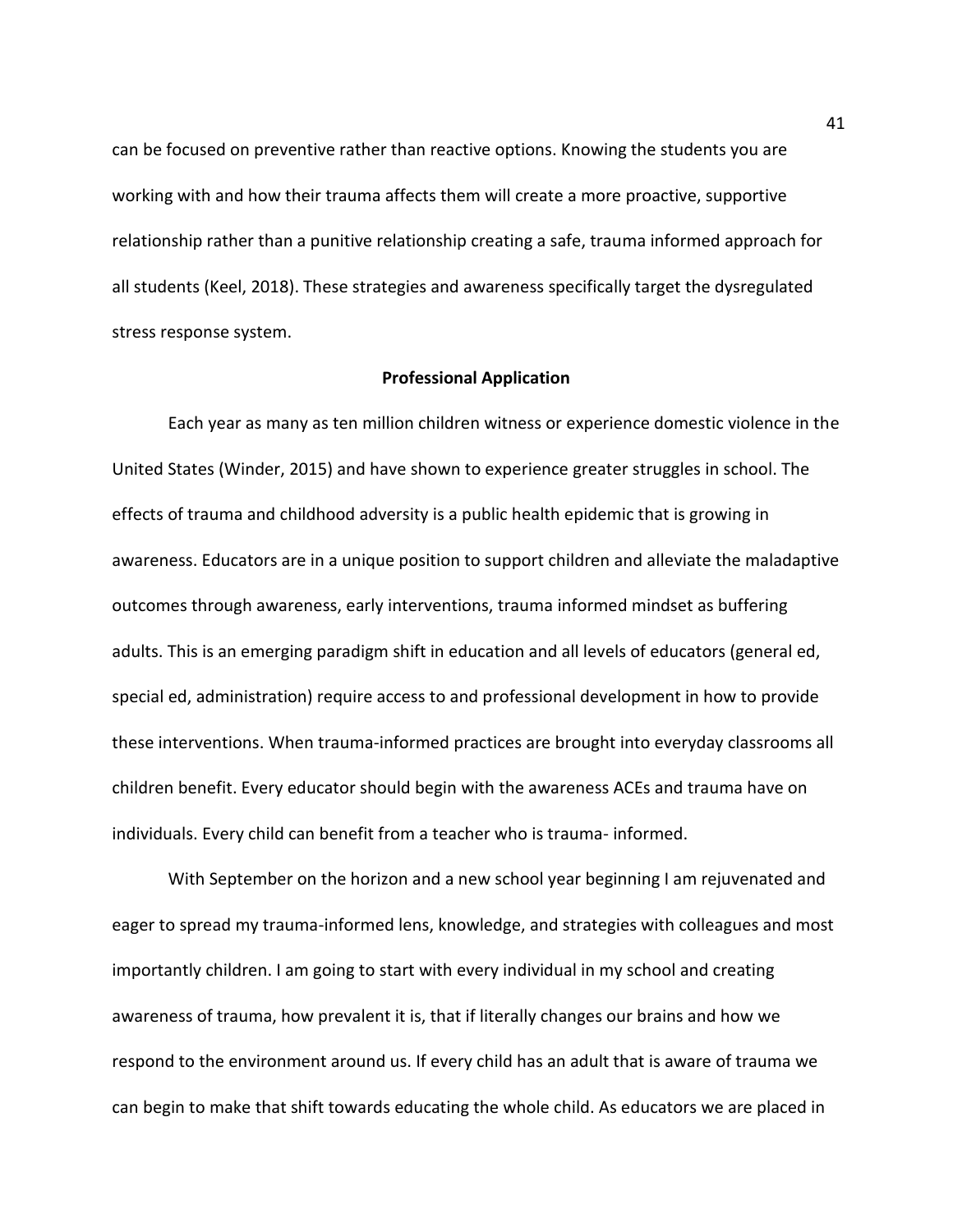front of these children and the awareness of our critical role does not need fancy, expensive training or trendy theories. It can start with just one person and blossom into a school wide culture and practice. I will take this knowledge and spread it to all who will listen and create a change in our current education system into a trauma-informed culture.

On a smaller, personal level my classroom will incorporate the time and space to build relationships with students and families. Understanding each individual and their story can help set the scene for understanding their trauma and how to be proactive in supporting their needs. Creating this awareness within the classroom can foster the trauma-informed mindset. A major step in applying the results of this research is awareness, every educator must be trauma- aware.

#### **Limitations in Research**

I limited my research to three main criteria; trauma in the classroom, ACEs, and childhood trauma's effect on the brain. I did not include any studies that were about TBI (traumatic brain injuries), which often were mixed into the trauma results. I included only peerreviewed studies and practical applications between the years 2000-present, except for the original ACEs study by Felitti and Anda's in 1998. I found limited studies specifically on the relationship between special education and trauma so broadened my research base to include all classroom experiences for children under the age of 18.

Since Felitti and Anda's 1998 original ACE study and the links between childhood adversity and adult health outcomes there has been several studies attempting to duplicate results. Most of the studies and data reported was based on self-reports and there is still more research to be done on how social, emotional, and medical problems are linked throughout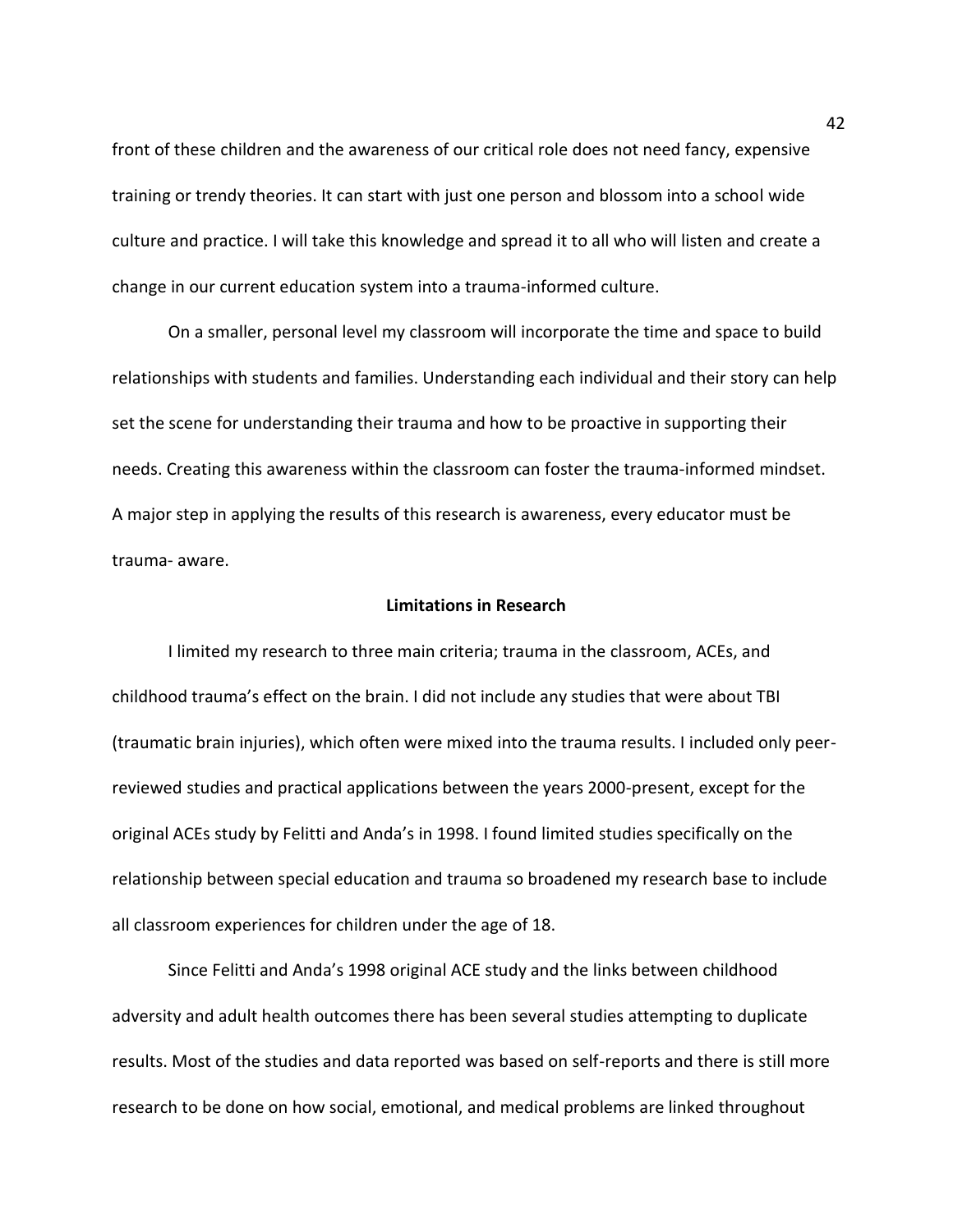one's life (Felitti et al., 1998). Another area of limitation was practices that teachers can develop to create a safe and positive environment for children who have experienced trauma. Few studies were found to include practicing teachers and the trauma informed practices at the teacher level should be explored deeper (Cummings et al., 2013).

## **Implications for Future Research**

Building trauma-informed classrooms and supports for children not only in special education has a promising outlook. However, more research on practical classroom interventions and how including them in teacher preparation courses can affect success is needed. Initially the focus of this thesis was how special education and trauma are related. Research revealed that special education has been a source to support these children who have experienced adversity in the school system but there is so much room left up for interpretation in special education qualifications that America needs to dive deeper into trauma research to best support these children.

#### **Conclusion**

Trauma affects millions of children each year (Winder, 2015) at a neurological/biological level. This can lead to maladaptive behaviors, coping skills, and academic failure. The united states are in the infancy of this wonderful paradigm shift into evidence-based strategies of a trauma-informed classroom. Over the last several years schools across America have begun this revolutionary transformation with tremendous success. For example, El Dorado Elementary school in San Francisco, CA and Lincoln High School in Walla Walla, WA have had a reduction of suspensions by 85-96% after implementation of a trauma-informed practices. In order to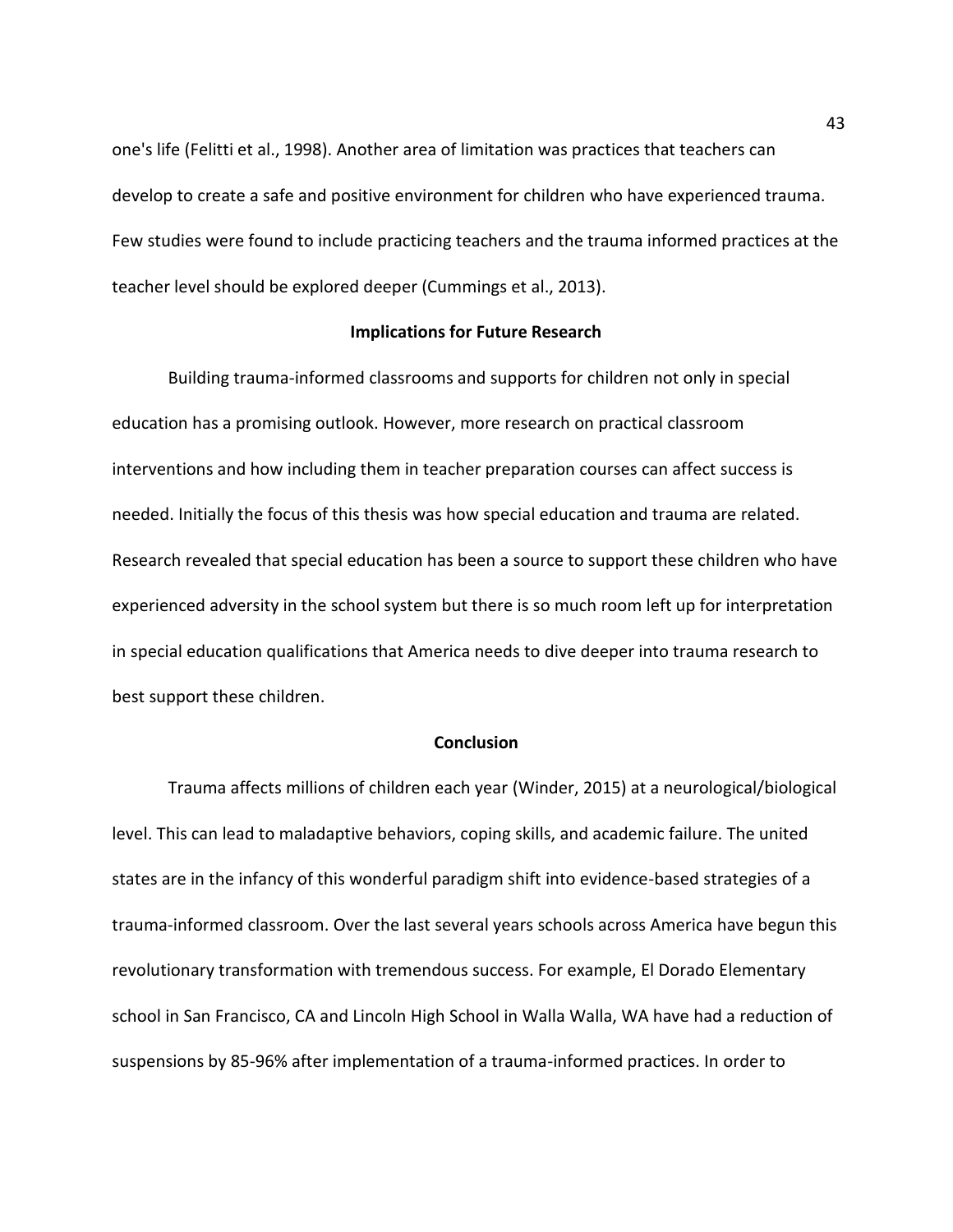continue, this awareness and celebration of successful schools needs to spread. Trauma-

informed schools are the future and benefit all students.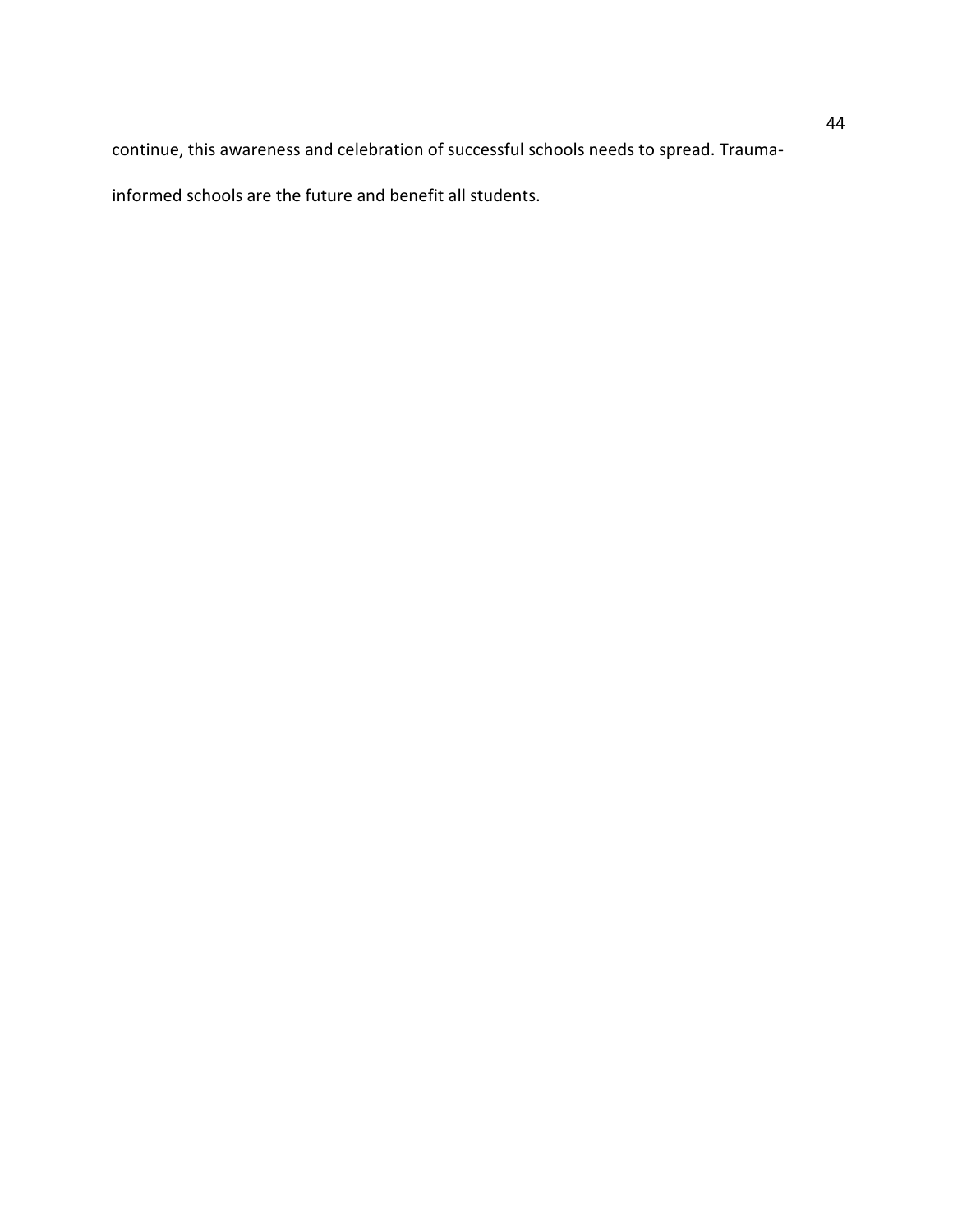#### **Appendix**

#### **MN Emotional/Behavioral Disorder Criteria**

**(**Emotional or Behavioral Disorders, 2007)

# **Definition**

"Emotional or behavioral disorders" means an established pattern of one or more of the following emotional or behavioral responses:

- A. withdrawal or anxiety, depression, problems with mood, or feelings of selfworth;
- B. disordered thought processes with unusual behavior patterns and atypical communication styles; or
- C. aggression, hyperactivity, or impulsivity.

The established pattern of emotional or behavioral responses must adversely affect educational or developmental performance, including intrapersonal, academic, vocational, or social skills; be significantly different from appropriate age, cultural, or ethnic norms; and be more than temporary, expected responses to stressful events in the environment. The emotional or behavioral responses must be consistently exhibited in at least three different settings, two of which must be educational settings, and one other setting in either the home, child care, or community. The responses must not be primarily the result of intellectual, sensory, or acute or chronic physical health conditions.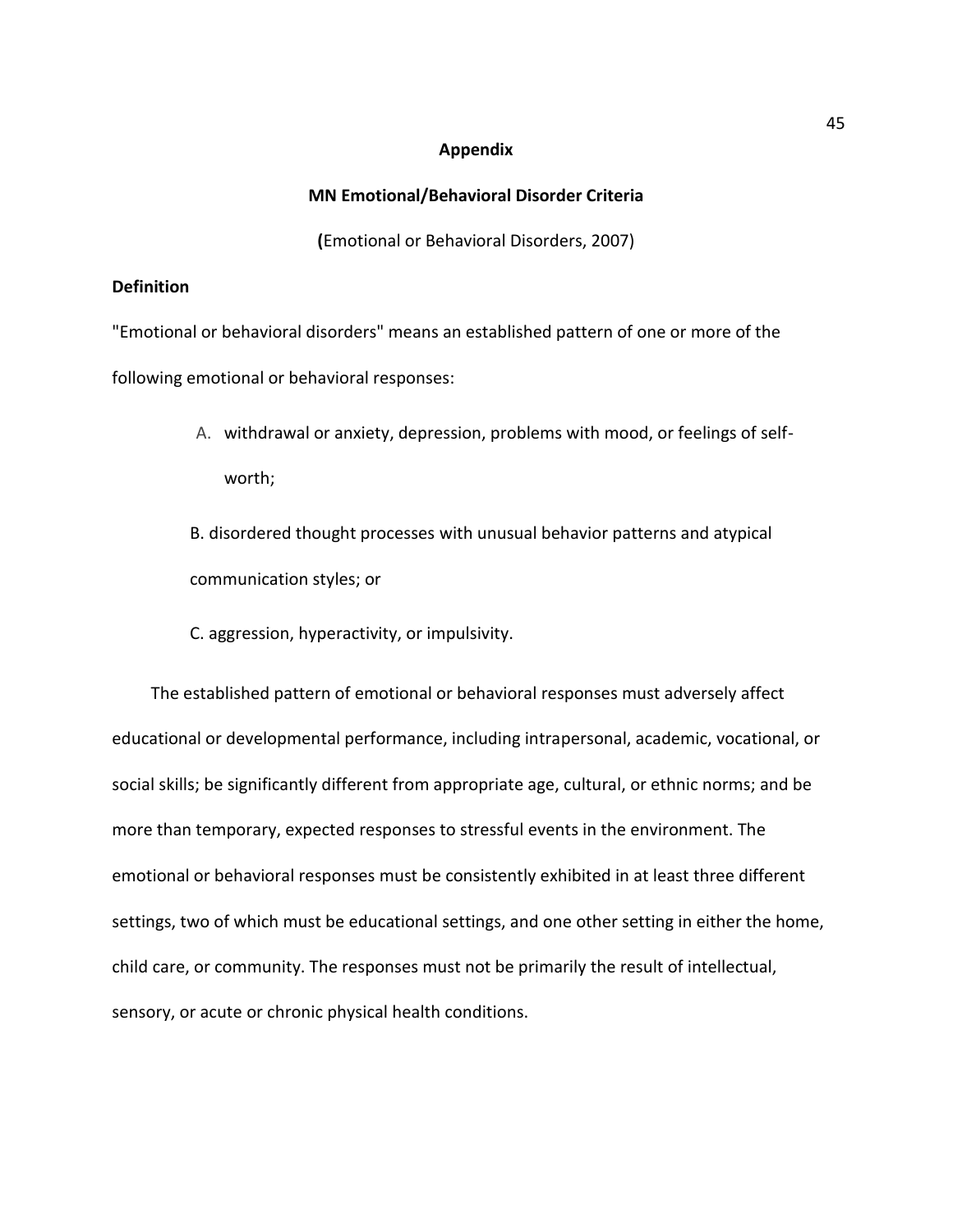#### **Criteria**

A pupil is eligible and in need of special education and related services for an emotional or behavioral disorder when the pupil meets the criteria in items A to C.

- A. A pupil must demonstrate an established pattern of emotional or behavioral responses that is described in at least one of the following subitems and which represents a significant difference from peers:
	- (1) withdrawn or anxious behaviors, pervasive unhappiness, depression, or severe problems with mood or feelings of self-worth defined by behaviors, for example: isolating self from peers; displaying intense fears or school refusal; overly perfectionistic; failing to express emotion; displaying a pervasive sad disposition; developing physical symptoms related to worry or stress; or changes in eating or sleeping patterns;

(2) disordered thought processes manifested by unusual behavior patterns, atypical communication styles, or distorted interpersonal relationships, for example: reality distortion beyond normal developmental fantasy and play or talk; inappropriate laughter, crying, sounds, or language; self-mutilation, developmentally inappropriate sexual acting out, or developmentally inappropriate self-stimulation; rigid, ritualistic patterning; perseveration or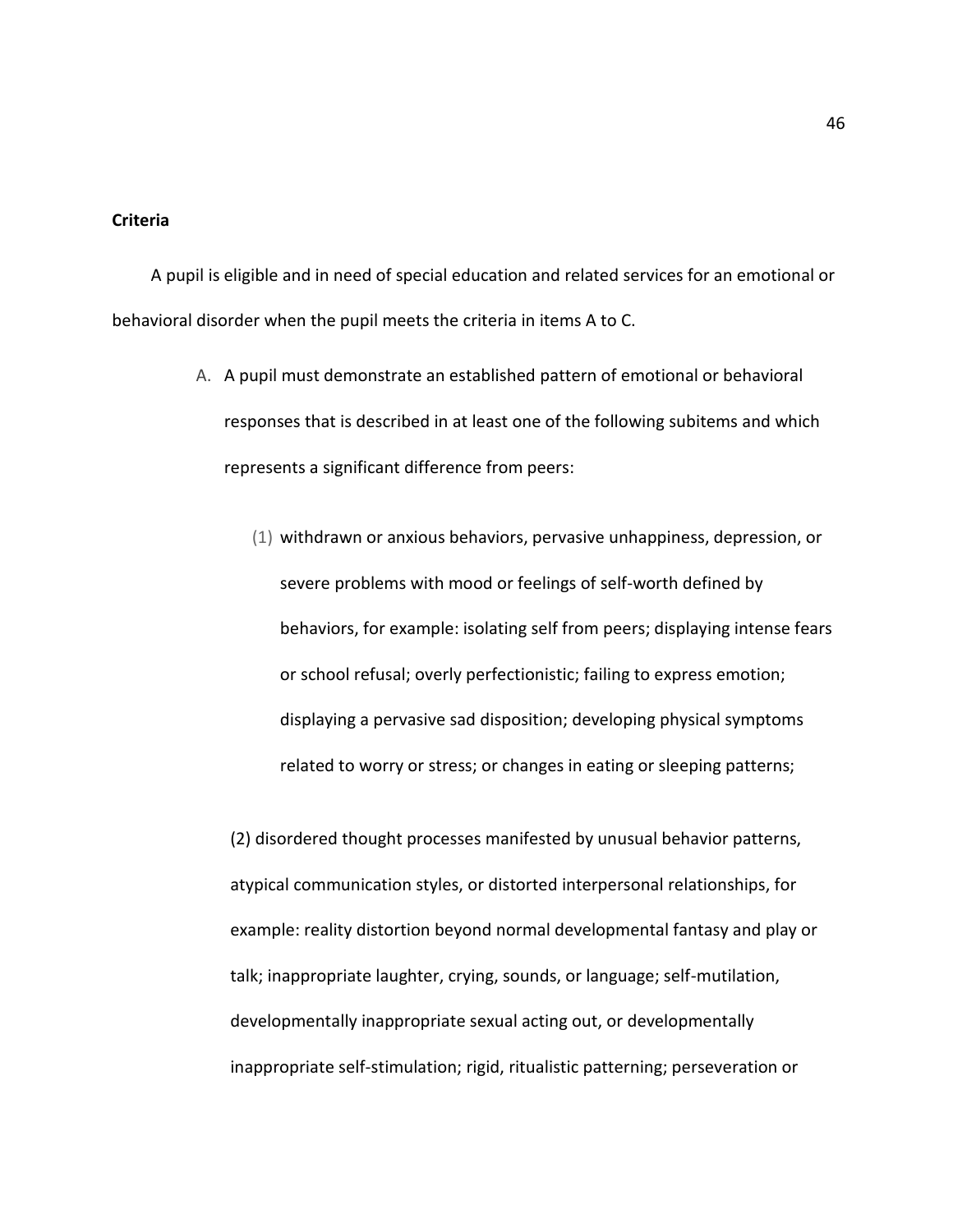obsession with specific objects; overly affectionate behavior towards unfamiliar persons; or hallucinating or delusions of grandeur; or

(3) aggressive, hyperactive, or impulsive behaviors that are developmentally inappropriate, for example: physically or verbally abusive behaviors; impulsive or violent, destructive, or intimidating behaviors; or behaviors that are threatening to others or excessively antagonistic.

The pattern must not be the result of cultural factors, and must be based on evaluation data which may include a diagnosis of mental disorder by a licensed mental health professional.

> B. The pupil's pattern of emotional or behavioral responses adversely affects educational performance and results in:

- (1) an inability to demonstrate satisfactory social competence that is significantly different from appropriate age, cultural, or ethnic norms; or
- (2) a pattern of unsatisfactory educational progress that is not primarily a result of intellectual, sensory, physical health, cultural, or linguistic factors; illegal chemical use; autism spectrum disorders under part 3525.1325; or inconsistent educational programming.

C. The combined results of prior documented interventions and the evaluation data for the pupil must establish significant impairments in one or more of the following areas: intrapersonal, academic, vocational, or social skills. The data must document that the impairment: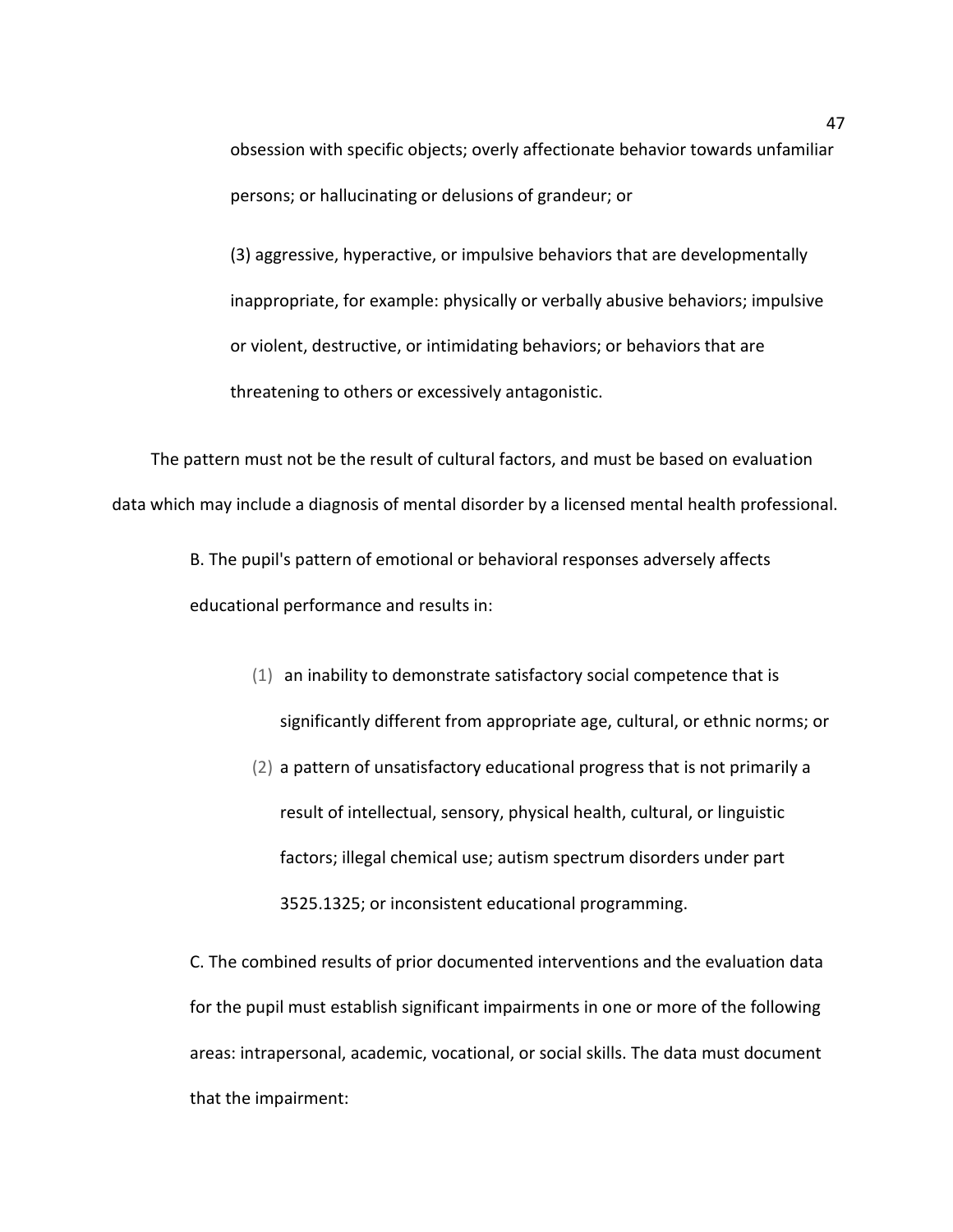- (1) severely interferes with the pupil's or other students' educational performance;
- (2) is consistently exhibited by occurrences in at least three different settings: two educational settings, one of which is the classroom, and one other setting in either the home, child care, or community; or for children not yet enrolled in kindergarten, the emotional or behavioral responses must be consistently exhibited in at least one setting in the home, child care, or community; and
- (3) has been occurring throughout a minimum of six months, or results from the well-documented, sudden onset of a serious mental health disorder diagnosed by a licensed mental health professional.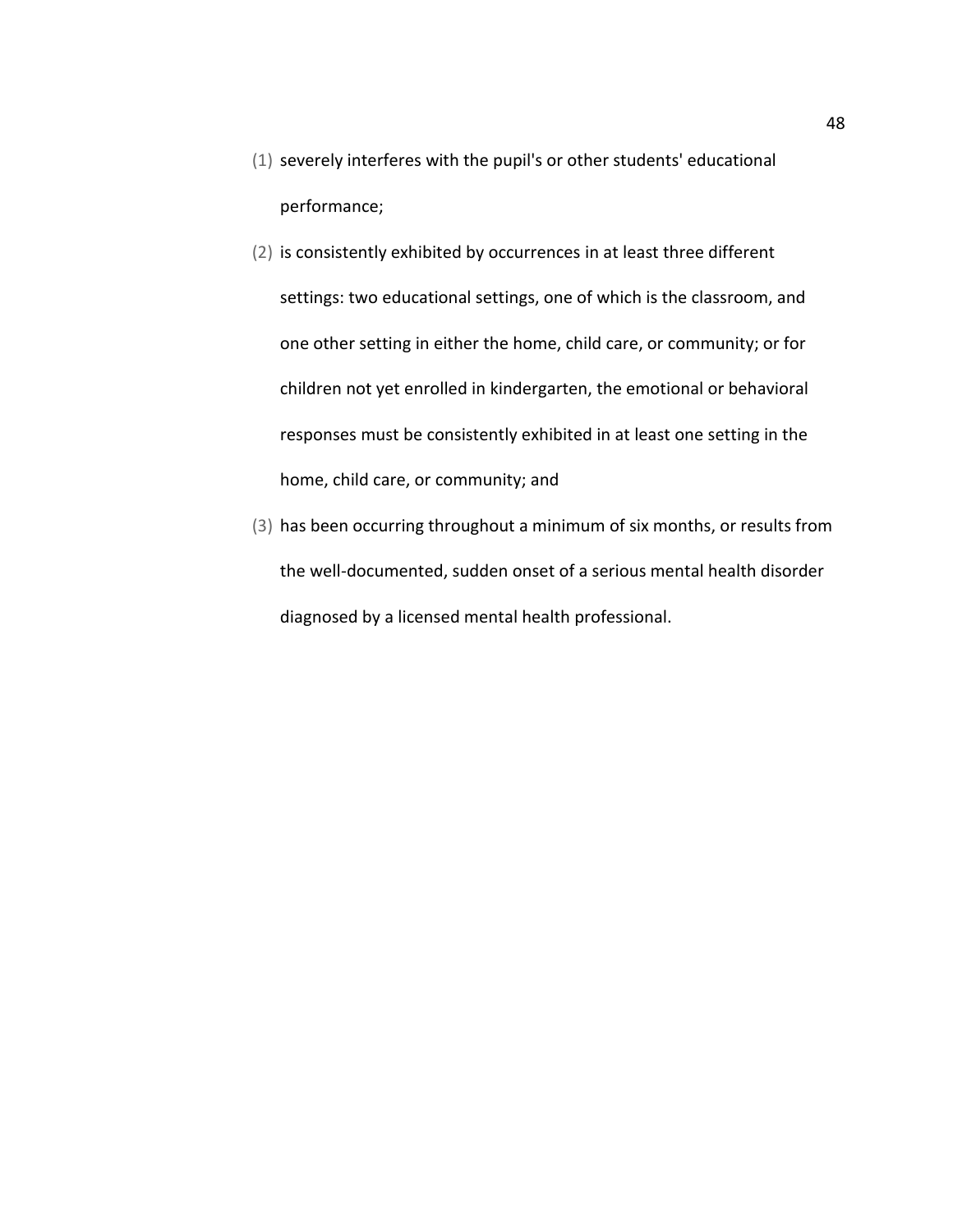#### **References**

- About Behavioral Risk Factor Surveillance System ACE Data(BRFSS). (2016, April 01). Retrieved July 30, 2018, from https://www.cdc.gov/violenceprevention/acestudy/ace\_brfss.html
- Beltran, M., Brown-Elhillali, A. N., Held, A. R., Ryce, P. C., Ofonedu, M. E., Hoover, D. W., Esnor, K.M., Belcher, H. M. E. (2016). Yoga-based psychotherapy groups for boys exposed to trauma in urban settings. *Alternative Therapies in Health and Medicine, 22*(1), 39. Retrieved from http://www.ncbi.nlm.nih.gov/pubmed/26773320
- Billingsley, B. S., Fall, A., & Williams, T. O. (2006). Who is teaching students with emotional and behavioral disorders?: A profile and comparison to other special educators. *Behavioral Disorders, 31*(3), 252-264. 10.1177/019874290603100301 Retrieved from https://doi.org/10.1177/019874290603100301
- Blodgett, C. (2015). *No school alone: How community risks and assets contribute to school and youth success* Washington State University. Retrieved from

https://s3.wp.wsu.edu/uploads/sites/2101/2015/02/No-School-Alone-Final-3-15.pdf

- Blodgett, C., & Lanigan, J. D. (2018). The association between adverse childhood experience (ACE) and school success in elementary school children. *School Psychology Quarterly*, *33*(1), 137-146. 10.1037/spq0000256 Retrieved from https://search.proquest.com/docview/2023044352
- Brendtro, L. K. (2015). Our resilient brain: Nature's most complex creation. *Reclaiming Children and Youth, 24*(2), 41. Retrieved from

https://search.proquest.com/docview/1705355303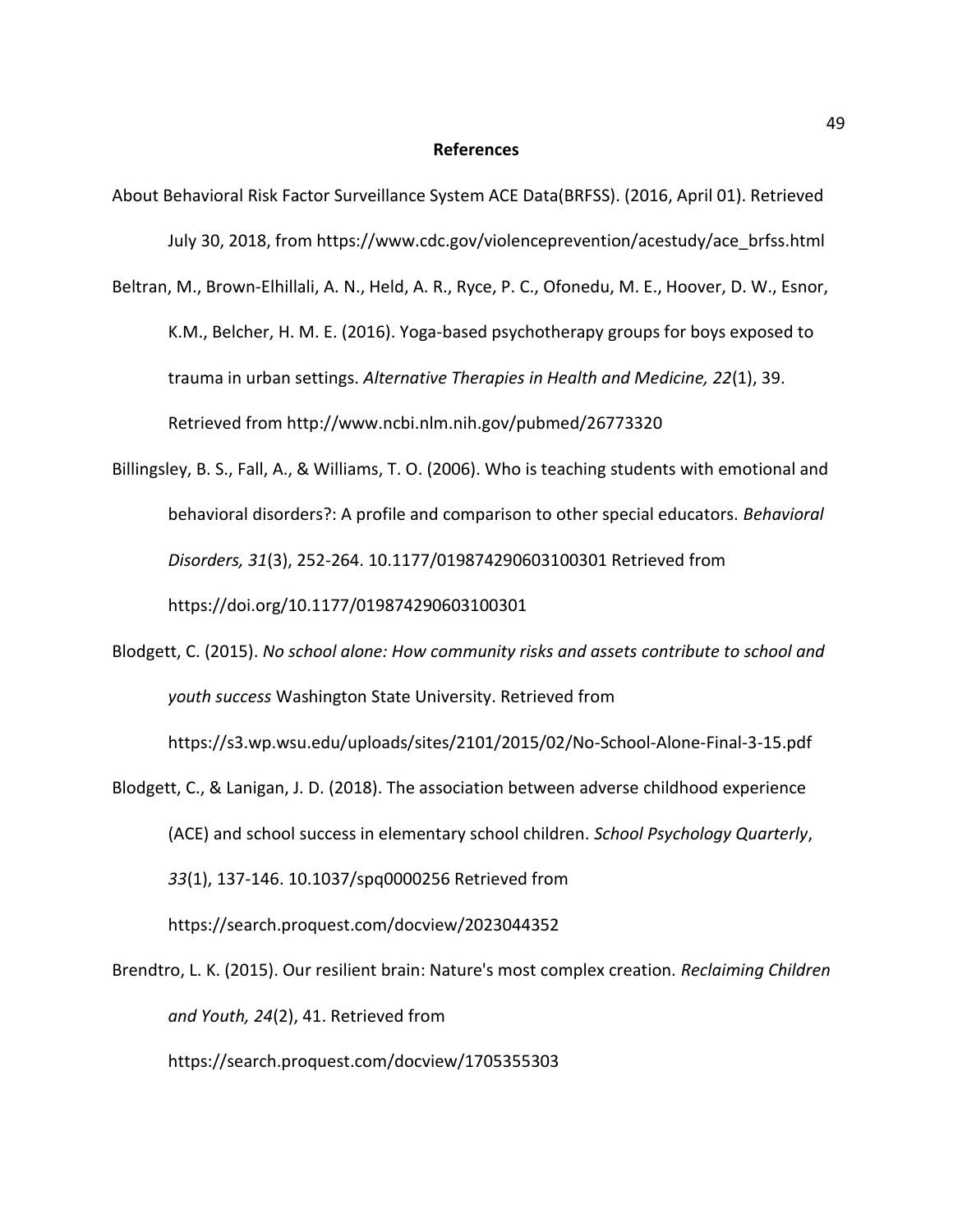Brinamen, C., & Page, F. (2012). Using Relationships to Heal Trauma: Reflective Practice Creates a Therapeutic Preschool. *YC Young Children, 67*(5), 40-48. Retrieved from http://www.jstor.org.ezproxy.bethel.edu/stable/42730894

Brunzell,T., Waters, L. & Stokes,H. (2015). Teaching with strengths in trauma-affected students: A new approach to healing and growth in the classroom. *American Journal of Orthopsychiatry, 85*(1), 3-9. 10.1037/ort0000048 Retrieved from https://www.ncbi.nlm.nih.gov/pubmed/25642652

Buxton, P. S. (2018). Viewing the behavioral responses of ED children from a trauma-informed perspective. *Educational Research Quarterly*, 41(4), 30-49. Retrieved fro[m](https://search.proquest.com/docview/2044334861) <https://search.proquest.com/docview/2044334861>

Calem, M., Bromis, K., McGuire, P., Morgan, C., & Kempton, M. J. (2017). *Meta-analysis of associations between childhood adversity and hippocampus and amygdala volume in non-clinical and general population samples*//doi.org/10.1016/j.nicl.2017.02.016 Retrieved from http://www.sciencedirect.com/science/article/pii/S2213158217300505

Cavanaugh, B. (2016). The Effect of Trauma Exposure on Children. *Communique, 39*(5), 16. Retrieved from https://search.proquest.com/docview/859022777

Child abuse news headlines. (n.d.). Retrieved July 30, 2018, from

https://www.9news.com.au/child-abuse

*Children and trauma; update for mental health professionals.* (2008). American Psychological Association. Retrieved from [http://www.apa.org/pi/families/resources/children](http://www.apa.org/pi/families/resources/children-trauma-update.aspx)[trauma-update.aspx](http://www.apa.org/pi/families/resources/children-trauma-update.aspx)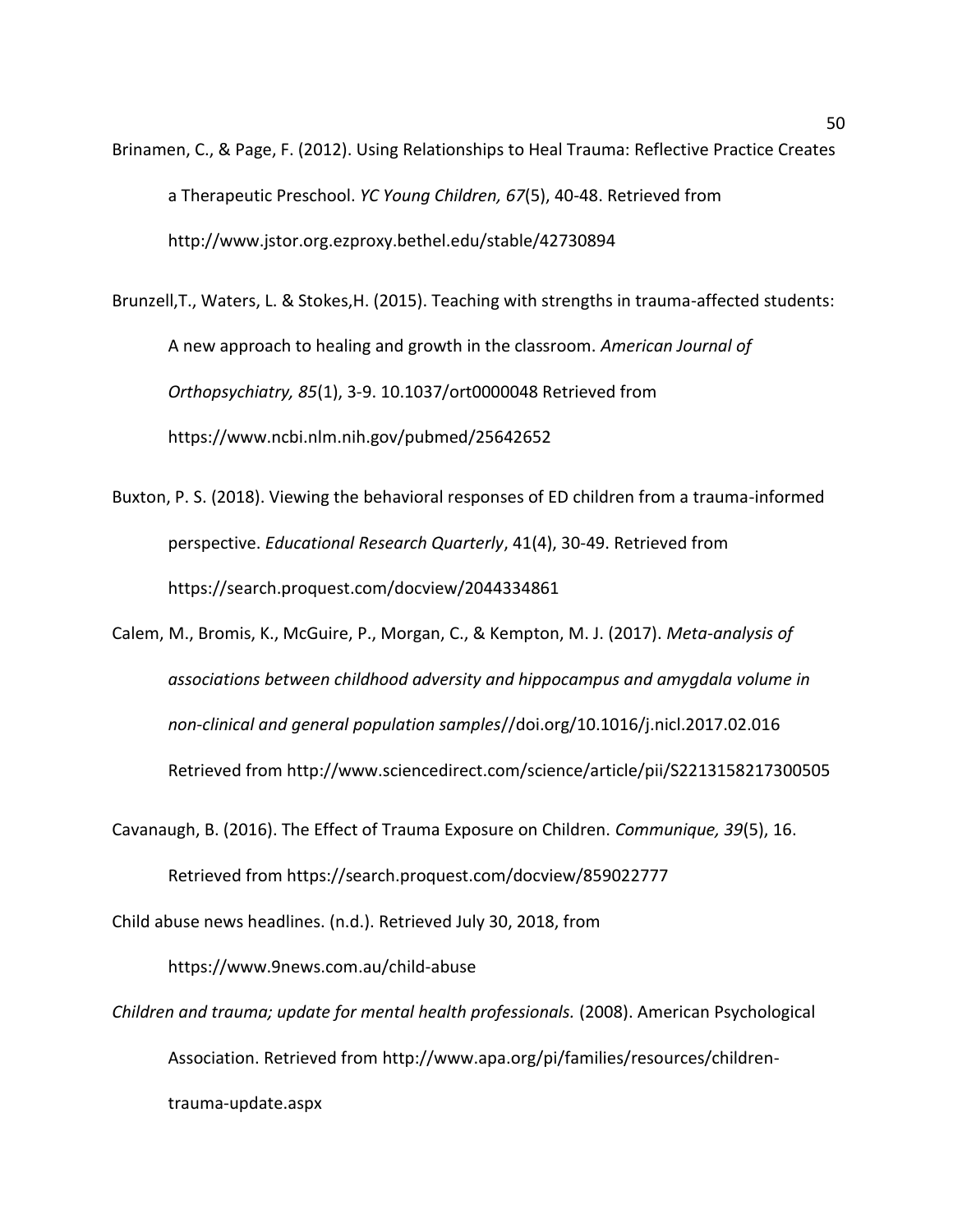Cummings, K., Addante, S., Swindell, J., & Meadan, H. (2017). Creating supportive environments for children who have had exposure to traumatic events. *Journal of Child and Family Studies*, 26(10), 2728-2741. 10.1007/s10826-017-0774-9 Retrieved from https://search.proquest.com/docview/1938393039 Emotional or Behavioral Disorders 3525, 1329 Minnesota Administrative Rules § Subpart 1, (2007). Every Student Succeeds Act (ESSA). (2010). Retrieved July 31, 2018, from

https://www.ed.gov/essa

Felitti, V. J., Anda, R. F., Nordenberg, D., Williamson, D. F., Spitz, A. M., Edwards, V., Koss, M., Marks, J. S. (1998). Relationship of childhood abuse and household dysfunction to many of the leading causes of death in adults: The adverse childhood experiences (ACE) study. *American Journal of Preventive Medicine*, 14(4), 245-258. 10.1016/S0749-

3797(98)00017-8 Retrieved fro[m](https://www.sciencedirect.com/science/article/pii/S0749379798000178)

<https://www.sciencedirect.com/science/article/pii/S0749379798000178>

- Forness, S. R., Kavale, K. A., & Lopez, M. (1993). Conduct disorders in school. *Journal of Emotional and Behavioral Disorders, 1*(2), 101-108. 10.1177/106342669300100203 Retrieved from http://journals.sagepub.com/doi/full/10.1177/106342669300100203
- Frazier, N. "Childhood Trauma." *Encyclopedia of Human Services and Diversity*, edited by Linwood H. Cousins, vol. 1, SAGE Reference, 2014, pp. 204-205. *Gale Virtual Reference Library*,Retrieved from

http://link.galegroup.com.ezproxy.bethel.edu/apps/doc/CX6500600100/GVRL?u=clic\_b ethel&sid=GVRL&xid=f77161c0.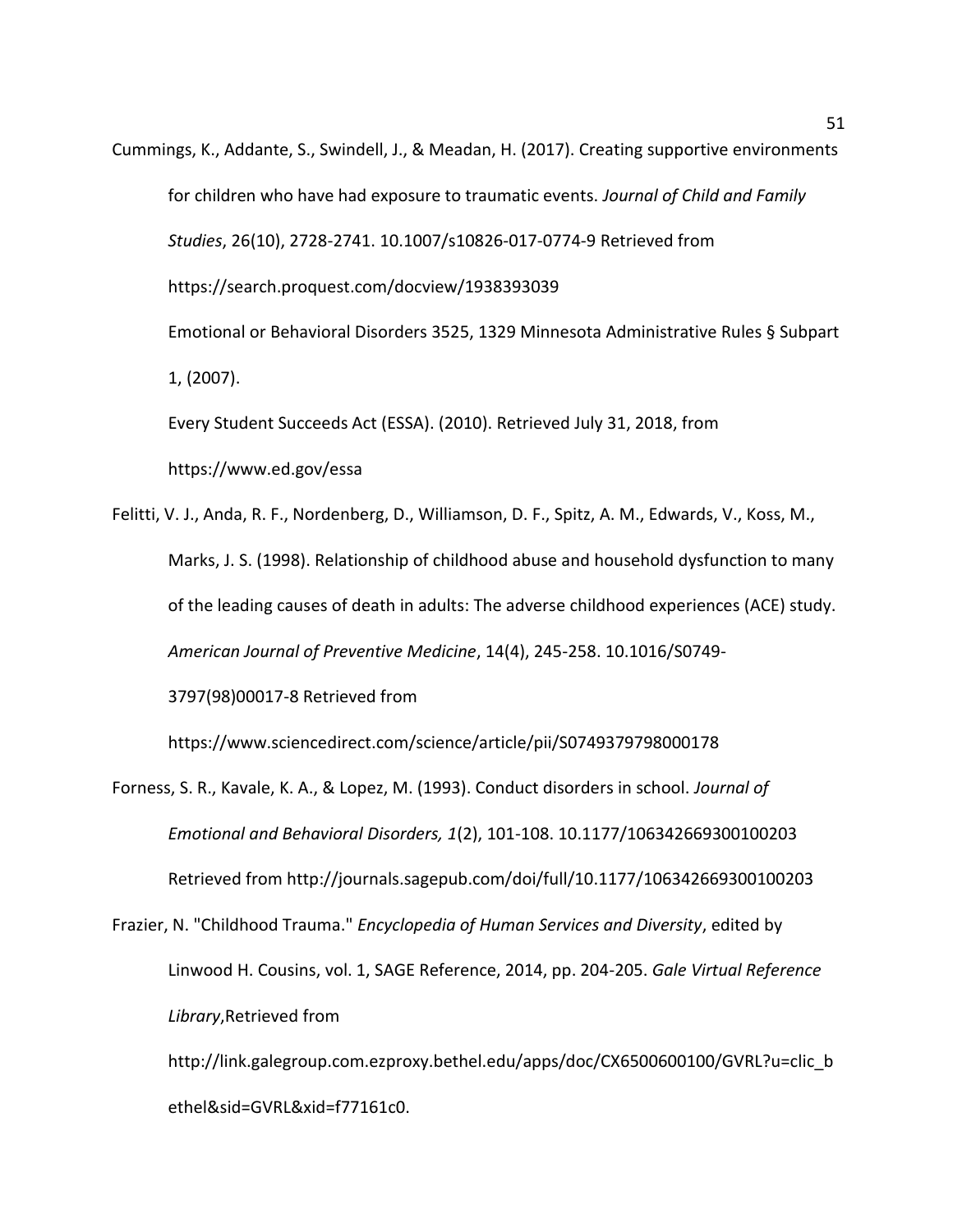- Greene, R. (2008). Kids do well if they can. *Phi Delta Kappan, 90*(03), 160-167. Retrieved from http://www.pdkintl.org
- Gonzalez, R. (2017, March 03). A system of care for traumatized children. Retrieved June 02, 2018, from https://acestoohigh.com/2017/03/14/a-system-of-care-for-traumatizedchildren/
- *Got Your ACE Score?* (2018, July 10). Retrieved July 26, 2018, from https://acestoohigh.com/got-your-ace-score/
- Harris, N. B. (2018). *The Deepest Well: Healing the Long-term Effects of Childhood Adversity*. New York, NY: Houghton Mifflin Harcourt.
- Hornor, G. (2015). *Childhood trauma exposure and toxic stress: What the PNP needs to know*//doi-org.ezproxy.bethel.edu/10.1016/j.pedhc.2014.09.006 Retrieved from http://www.sciencedirect.com.ezproxy.bethel.edu/science/article/pii/S0891524514003 447
- Hudspeth, E. (2015). Children with special needs and circumstances: Conceptualization through a complex trauma lens. *The Professional Counselor*, 5(2), 195-199. 10.15241/efh.5.2.195 Retrieved from <https://search.proquest.com/docview/1677876530>
- Kasehagen, L., Omland, L., Bailey, M., Biss, C., Holmes, B., & Kelso, P. (2018). Relationship of adverse family experiences to resilience and school engagement among vermont youth. *Maternal and Child Health Journal*, 22(3), 298-307.

Keels, M. (2018). *Supporting students with chronic trauma* Retrieved from [www.edutopia.org](http://www.edutopia.org/)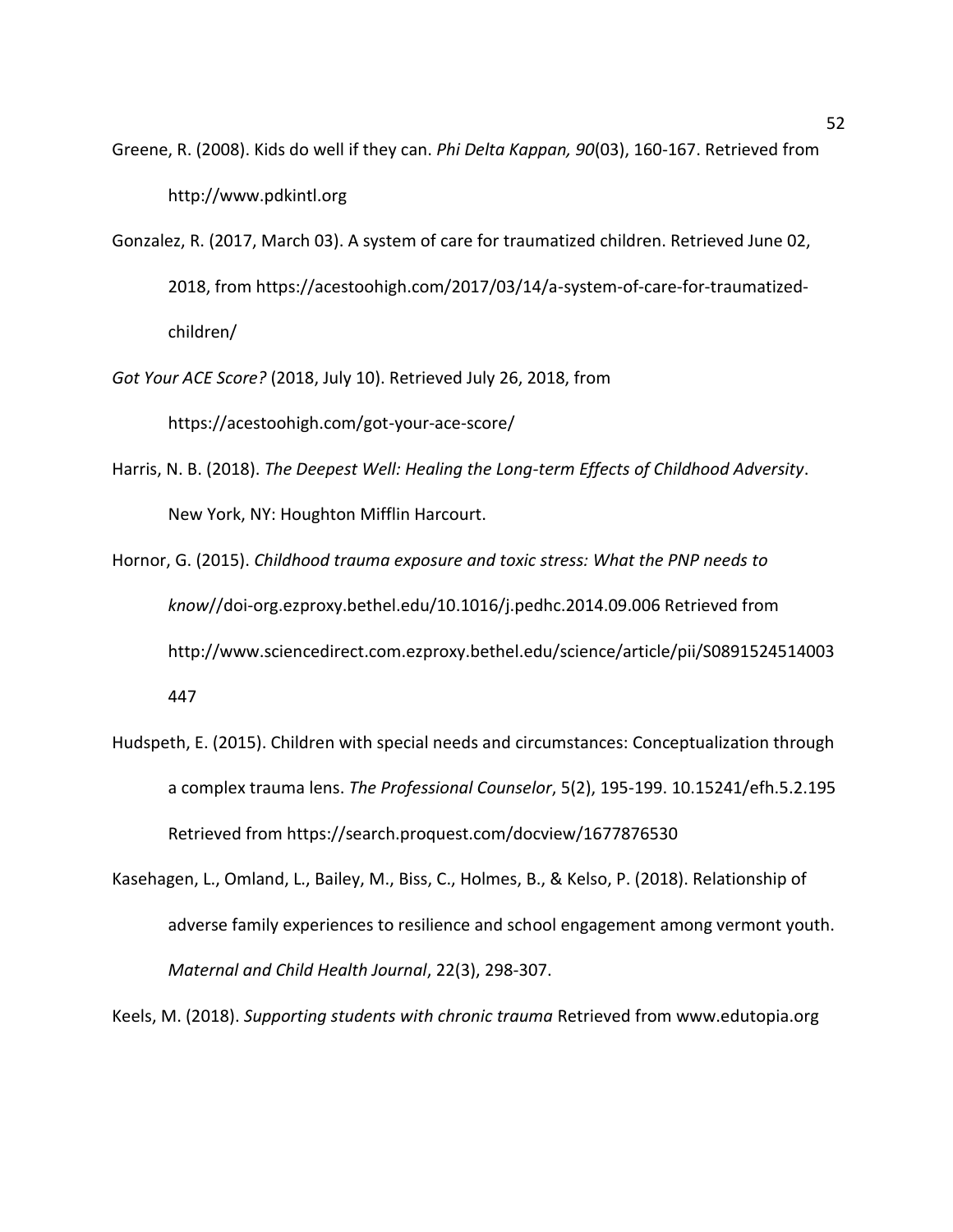- Korotana, L. M., Dobson, K. S., Pusch, D., & Josephson, T. (2016). A review of primary care interventions to improve health outcomes in adult survivors of adverse childhood experiences. *Clinical Psychology Review, 46*, 59-90. 10.1016/j.cpr.2016.04.007
- La Paro, K., Olsen, K., & Pianta, R. (2002). *Special education eligibility developmental precursors over the first three years of life* Council for Exceptional Children.*69*(1), 55-66. Loudenback, J. (2016, January 19). *Mind powers: Meditation matters for special education students*. Retrieved from www.cronicleforsocialchange.org

Loudenback, J. (2016, December 06). "Dr. Nadine Burke Harris carries message about child trauma to white house and back." Retrieved from https://acestoohigh.com/2016/11/27/nadine-burke-harris-carries-message-about-childtrauma-to-white-house-and-back/

- Mullan, B. A. (2014). Sleep, stress and health: A hommentary. *Stress & Health: Journal Of The International Society For The Investigation Of Stress*, *30*(5), 433-435. doi:10.1002/smi.2605
- Nakazawa, D. J. (2016). *7 ways childhood adversity changes a child's brain* Retrieved from https://www.psychologytoday.com/us/blog/the-last-best-cure/201508/7-wayschildhood-adversity-can-change-your-brain

O'Neill, L., Guenette, F., & Kitchenham, A. (2010). 'Am I safe here and do you like me?' Understanding complex trauma and attachment disruption in the classroom. *British Journal of Special Education, 37*(4), 190-197. 10.1111/j.1467-8578.2010.00477.x Retrieved from https://onlinelibrary.wiley.com/doi/abs/10.1111/j.1467- 8578.2010.00477.x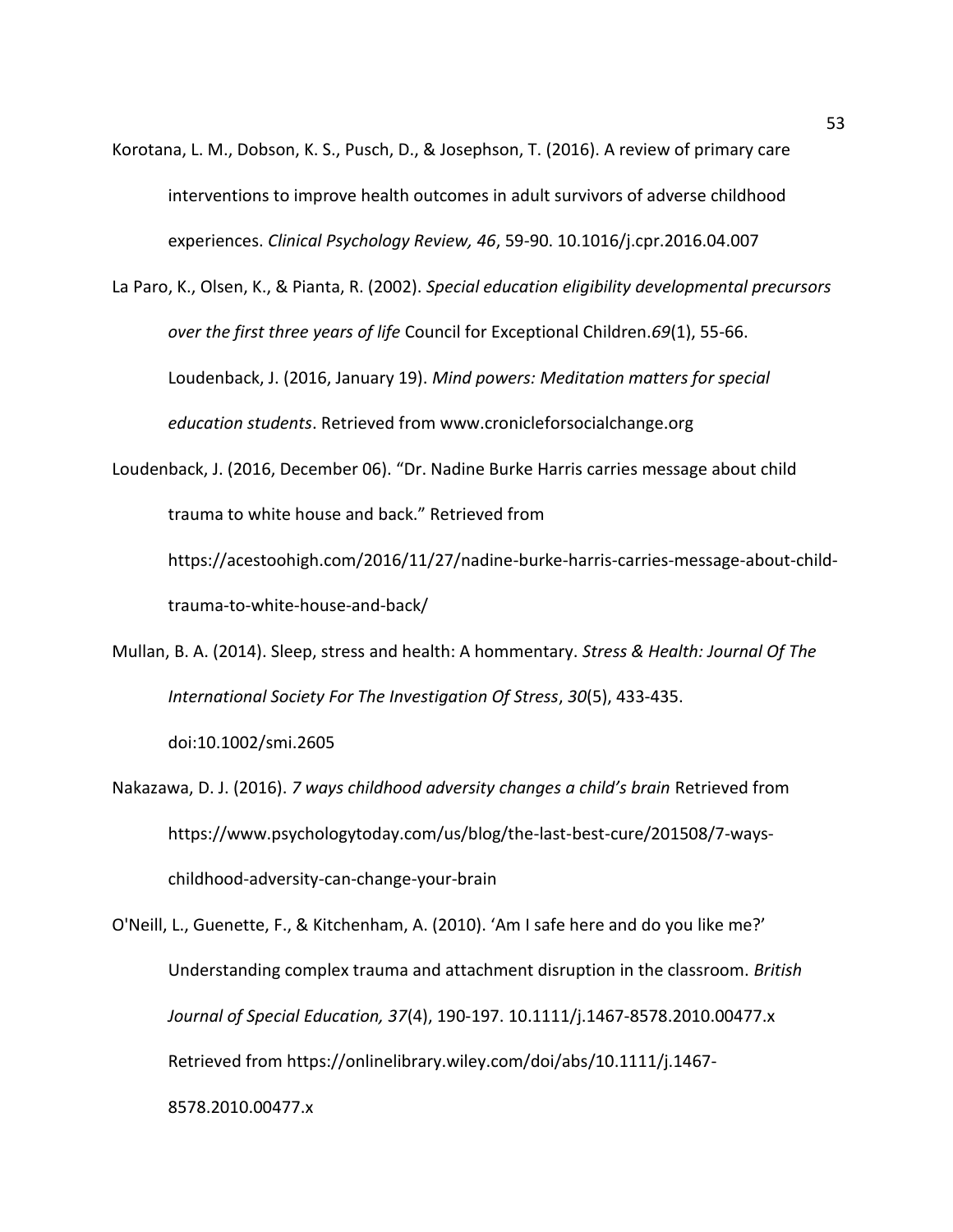- Ordway, M., Jeon, S., Sadler, L., Canapari, C., & Redeker, N. (2018). 0830 sleep and toxic stress among toddlers: Associations between sleep and hair cortisol. *Sleep, 41*, A308. 10.1093/sleep/zsy061.829
- RB-Banks, Y., & Meyer, J. (2017). Childhood trauma in today's urban classroom: Moving beyond the therapist's office. *The Journal of Educational Foundations, 30*(1-4), 63-75. Retrieved from https://search-proquest-

com.ezproxy.bethel.edu/docview/2043655307?accountid=8593

Rinne-Albers, M. A. W., van der Wee, N., Lamers-Winkelman, F., & Vermeiren, R R J M. (2013). Neuroimaging in children, adolescents and young adults with psychological trauma. *European Child and Adolescent Psychiatry, 22*(12), 745-755. 10.1007/s00787-013-0410-1 Retrieved from

http://www.narcis.nl/publication/RecordID/oai:research.vu.nl:publications%2F187ef3b 8-90bb-42c1-bcc5-fdc57916b267

Stevens, J. E. (2014, May 16). San Francisco's El Dorado Elementary uses trauma-informed and restorative practices. Retrieved July 26, 2018, from

https://acestoohigh.com/2014/01/28/hearts-el-dorado-elementary/

Santiago DeCarlo, C., Ros, A. M., Brewer, S. K., Distel, L. M. L., Torres, S. A., Fuller, A. K.,... Langley, A. K. (2018). Implementing the bounce back trauma intervention in urban elementary schools: A real-world replication trial. *School Psychology Quarterly*, 33(1), 1- 9. 10.1037/spq0000229 Retrieved from

https://search.proquest.com/docview/2023044357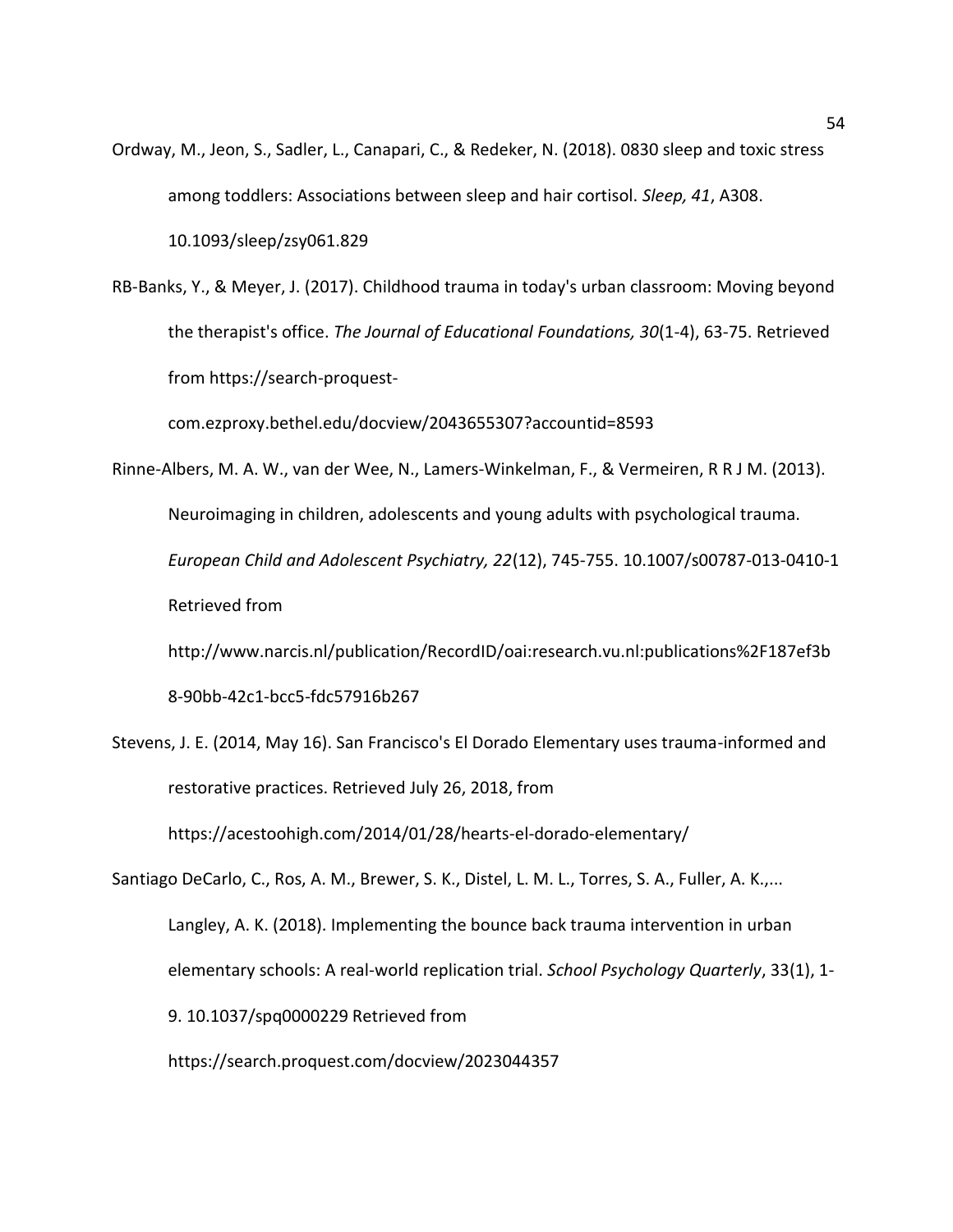Shern, D. L., Blanch, A. K., & Steverman, S. M. (2016). Toxic stress, behavioral health, and the next major era in public health. *American Journal of Orthopsychiatry, 86*(2), 109-123. 10.1037/ort0000120 Retrieved from

http://ezproxy.bethel.edu/login?url=https://search.ebscohost.com/login.aspx?direct=tr ue&db=pdh&AN=2016-11924-002&site=ehost-live&scope=site

Sinek, S. (2018). *Leaders Eat Last*. Place of publication not identified: Portfolio Penguin.

- Solomon, E. P., & Heide, K. M. (2005). The biology of trauma. *Journal of Interpersonal Violence*, *20*(1), 51-60. 10.1177/0886260504268119 Retrieved from <http://journals.sagepub.com/doi/full/10.1177/0886260504268119>
- Stevens, J. E. (2012). *Lincoln high school in walla walla, WA, tries new approach to school discipline — suspensions drop 85%* Retrieved from https://acestoohigh.com/2012/04/23/lincoln-high-school-in-walla-walla-wa-tries-newapproach-to-school-discipline-expulsions-drop-85/
- Strelzyk, F., Hermes, M., Naumann, E., Oitzl, M., Walter, C., Busch, H., Richter, S., Schächinger, H. (2012). Tune it down to live it up? Rapid, nongenomic effects of cortisol on the human brain. *The Journal of Neuroscience : The Official Journal of the Society for Neuroscience, 32*(2), 616. 10.1523/JNEUROSCI.2384-11.2012
- Sullivan, A. L., & Sadeh, S. S. (2014). Differentiating social maladjustment from emotional disturbance: An analysis of case law. *School Psychology Review, 43*(4)
- Trauma. (n.d.). Retrieved July 30, 2018, from https://www.merriamwebster.com/dictionary/trauma#medicalDictionary